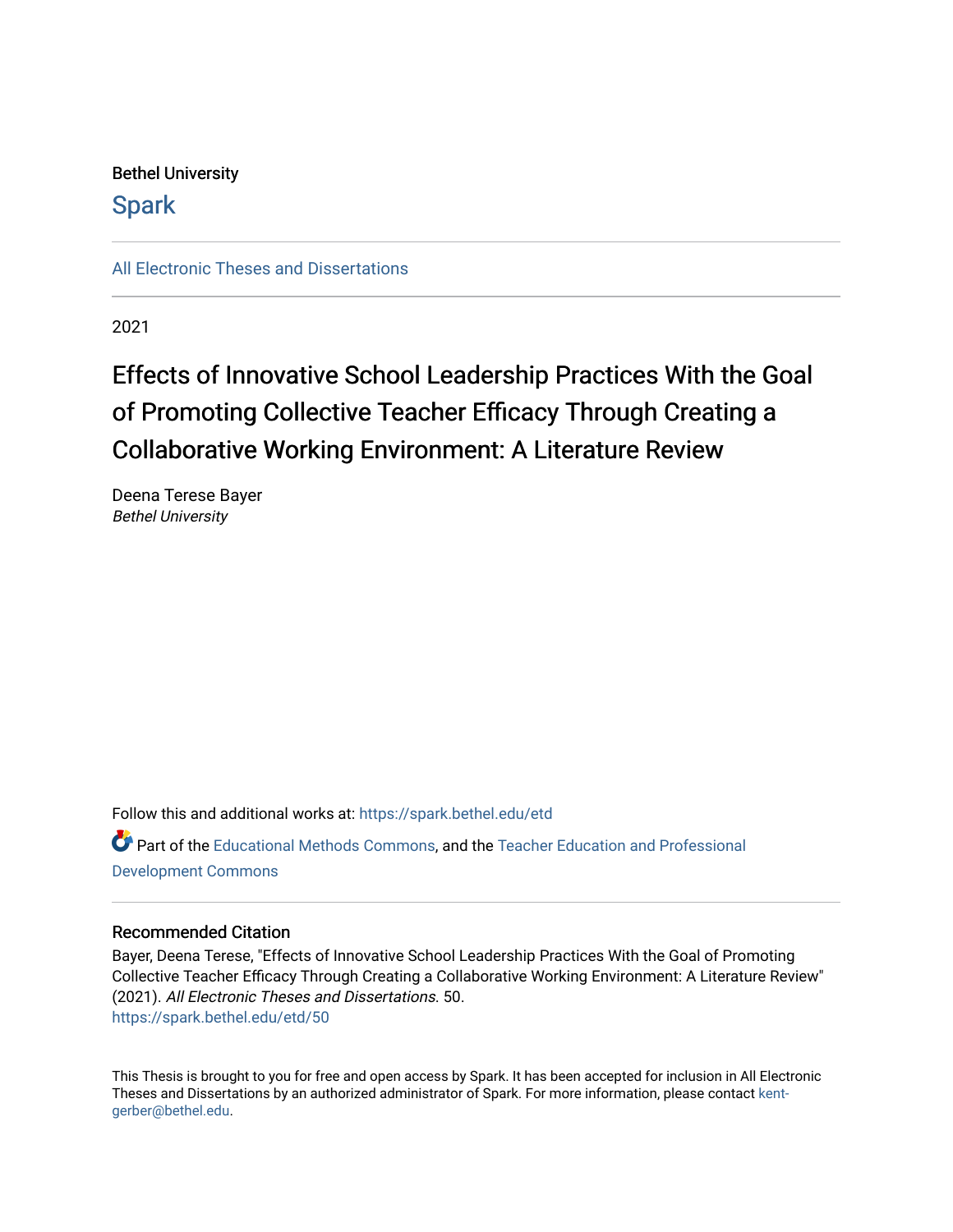# EFFECTS OF INNOVATIVE SCHOOL LEADERSHIP PRACTICES WITH THE GOAL OF PROMOTING

# COLLECTIVE TEACHER EFFICACY THROUGH CREATING A COLLABORATIVE WORKING

ENVIRONMENT: A LITERATURE REVIEW

A MASTER'S THESIS

# SUBMITTED TO THE FACULTY

# OF BETHEL UNIVERSITY

BY

DEENA T. BAYER

IN PARTIAL FULFILLMENT OF THE REQUIREMENTS

FOR THE DEGREE OF

MASTER OF ARTS

MARCH 2021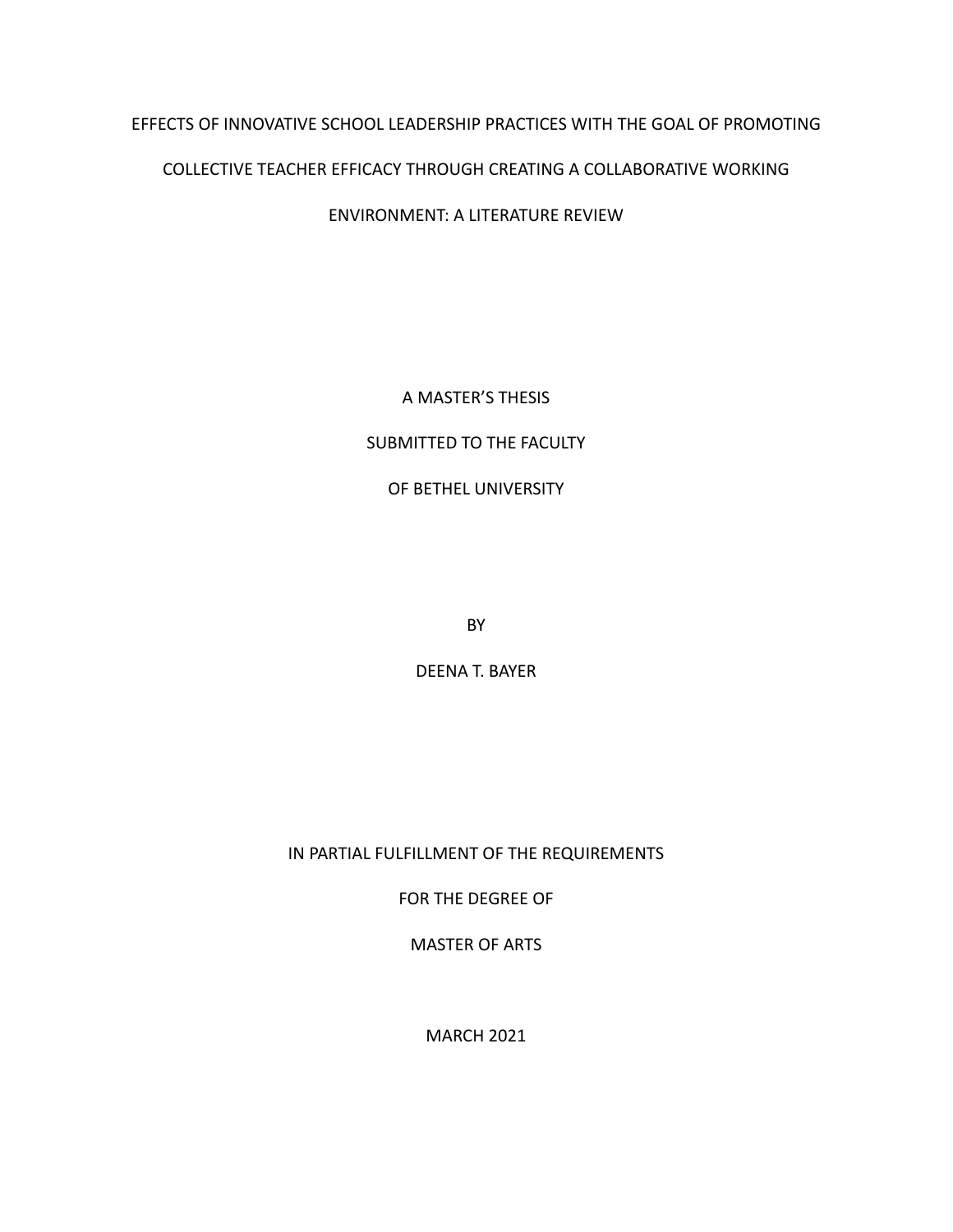# BETHEL UNIVERSITY

# EFFECTS OF INNOVATIVE SCHOOL LEADERSHIP PRACTICES WITH THE GOAL OF PROMOTING

# COLLECTIVE TEACHER EFFICACY THROUGH CREATING A COLLABORATIVE WORKING

# ENVIRONMENT: A LITERATURE REVIEW

DEENA T. BAYER

MAY 2021

APPROVED

Thesis Advisor: John Bergeland, PhD.

Program Director: Molly Wickham, MBA, PhD.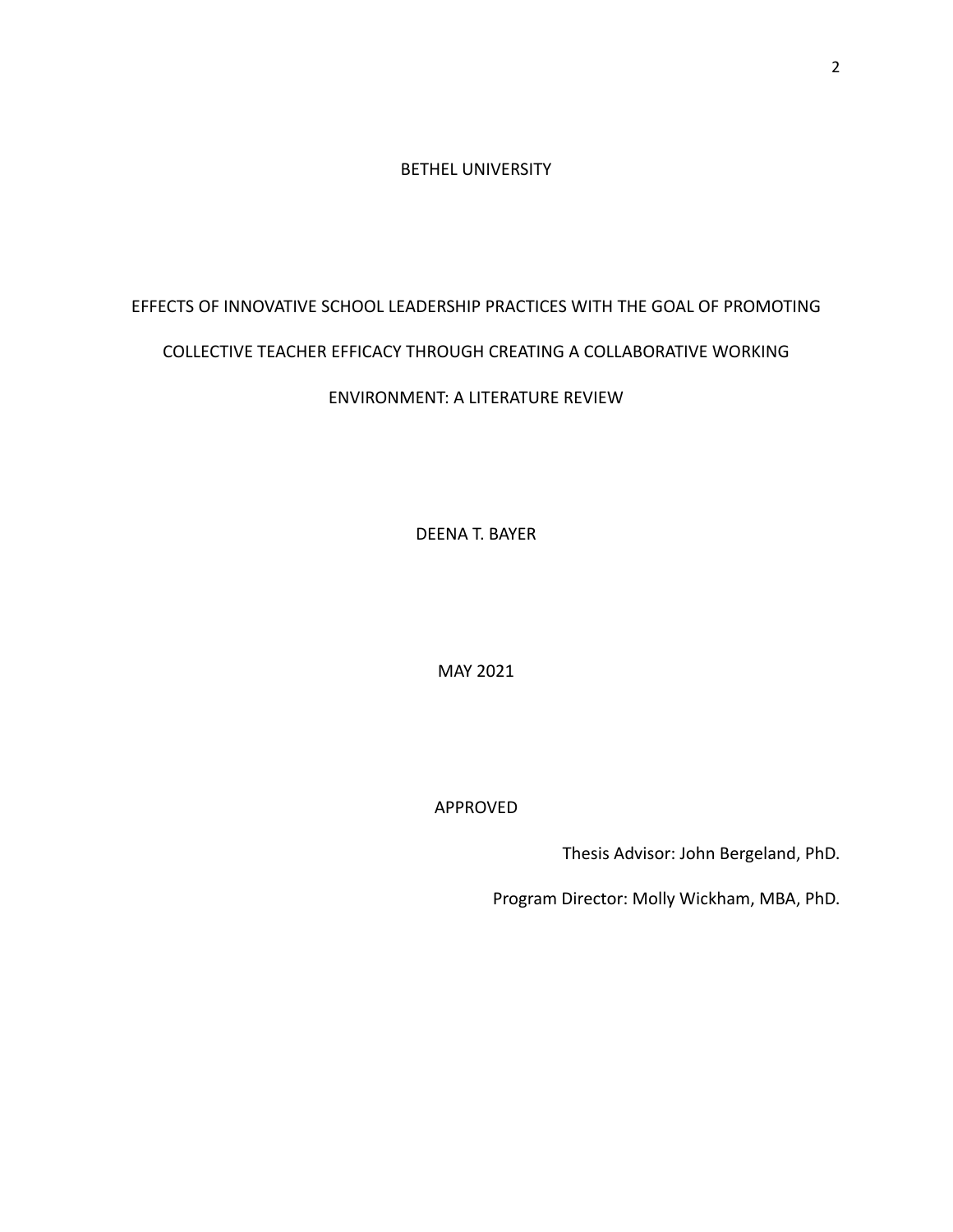# Acknowledgments

I would like to express my deepest gratitude to the many people who have supported me along this journey. First and foremost, my Creator, who planted this seed in my heart to pursue a wonderful and life-giving career of teaching. Second, I want to acknowledge my amazing husband who continues to believe in me and support my goals and dreams every day. From cheering me on, to daddy-duty, I simply couldn't have done it without him. I'd like to also acknowledge and express my appreciation to my thesis advisor, Dr. John Bergeland, for his invaluable guidance and feedback in all of my revisions of this project. Also, a special thank you to the amazing faculty members of the Bethel University Master's of Teaching program, who inspired me to hone my craft and made evening and Saturday classes so enjoyable. Finally, to my two amazing children, Leighton and Connor, who've given me the most incredible strength to go out and conquer anything I set my mind to. I pray they always know that they can do hard things.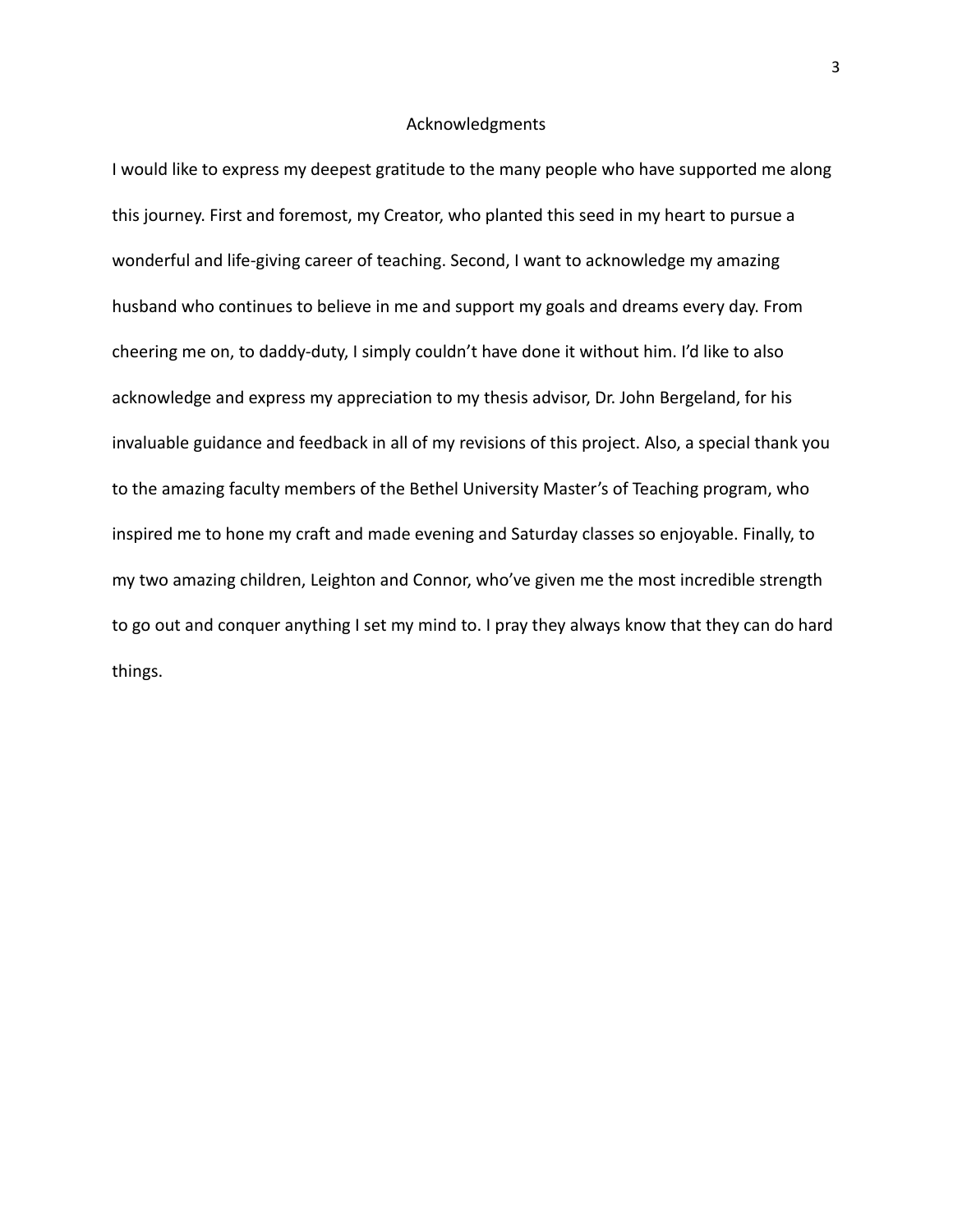### Abstract

The purpose of this literature review on collective teacher efficacy and collaborative working environment strategies completed in schools settings from Pre-K-university level, was to help guide teachers and school leaders to examine their faculty's level of self-efficacy, and to propose actionable steps on how to promote levels of self-efficacy. This literature review addresses teacher self-efficacy at three different levels: school leadership, longevity and job satisfaction, and student achievement. Secondly, it addresses two distinct teacher collaboration methods to consider in their professional development and/or content delivery structure: team teaching and micro-teaching. These two methods are examined and discussed in ways they may have major impacts on teacher self-efficacy and student achievement.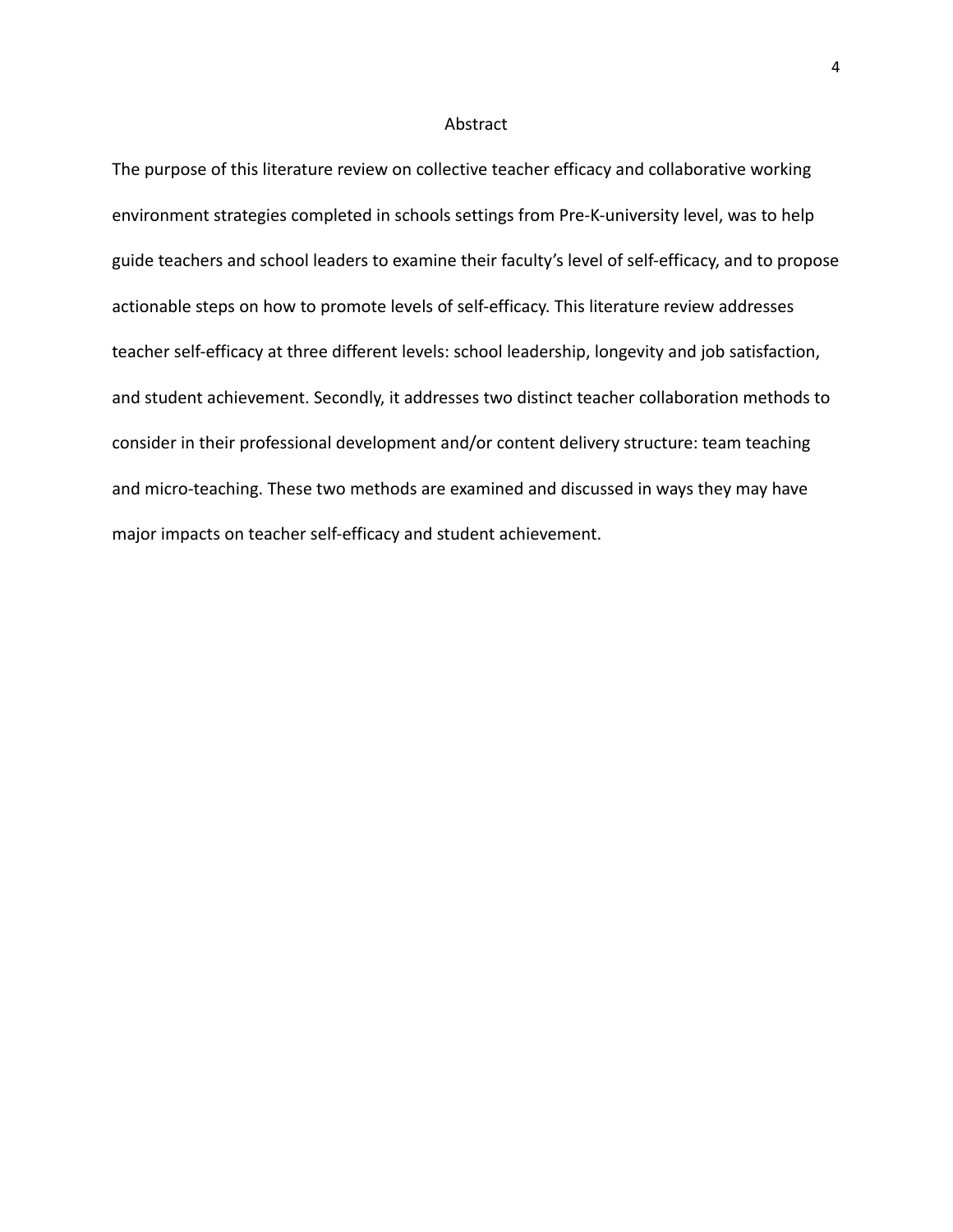| Acknowledgments                                   |    |
|---------------------------------------------------|----|
| Abstract                                          |    |
| <b>Table of Contents</b>                          |    |
| Chapter I: Introduction                           |    |
| Collaboration through Team-teaching experience    | 8  |
| Definitions                                       | 9  |
| <b>Guiding Research Question</b>                  | 11 |
| Chapter II: Literature Review                     |    |
| Literature Search Procedure                       | 12 |
| <b>Narrowing Process</b>                          | 13 |
| <b>Article Selection</b>                          | 14 |
| Literature Review Organization                    | 14 |
| School Leadership                                 | 14 |
| Longevity and Job Satisfaction                    | 21 |
| Self-Efficacy and Student Achievement             | 34 |
| Collaborative Methods - Team Teaching             | 41 |
| <b>Collaborative Methods - Micro-Teaching</b>     | 57 |
| <b>Chapter III: Discussion and Conclusion</b>     |    |
| School Leadership and Collective Teacher Efficacy | 62 |
| Longevity and Job Satisfaction                    | 62 |
| Self-Efficacy and Student Achievement             | 63 |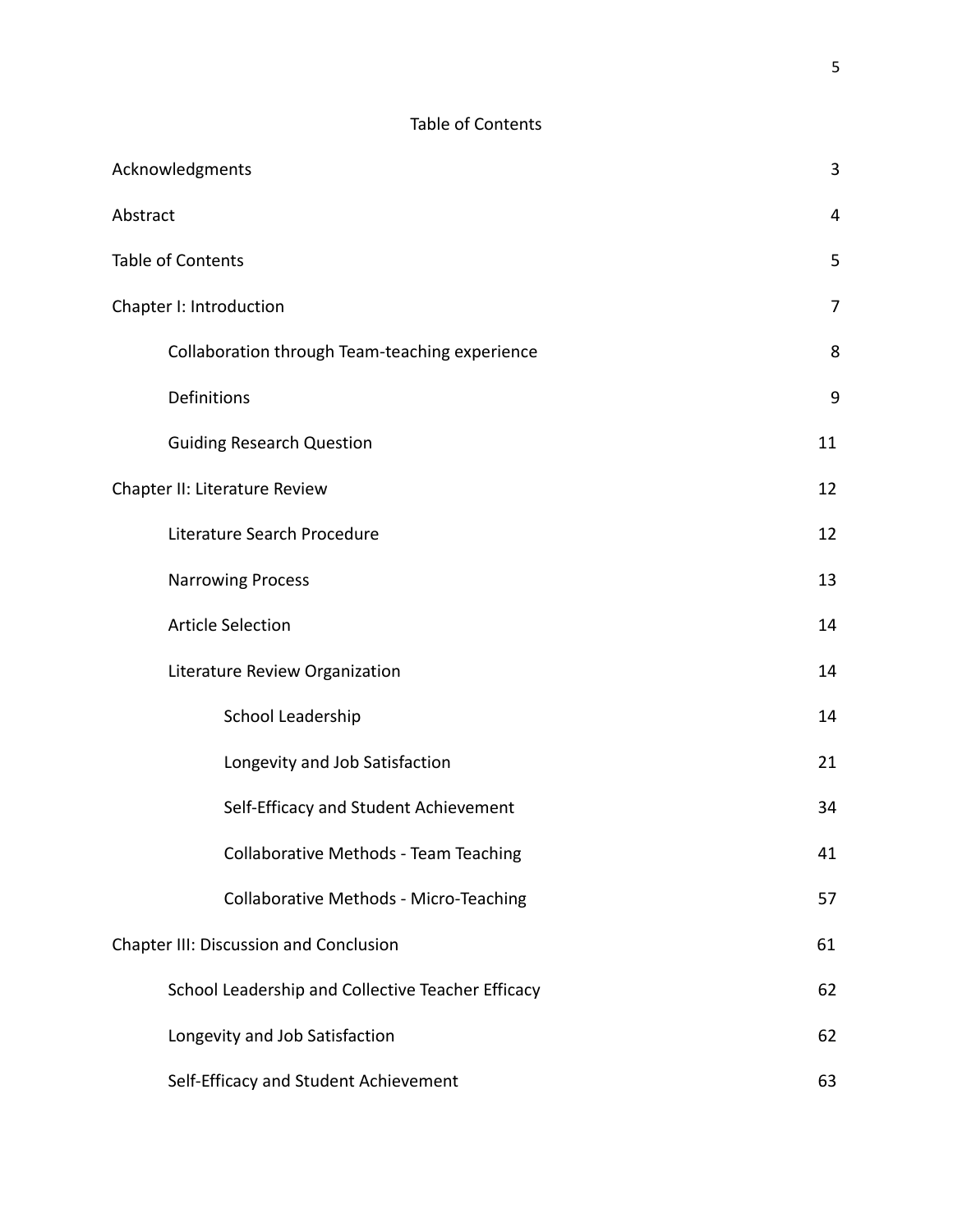|            | Collaboration Methods through Team-Teaching and Micro-Teaching | 64 |
|------------|----------------------------------------------------------------|----|
|            | <b>Professional Applications</b>                               | 64 |
|            | Limitations of the Research                                    | 66 |
|            | Implications for Future Research                               | 67 |
|            | Conclusion                                                     | 68 |
| References |                                                                | 70 |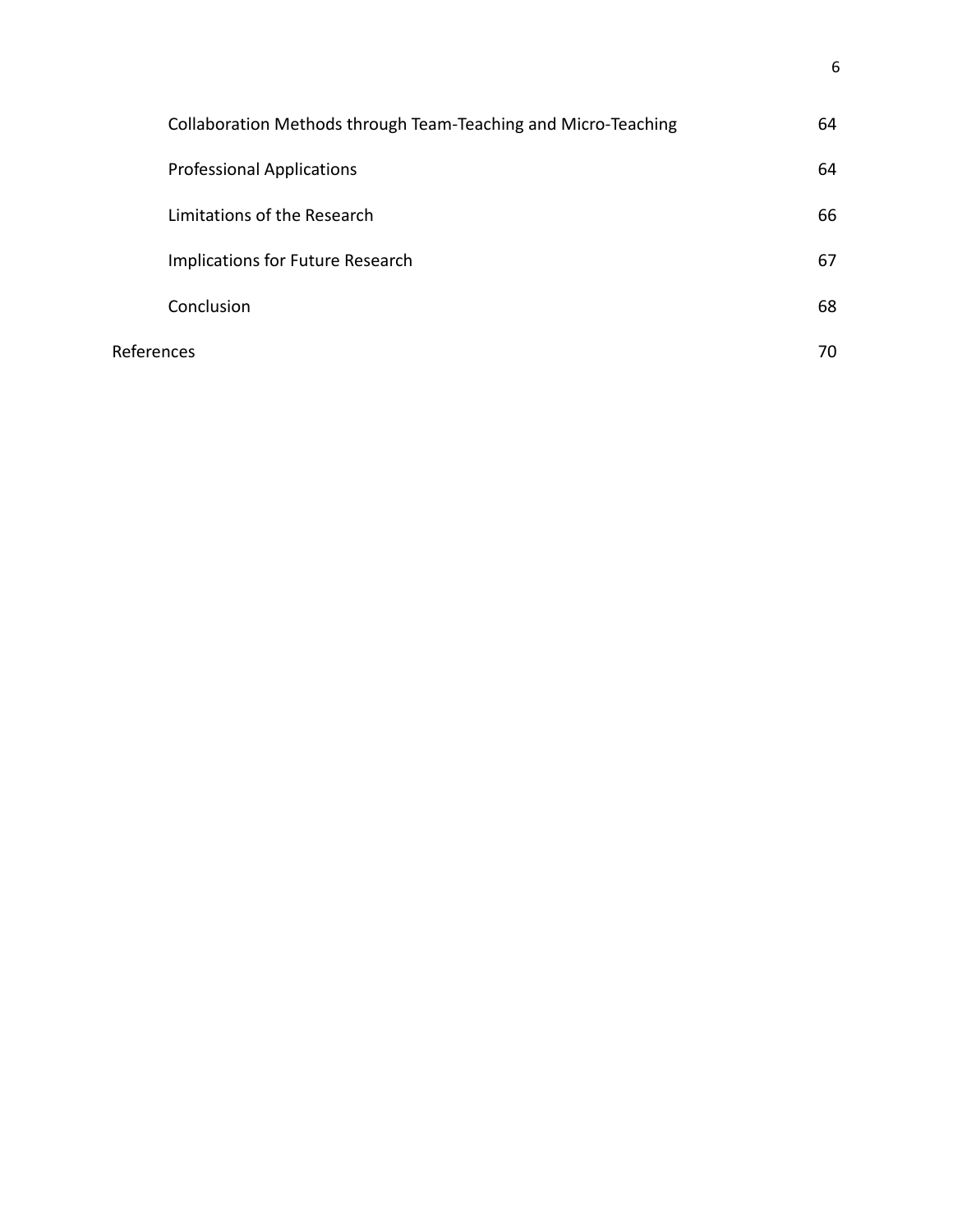#### **CHAPTER I: INTRODUCTION**

Vince Lombardi declared, "Individual commitment to a group effort—that is what makes a team work, a company work, a society work, a civilization work." A teacher's sense of efficacy in their craft is essential to the achievement and success of a school. Under a holistic lens, collective teacher efficacy impacts the overall tone and culture of a school, a district, and an overall community. Unfortunately, the focus of other collaborative methods such as team teaching and micro-teaching models are not always put into practice and have been somewhat neglected in teacher preparation programs. In order to understand teachers' collective efficacy and the influence it has in the classroom, this thesis explores self-efficacy and unpacks it at three levels: school leadership, longevity and job satisfaction, and student achievement. I also analyze two teacher collaboration methods and explore why school leaders may consider them for implementation. These methods include micro-teaching (a group of teachers analyzing and discussing small-scale lessons that have been recorded) and team teaching (a group of two or more teachings working together to plan, deliver, and evaluate learning activities for a group of learners).

As a first year teacher, I was given the opportunity to co-teach a Social Studies class with 61 students and one seasoned teacher, meaning a tenured teacher with ten or more years of experience. The idea of team-teaching sounded daunting at first. Fresh out of a teacher preparation program, I entered this teaching experience with very little knowledge of how to effectively co-teach a class. Nonetheless, this experience sparked an interest to explore the topic of team teaching and micro-teaching and their respective benefits. A related topic collective teacher efficacy - intrigued me as well. This felt important to research because I value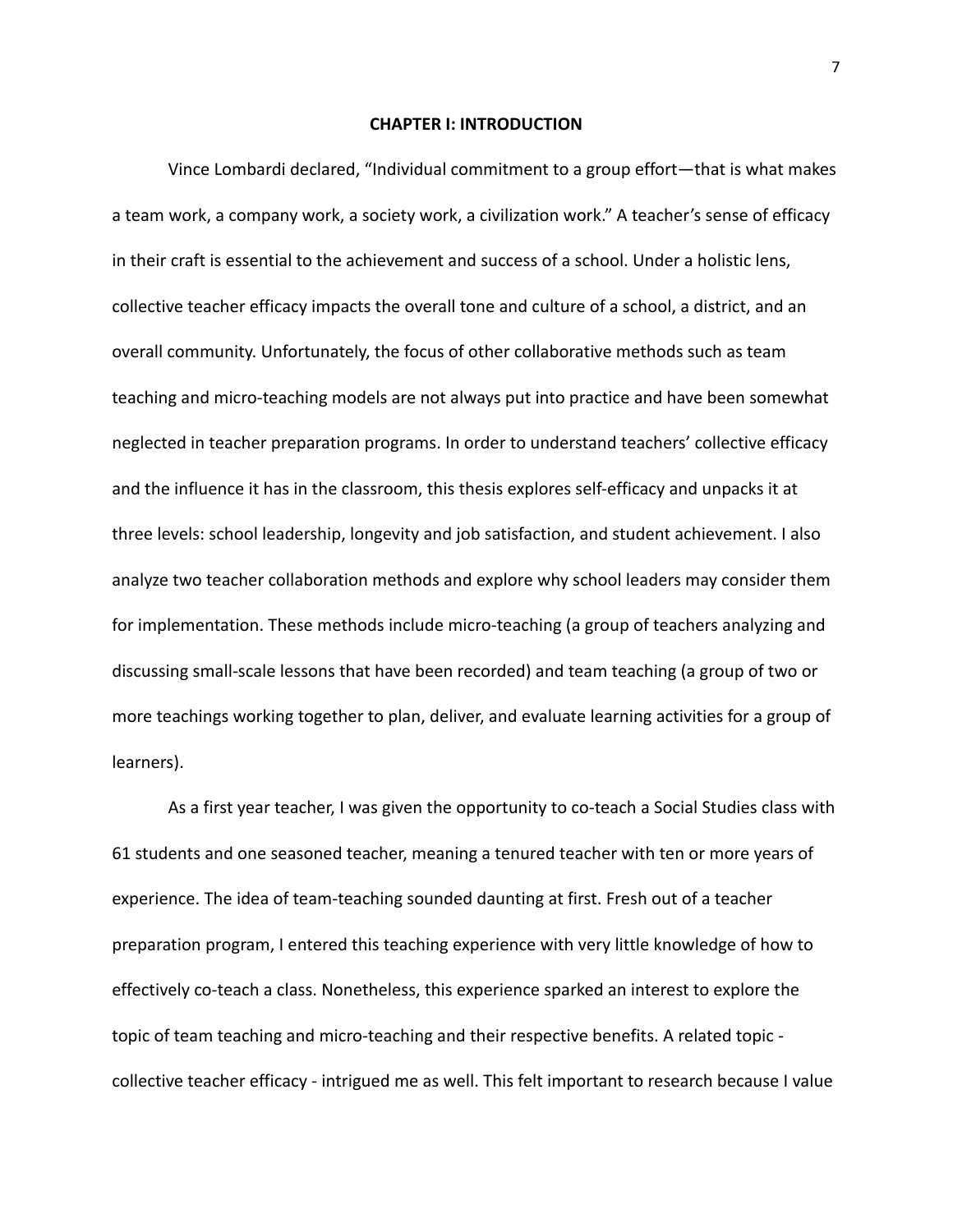the opportunity to collaborate and work as a team, and I truly believe that it's crucial to the success of any organization. In my professional experience, I've found that working as a team has always been on the top of my list of job satisfaction and overall effectiveness as an employee. In my estimation, both topics of collaborative methods and collective teacher efficacy are vital to the field of education because they not only look at the micro level of assessment, grading, and classroom management, but also look at the macro level of highly engaged teachers and leaders within the school, thus, promoting a positive classroom environment where there can be an exceptional impact on learning.

While this topic is important on an organizational level, it's also crucial at the national and international levels. This research translates from the organizational level, to the state level, and even beyond because most schools nationally and internationally are shifting from teachers learning and working in isolation to engaging in more collaborative ways of professional growth (Vernon-Dotson & Floyd, 2012). According to Vernon-Dotson & Floyd, (2012), "Teacher teams are one form of a learning community that can offer a new perspective to professional development by providing opportunities for teachers to interact and collaborate with colleagues, evaluate and reflect on their instructional practices, and expand their existing knowledge" (p. 39). Quality teachers are needed for this tough profession and need to be retained. According to Poulin et al. (2008), "human services professionals are pivotal members of our society. They often work under duress and as a result, stress related health and mental health problems commonly lead to job burnout" (p. 72). Based on the research examined in this thesis, teaching teams and other innovative collaborative methods are vital in promoting teacher well-being, the teaching profession, and increasing student achievement.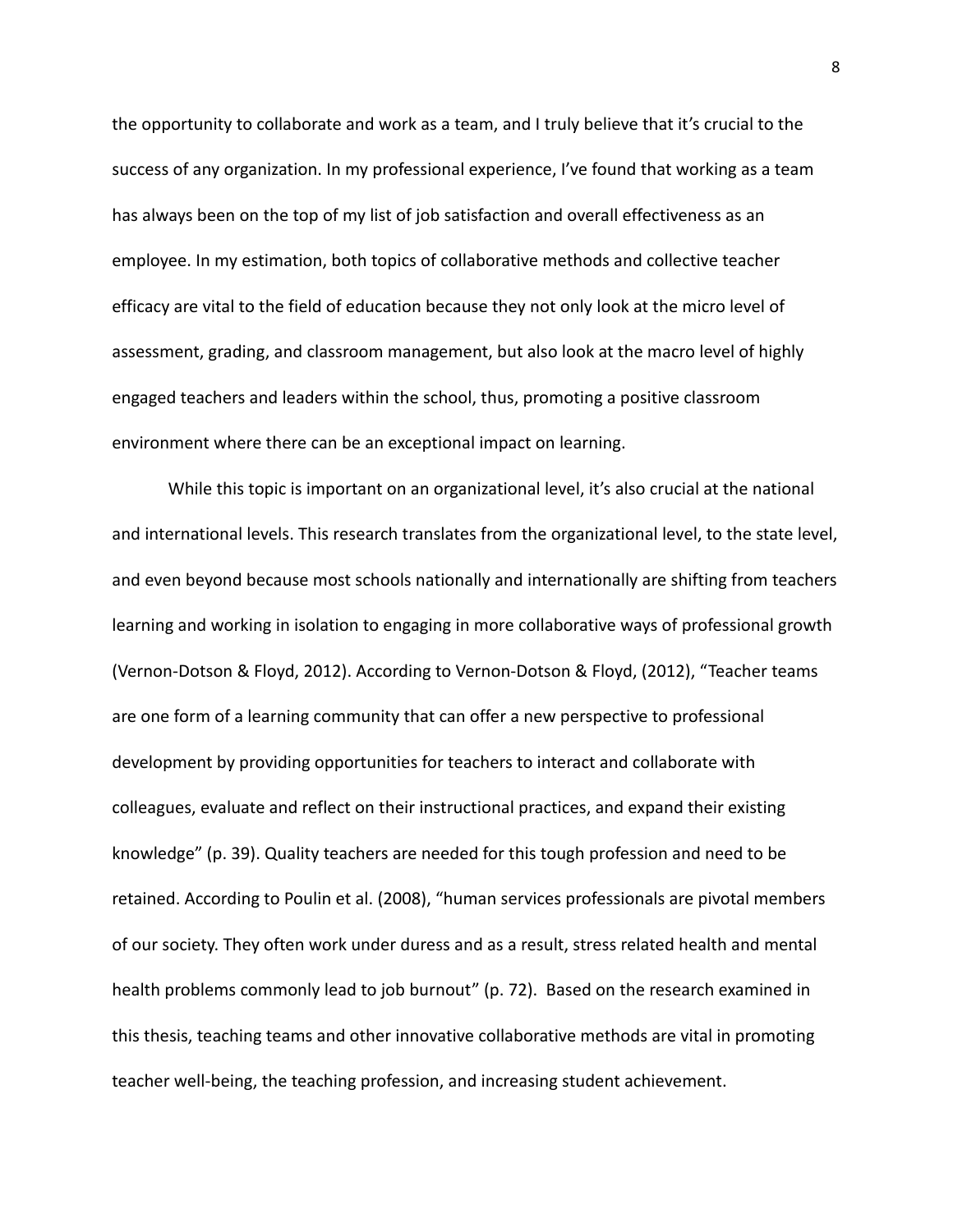Reflecting on my experience as a first-year teacher and writing this thesis literature review have provided me with a depth of knowledge that I will carry forward as a coworker, educator, and member of my school community. I came to the review with these questions: How can school leaders best focus on creating an environment that promotes collective efficacy among teachers in order to impact student learning? What are tangible ways school leaders can implement support, trust, and the time needed to develop collaboration among teachers?

Chapter I lays out the purpose of this project, defines key terms, and introduces the guiding research question for the thesis. Chapter II is a literature review that addresses teacher self-efficacy at three different levels: school leadership, longevity and job satisfaction, and student achievement. Chapter II also addresses two teacher collaboration methods: team teaching and micro-teaching. Chapter III concludes the thesis by analyzing, evaluating, and synthesizing the major conclusions of the research. It also includes implications that serve to support my colleagues, educational leaders, and stakeholders based on the findings. Finally, this chapter addresses the research limitations and suggests areas for future research.

# **Definitions of Terms**

For the purposes of this thesis project, the following terms are defined.

#### **Self-efficacy**

Self-efficacy refers to the extent to which a teacher believes they can influence a student's level of academic achievement or behavior. Self-efficacy is examined in this thesis in regard to school leadership and the perceptions of collective teacher efficacy amongst staff (Brouwer, 2018). Self-efficacy is also examined in this thesis in ways leaders may seek to

9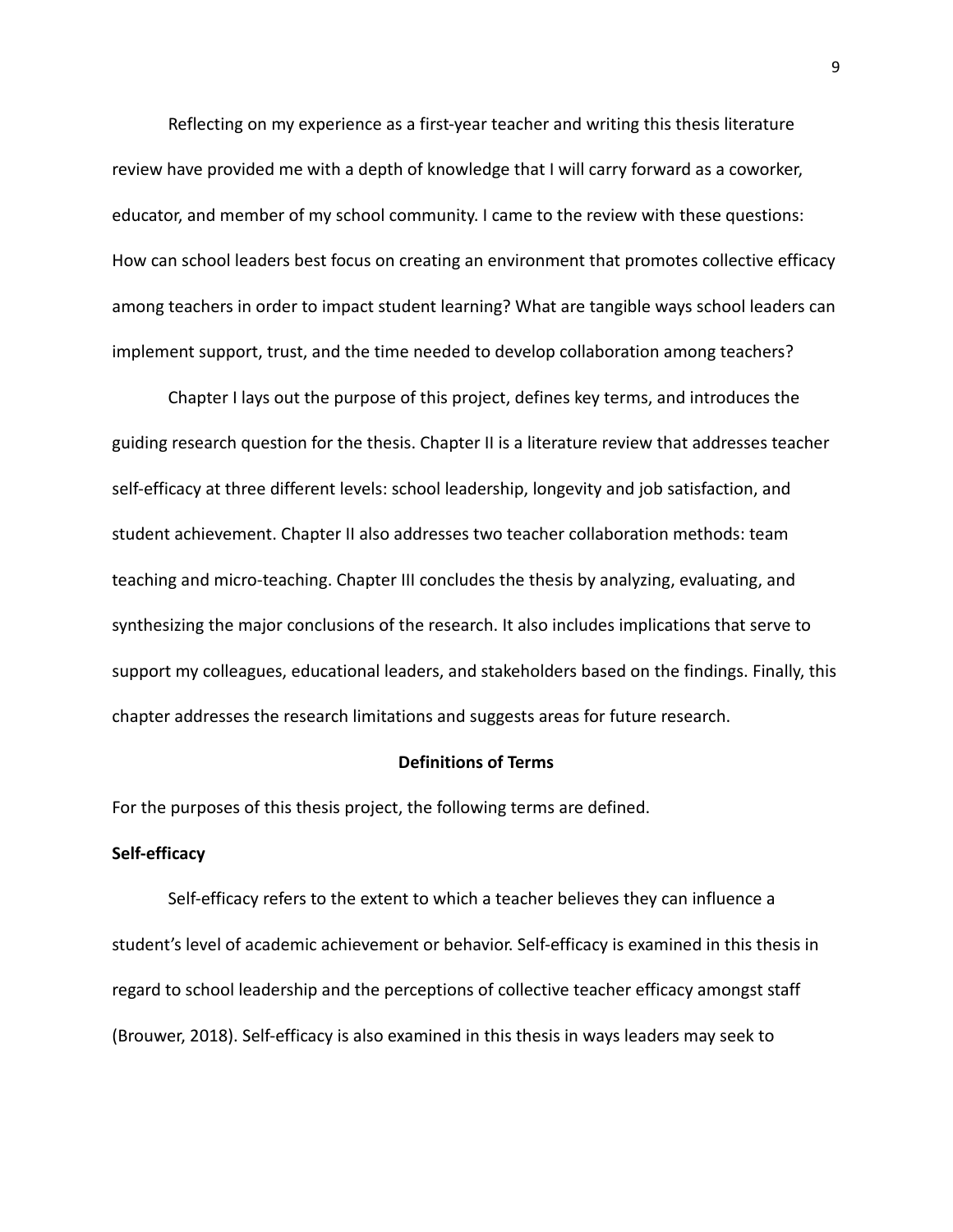implement collaborative methods such as team teaching and how they may increase a teacher's self-efficacy level (Krammer et al., 2018).

# **Transformational Leadership**

Transformational leadership is a leadership method that focuses on increasing organizational members' commitment, capacity, and engagement in meeting goals (Ninković et al. 2018). The research in this thesis discusses the importance of leaders being mindful of their own levels of self-efficacy. In order for leaders to thoughtfully lead a school faculty, they must examine the relationship between collective teacher efficacy within their entire faculty before considering which transformational leadership activity to use (Prelli, 2016).

#### **Micro-teaching**

Micro-teaching is a method of teaching in which a small portion of a lesson is taught and teaching competencies are monitored under close supervision (*The International Journal of Instruction*, 2010). For example, this method can be used as a way to develop teachers' competencies, especially for new teachers. These teachers are evaluated through smaller increments which may include subject area, planning, teaching process, classroom management, communication, and evaluation.

### **Collaboration**

Collaboration in the context of the classroom occurs when teachers of a learning community work together to increase student learning and achievement. In the research, there are benefits to collaboration through team teaching through the transfer of knowledge between senior faculty and newer, less experienced faculty members (Higgins & Litzenberg, 2015). There's also collaboration amongst teachers with diverse backgrounds, whereas students are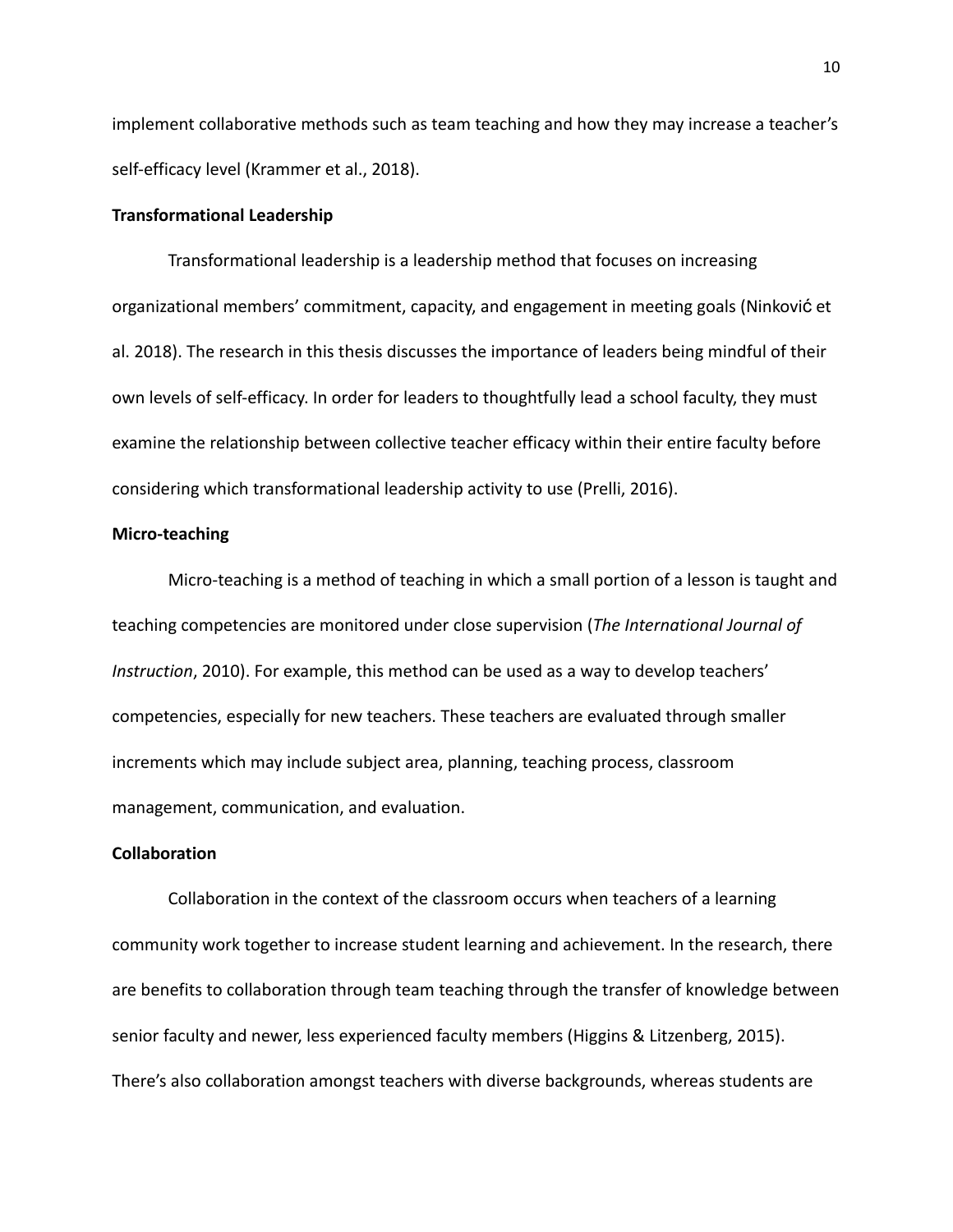given a model about how to dialogue and problem-solve around difficult issues (Garran et al., 2015).

# **Statement of Research Question**

This thesis pursues the following research question: Based on research on collective teacher efficacy, how can school leaders best focus on creating an environment that promotes self-efficacy among teachers in order to create a collaborative working environment and positively impact student learning?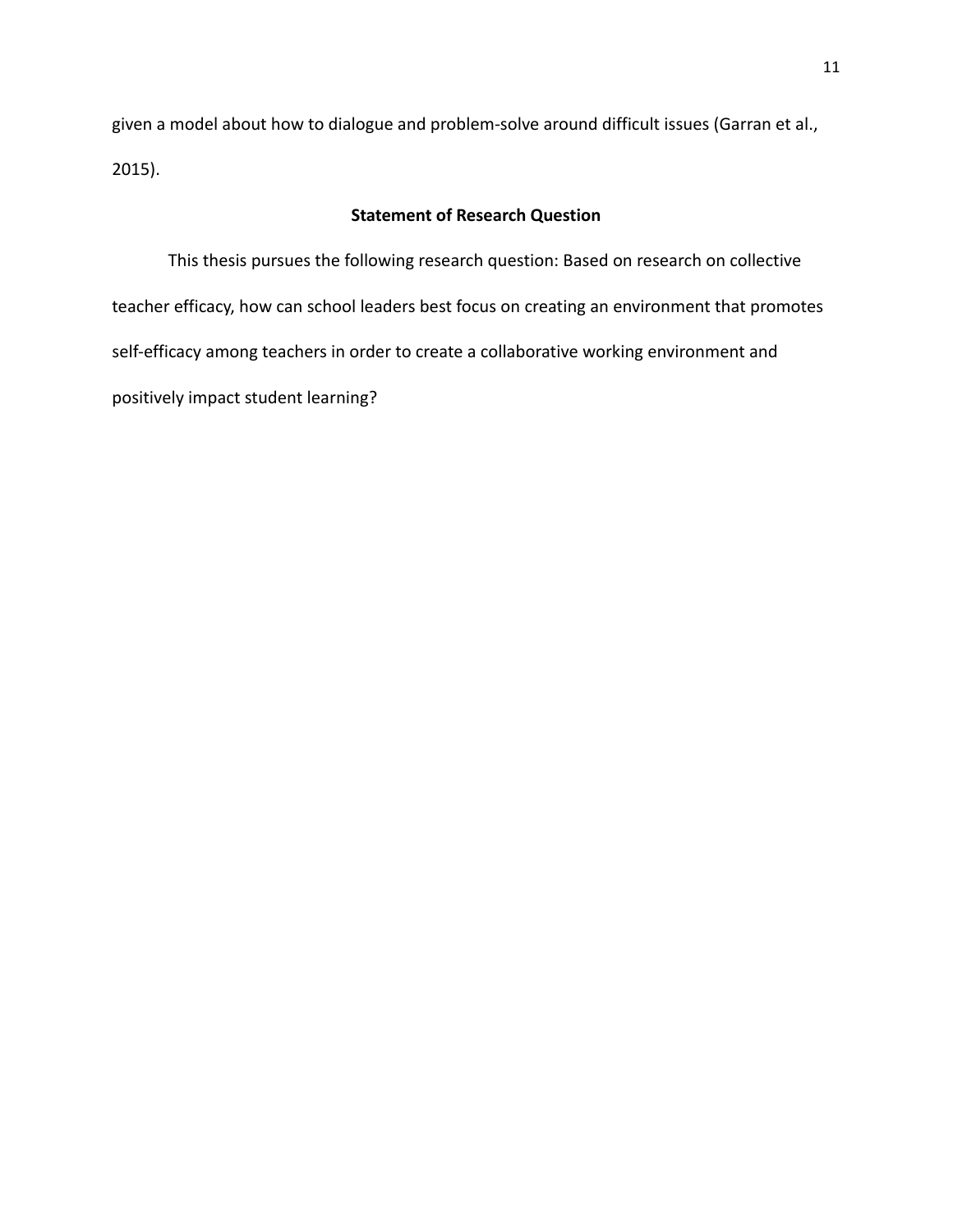#### **CHAPTER II: LITERATURE REVIEW**

In this chapter, I first discuss teacher self-efficacy and unpack it at three levels: school leadership, longevity and job satisfaction, and student achievement. Next, I discuss teacher collaboration through the implementation of the team teaching model. I conclude this chapter with an examination of the research on micro-teaching as a collaborative method.

# **Literature Search Procedure**

The studies included in this literature review ranged from early childhood education to the university level. My investigation focused solely on collective teacher efficacy and student learning, and analyzed tangible ways to support, increase trust, and collaborate among teachers in order to increase their self-efficacy. The next step was to consider studies that included factors related to teacher self-efficacy, collaboration, and academic improvement conducted in a school setting. I then considered studies with descriptions matching the search parameters used in the research. The following step was to gather literature using a keyword search as the initial starting point. There, I employed a keyword search with synonymous words and terms. Then, I searched subject headings, where standardized words or phrases were categorized, and the results were more relevant to the descriptions needed.

Research for this literature review using relevant disciplinary databases in the Bethel University online catalogue that included: EBSCOhost Academic Search Premier, EBSCO MegaFILE, and ERIC. Primary keywords were used to identify possible sources to include for the literature review such as: teacher self-efficacy, collaboration, job satisfaction, academic achievement, and team teaching. In order for the research to be included in the final product of the literature review, the studies must have included some form of self-efficacy measurement,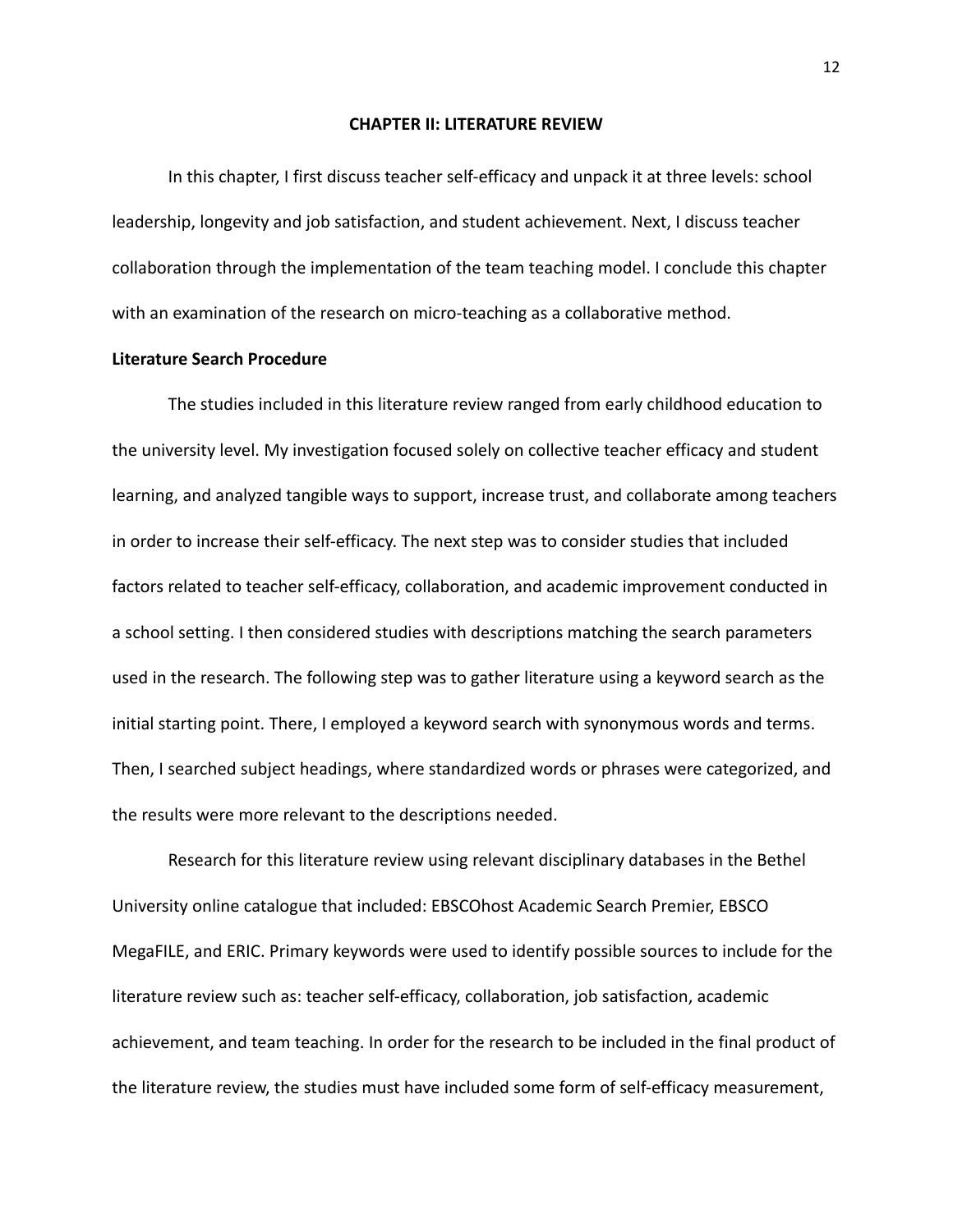provided information on collaboration and job satisfaction (including stress and longevity), and involved student academic achievement. Additionally, all of these factors needed to be considered in an academic setting in order to be included.

### **Narrowing Process**

I first began gathering research via keyword searches for empirical studies on teacher's collective self-efficacy on collaboration, job satisfaction, and student achievement, and also the effects of leadership on self-efficacy. Seventeen of these studies met this criteria. Of the 17 studies, five included effects of school leadership and organization on teacher self-efficacy (Brouwer, 2018; Goddard et al., 2015; Ninković et al., 2018; Prelli, 2016; Wei et al., 2014). Seven other studies included self-efficacy as it related to longevity and job satisfaction (Hajovsky et al., 2020; Karabatak & Alanoglu, 2019; Kasalak & Dagyar, 2020; Ngui & Lay, 2020; Poulin et al., 2008; Somech & Drach-Zahavy, 1999; Vernon-Dotson & Floyd, 2012). I also wanted to focus my search on how teacher's job satisfaction and longevity may increase through mindfulness practices in the classroom (DiCarlo et al., 2020). As a result, five studies included self-efficacy and the effects of student achievement (Engin, 2020; Hunt et al., 2012; Love et al., 2020; Mosoge et al., 2018; Parker, 1994).

As I needed additional information, I expanded my search to include teacher collaboration and team-teaching in order to increase self-efficacy. This led me to add another 10 studies (Donohoo, 2018; Garran et al., 2015; Higgins & Litzenberg, 2015; Krammer et al., 2018; Kunnari et al., 2018; Leibel et al., 2016; Pope-Ruark et al., 2019; Schmulian & Coetzee, 2019; Simons et al., 2019). I wanted to also expand on collaboration and team-teaching by analyzing a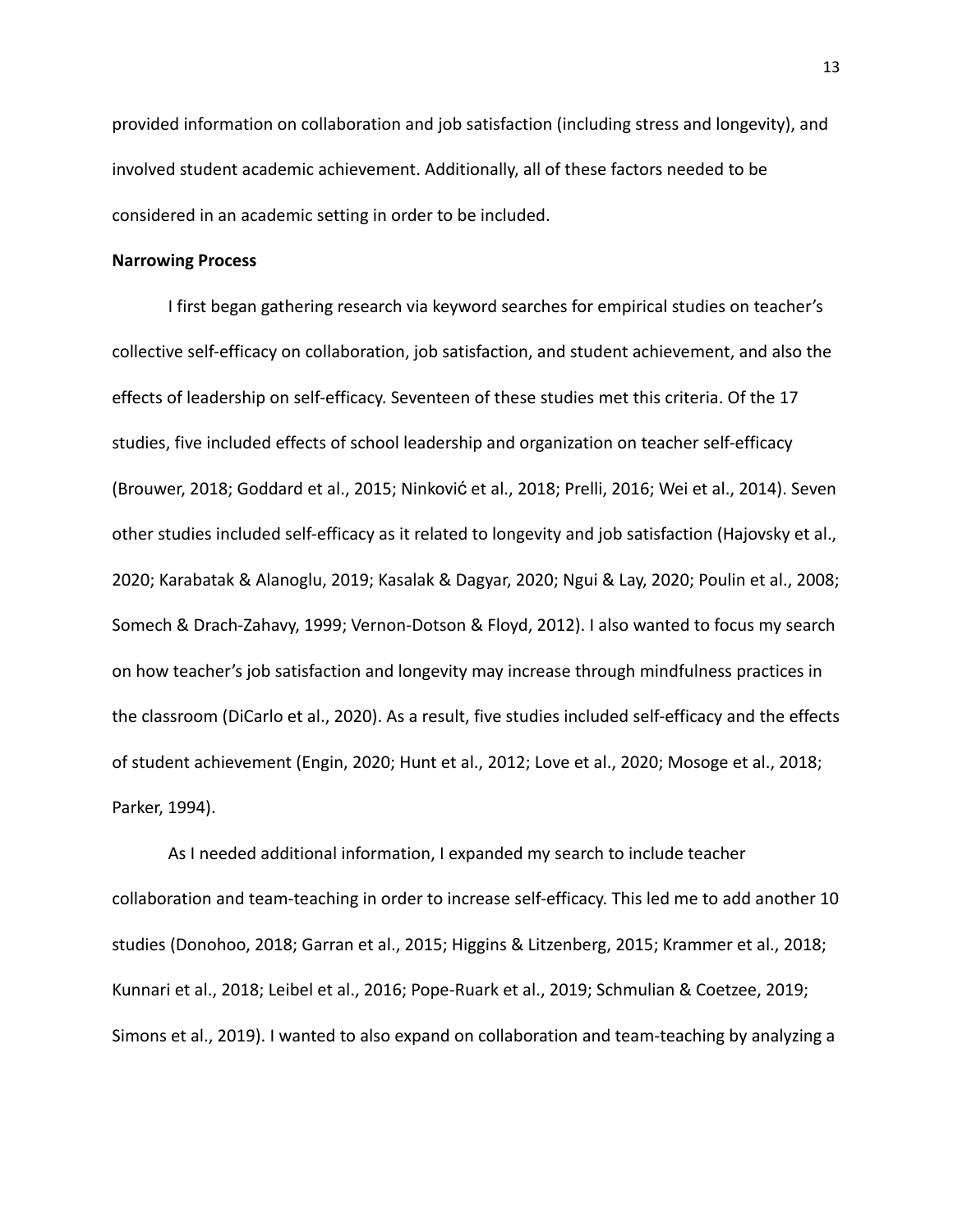different method called micro-teaching. Fortunately, two significant studies analyzed the effects of micro-teaching on collaboration and teacher self-efficacy (Göçer, 2016; Kilic, 2010).

# **Article Selection**

Seventeen articles in this review related to teacher's collective self-efficacy in relation to job satisfaction, student achievement, and administrative leadership. Five of the 17 studies explicitly discussed school leadership in relationship to teacher self-efficacy. Seven studies focused on longevity and job satisfaction. There was also a study that included meditation practices for teachers' job satisfaction and longevity. Five studies focused on student achievement through higher teacher self-efficacy. Ten articles focused on teacher collaboration through a method called team teaching. Two additional studies analyzed another collaborative method called micro-teaching.

# **Literature Review Organization**

The literature review found here in Chapter II is divided into five sections: 1) School Leadership, 2) Longevity and Job Satisfaction, 3) Student Achievement and Self-Efficacy, 4) Collaboration through Team Teaching, and 5) Collaboration through Micro-Teaching.

### **School Leadership**

This section of the literature review includes five studies relating to self-efficacy in both teachers and principals through leadership practices. The first study analyzes how school leaders feel about their ability to lead their schools and how that may affect collective teacher efficacy perceptions. The second study explores transformational leadership, and how that may impact teacher self-efficacy. The third study measured how a principal's perception may impact staff turnover rates and overall student achievement. The fourth study analyzed different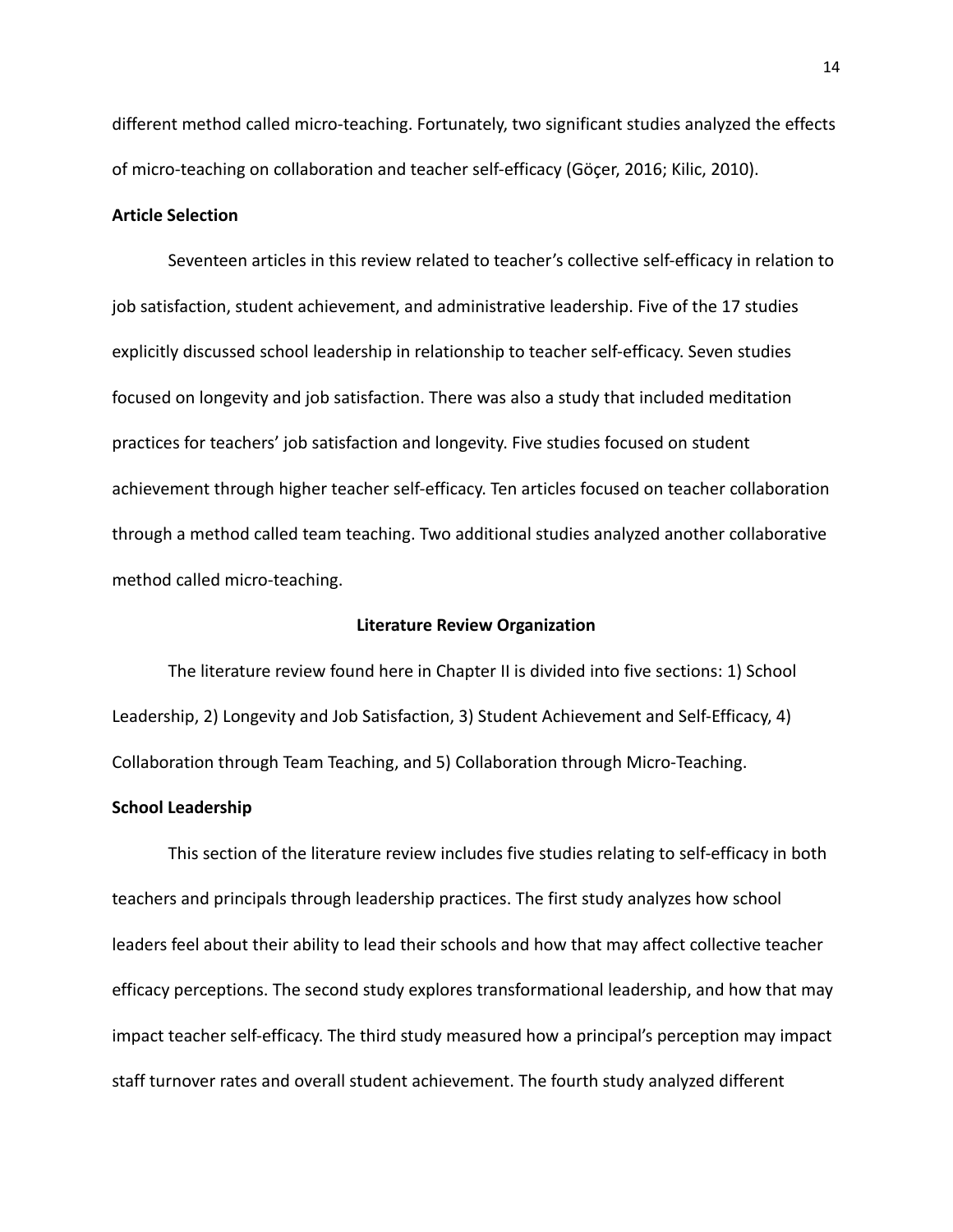leadership structures and how they may affect self-efficacy. Another study analyzed the difference of leadership structure between a public school and charter school. The final study analyzed as it relates to school leadership determined which behaviors school leaders may choose to utilize to increase levels of collective teacher efficacy of their entire faculty.

Brouwer (2018) set out to examine principals' beliefs about their ability to lead their schools (perceptions of self-efficacy) and to analyze the relationship between those perceptions and the perceptions of collective teacher efficacy amongst their staff. The research set out to answer the questions, "How do principals feel about their ability to lead their schools?" and "What is the relationship between principals' perceptions of their abilities to lead their schools and collective teacher efficacy perceptions?" (p. 23).

Participants in this study included public elementary school principals and teachers from participating principals' buildings in the states of Illinois, Iowa, Missouri, and Wisconsin. In all, there were 33 principals and 73 teachers; 16 schools had data for both principals and teachers. This quantitative, descriptive-correlational study analyzed the perception of collective teacher efficacy as the dependent variable. The independent variable was the perception of self-efficacy of the principal along with beliefs in the subscale constructs of efficacy for management, efficacy for instructional leadership, and efficacy for moral leadership. Data collection included surveys for perception of principal self-efficacy using the Principal Sense of Efficacy Scale (PSES) and collective teacher efficacy perception using the Collective Teacher Belief Scale (CTBS).

Results of this study highlighted the years of experience of the principal in the building were both significantly and positively correlated with, and the only significant predictor of this research, the overall perceptions of higher collective teacher efficacy. The author concluded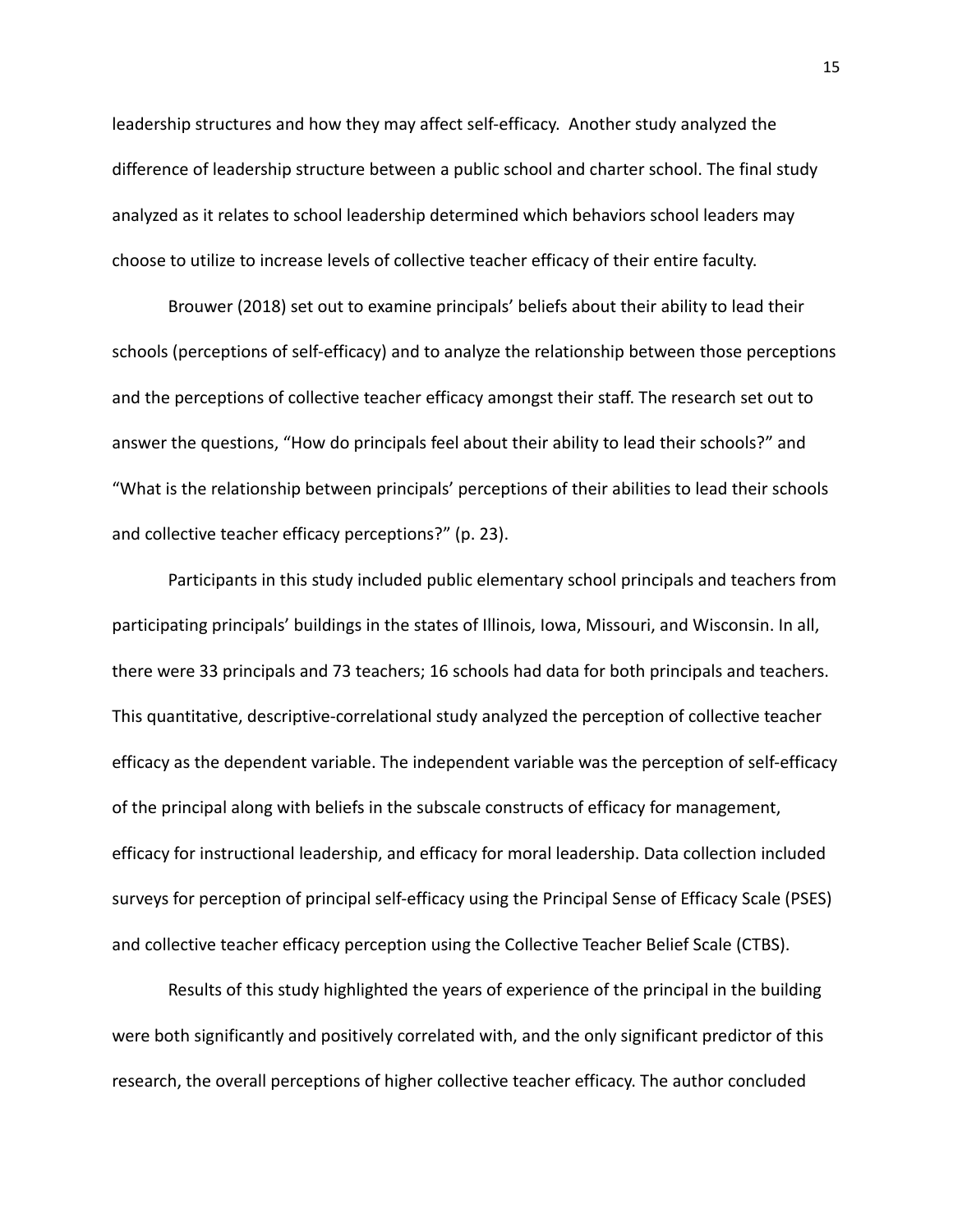that results from the data indicate "longevity of the principal in the building contributes to teachers' collective belief that they can positively impact student achievement" (p. 134). An observation to note is that policy decisions to support student achievement should seek to build leadership and longevity with a school's principal. The author noted high principal turnover; unfortunately, "nearly 50% of principals leaving the building within five years", and "this statistic would further support the implication for district-level practices that would support retention of principals in their current roles" (p. 139).

Ninković et al. (2018) set out to research the micro level of transformational leadership and how an individualized approach to examining this type of leadership may contribute to greater collective teacher efficacy. They examined the relationship between collective teacher efficacy compared with transformational school leadership, while also expanding the understanding of the various components of transformational school leadership and how it is related to collective teacher efficacy. Ninković et al. (2018) explained that "transformational leadership focuses on increasing organizational members' commitment, capacity and engagement in meeting goals" (p. 51). The following research questions were formulated: "What are the relationships among transformational school leadership, teacher self-efficacy and collective teacher efficacy?" and "How are different dimensions of the transformational school leadership related to collective teacher efficacy?" (p. 54).

Transformational school leadership data was collected from a questionnaire given to 120 secondary school teachers of whom were 28.3% male and 71.7% female, and whose average age was 42.5 years. The questionnaire was based on four basic components: 1. setting directions (having high expectations of teachers as professionals), 2. developing people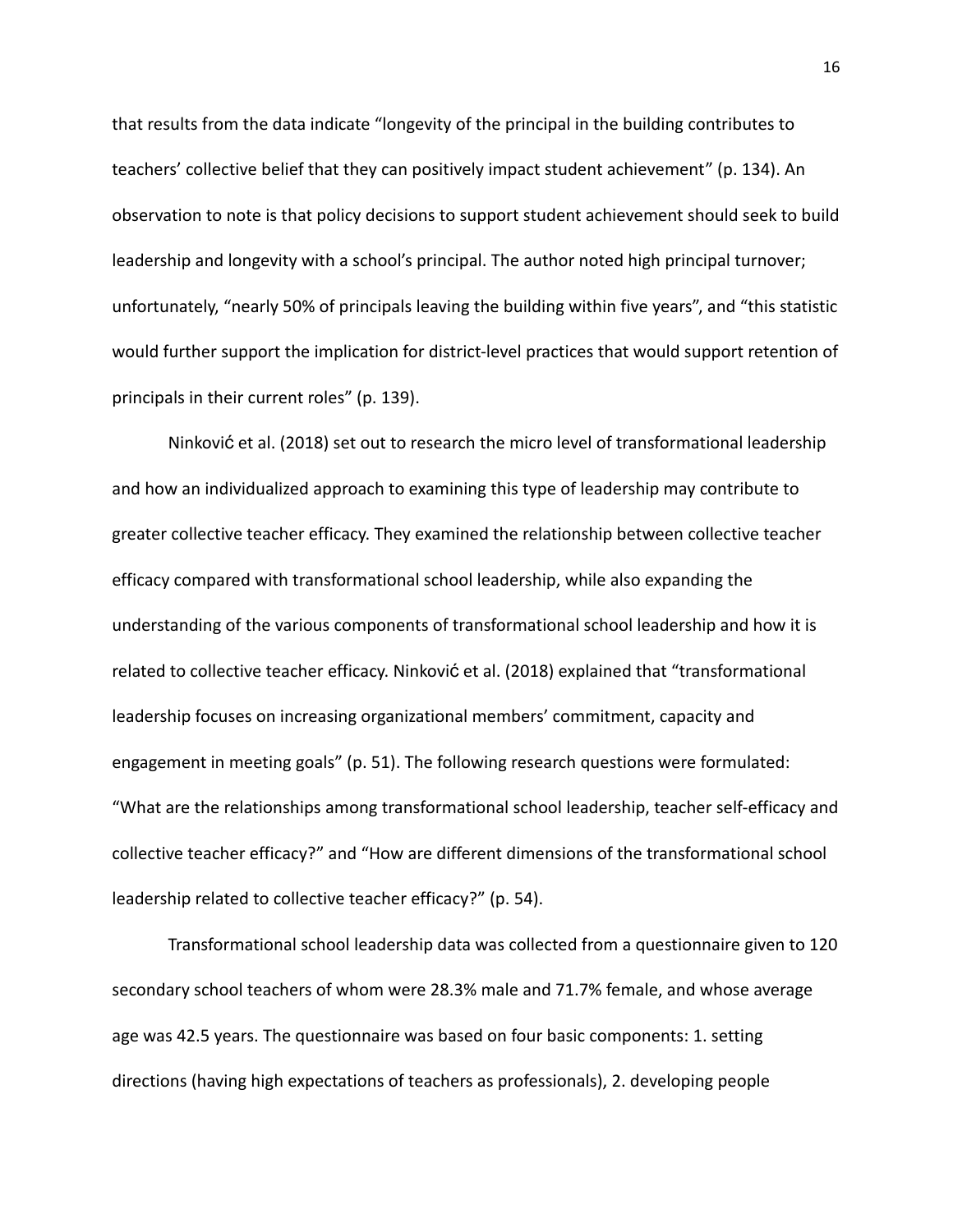(encourage evaluation of teaching practices), 3. redesigning the organization (leaders encouraging collaborative work among staff), and 4. improving the instructional program (protecting teachers when necessary). These components were measured along with the data collected from the *Perceived Collective Teacher Efficacy Scale*, which measures collective teacher efficacy related to teaching, motivation, controlling students' behavior, meeting students' needs, and creating a safe and positive classroom environment.

Based on the findings from the data, it was clear that the setting directions' component was the most positive predictor of increased collective teacher efficacy. An interesting finding in the research was 'redesigning the organization,' for it received a negative sign and didn't predict a correlation with increased collective teacher efficacy. The researchers suggested further study in this area and "that leadership practices such as strengthening the school culture and engaging parents and the wider community are not necessarily positively related to collective teacher efficacy" (p. 59). Overall, this study concluded "not all components of transformational school leadership are equally relevant for predicting collective teacher efficacy" (p. 60). An increased focus on setting directions, such as developing a shared vision, communicating high expectations, and fostering group goals are key in a school's collective teacher efficacy.

Goddard et al. (2015) conducted a study to measure the impact on principal and teacher's perceptions, beliefs, turnover rates, practices, and student achievement rates using data collected from principals and teachers in rural northern Michigan schools. The control group consisted of principals who received routine professional development, while the treatment group of principals received a Balanced Leadership professional development course which addressed the development of 21 leadership skills related to increasing student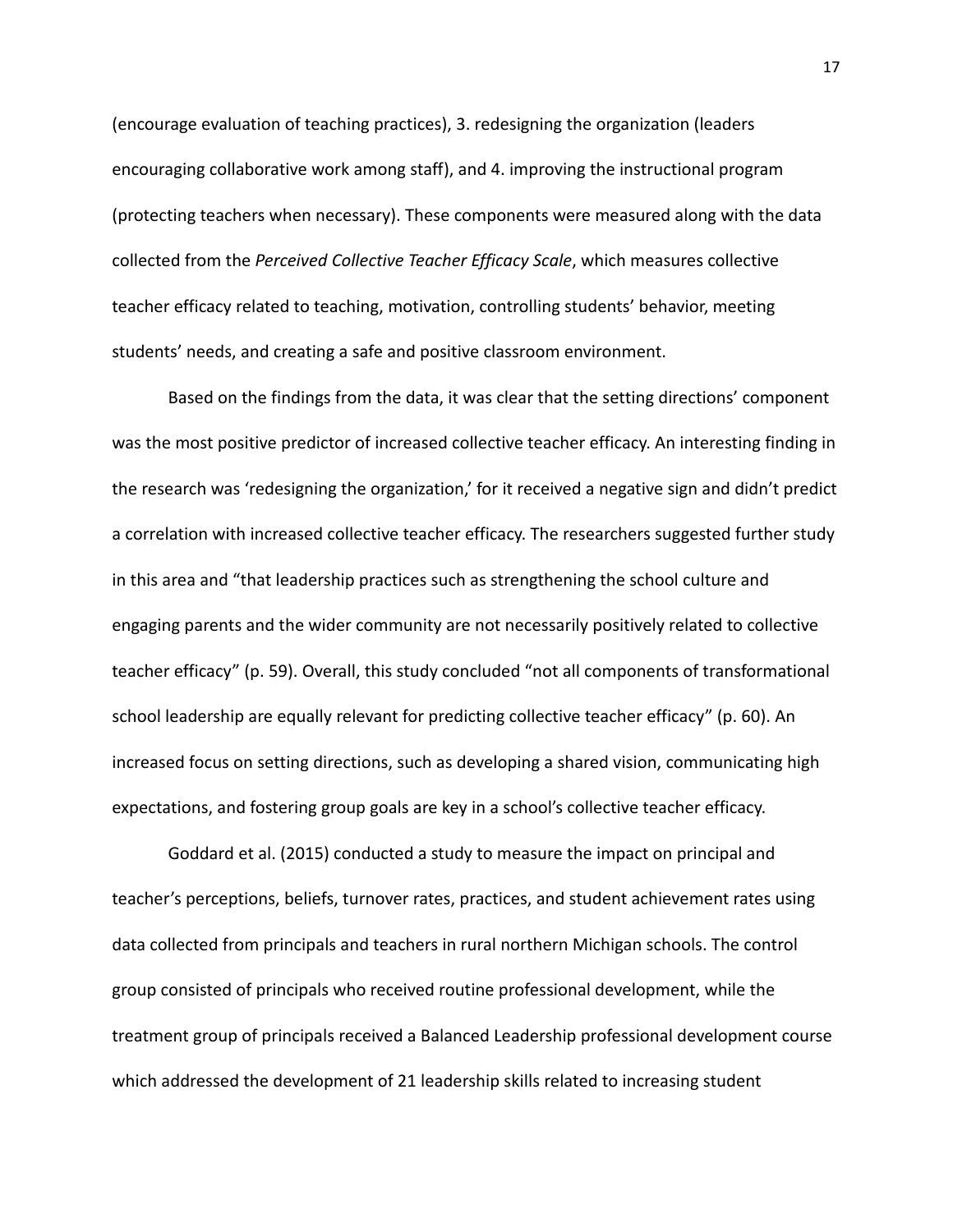achievement. The study focused on the following research question: "How will this professional development impact the principal's leadership and the school's instructional climate, principals' efficacy beliefs, teacher and principal turnover rates, and student achievement?" (p. 56).

The researchers recruited 126 principals of elementary public schools. The schools included in this study consisted of mainly poor students (47% eligible for free or reduced lunch) and mostly white (more than 90%). Researchers randomly assigned the teachers to either the treatment or control group. They hypothesized that the implementation of the Balanced Leadership program would lead to an increase in principal self-efficacy, improved leadership and instructional climate, reduced turnover, and an overall increase in student achievement. The researchers used a series of statistical analysis to examine the survey data from both principals and teachers; survey questions included factors such as school wide collaboration, principal leadership, school climate, along with data regarding staff turnover and student achievement.

The results showed statistically significant differences between the control and treatment group in principal and teacher turnover rates. There was a reduction of 16% for principals and 5% for teachers. There was also a significant difference between the control and treatment group in the factors of principal efficacy, principal leadership, collaboration among staff, school climate, and norms for differentiated instruction. There were no significant differences between student achievement in the treatment and control groups. One possibility for this result was that "the program did not teach the skills associated with increases in teacher perception of leadership or student achievement; treatment principals made small changes in their practice resulting in minimal impact; principal changes alone are insufficient to produce perceived change in instructional climate and student achievement" (p. 58).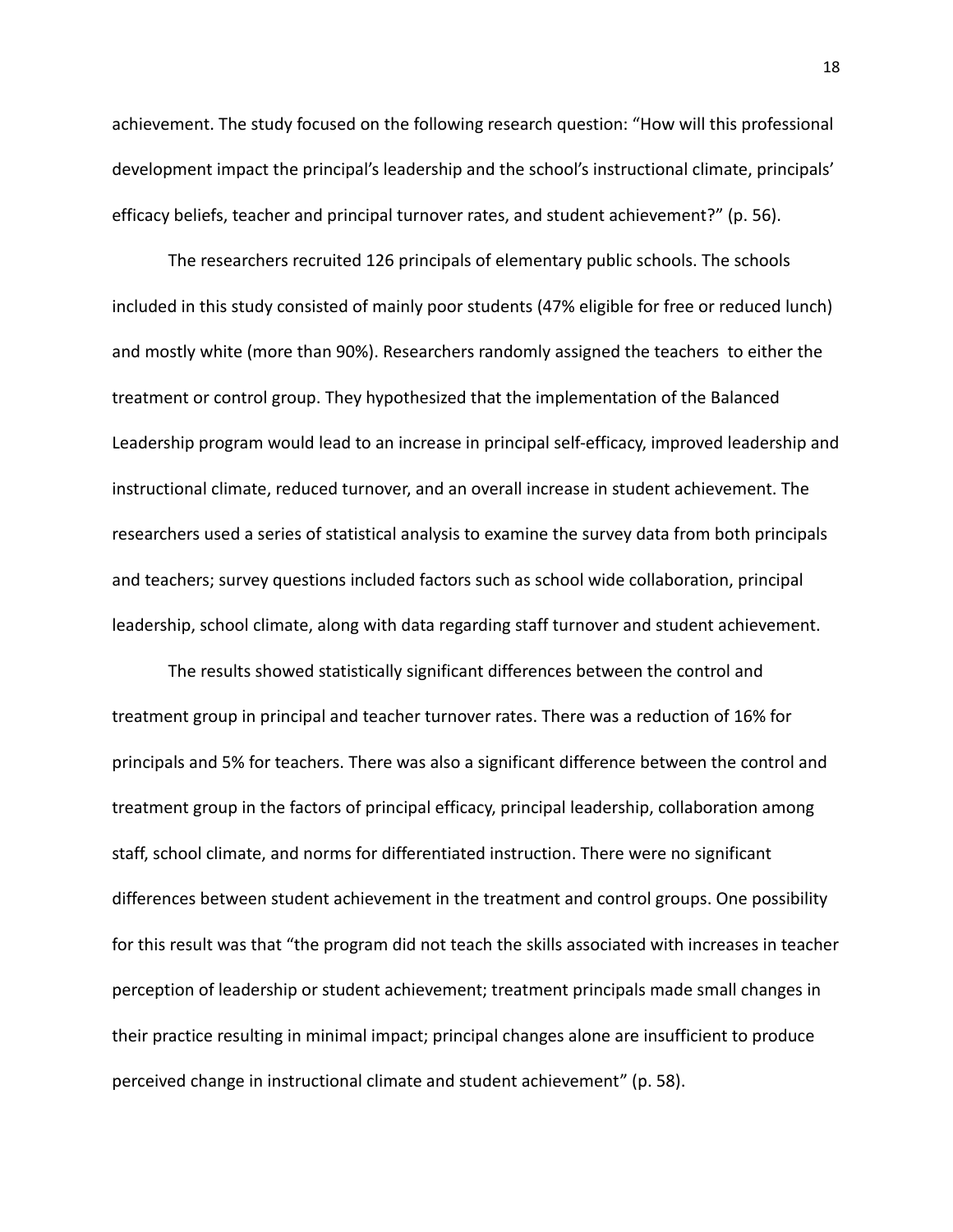Wei et al. (2014) surveyed 2,273 teachers in Texas in order to explore the organizational differences between charter schools and public schools. They examined whether the differences in organization led to better working conditions, higher engagement in student learning, teacher self-efficacy, and job satisfaction. This study was undertaken, in part, as there has been much debate and little research completed over the effectiveness of charter schools over public schools. The purpose of this study was to provide better understanding and more insight into schools' organizational factors that may underlie teacher turnover and suggest specific areas of focus for leaders to address their attention with such issues like teacher retention and student achievement.

The research subjects included 2,559 teachers from a rural Texas charter school and an adjacent traditional public school district; both resided in an economically poor area. According to the authors, "teachers in Texas open-enrollment charter schools have fewer years of teaching experience and have higher rates of turnover than state averages" (p. 8). Both districts serve a largely Hispanic population (95%), and many have limited English proficiency (40%). Eighty percent of the student population is considered economically disadvantaged. Teachers participating in the survey were overwhelmingly female. The charter school district had a higher proportion of white teachers (38.19% versus 5.84%), a lower proportion of Hispanic teachers (59.07% versus 91.85%), and a higher proportion of teachers with fewer years of experience (4.74 years versus 10.32).

Charter schools reported higher expectations among teachers for student performance (with an effect size of 0.49), a more supportive teaching environment (ES= 0.38), but less frequent collaboration with colleagues (ES- -0.21), and fewer opportunities for quality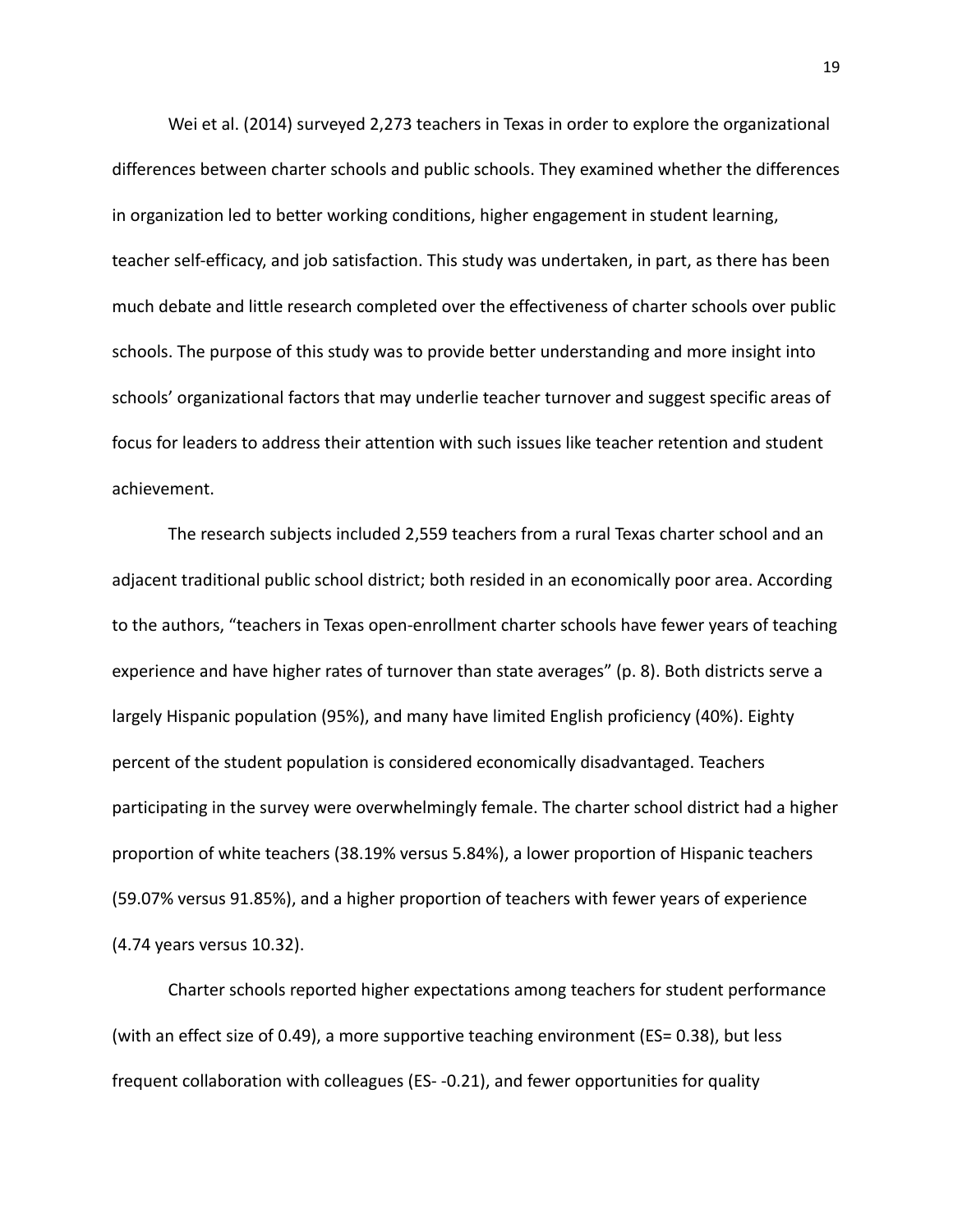professional development (ES= -0.47). There were no significant differences in charter school teachers' perceptions from teachers of public schools in areas of needs for support, distributed school leadership, self-efficacy, and job satisfaction. According to these findings, the importance of substantial administrative support and collaborative time with colleagues is necessary in order to improve working conditions in charter schools. These organizational factors may underlie teacher turnover numbers, especially among teachers in charter school districts, and are important in addressing teacher retention and student achievement.

Prelli (2016) conducted a quantitative study to determine which behaviors school leaders can utilize in order to increase levels of collective teacher efficacy of the entire faculty as well as grade-level teams. The research focused on the inverse relationship between transformational leadership and collective teacher efficacy in order to strengthen efficacy of teachers, especially those who supported English Language Learners. This type of research is important because it may provide support for leaders when considering how to best assist teachers' professional learning teams. The theory is that by developing the efficacy of these teams, success for student achievement would follow suit.

The study used a correlational design to identify leadership actions and its influence on collective teacher efficacy at the level of the school and team. The participants included 93 grade-level teams from 15 elementary schools which included 306 teachers from all levels of socioeconomic status. The correlational study used two Likert scales to measure teachers' perceptions of principals' leadership behaviors and collective efficacy. The results were measured by both school and team to measure variances between perceived efficacy of the faculty of the whole and that of the teacher team.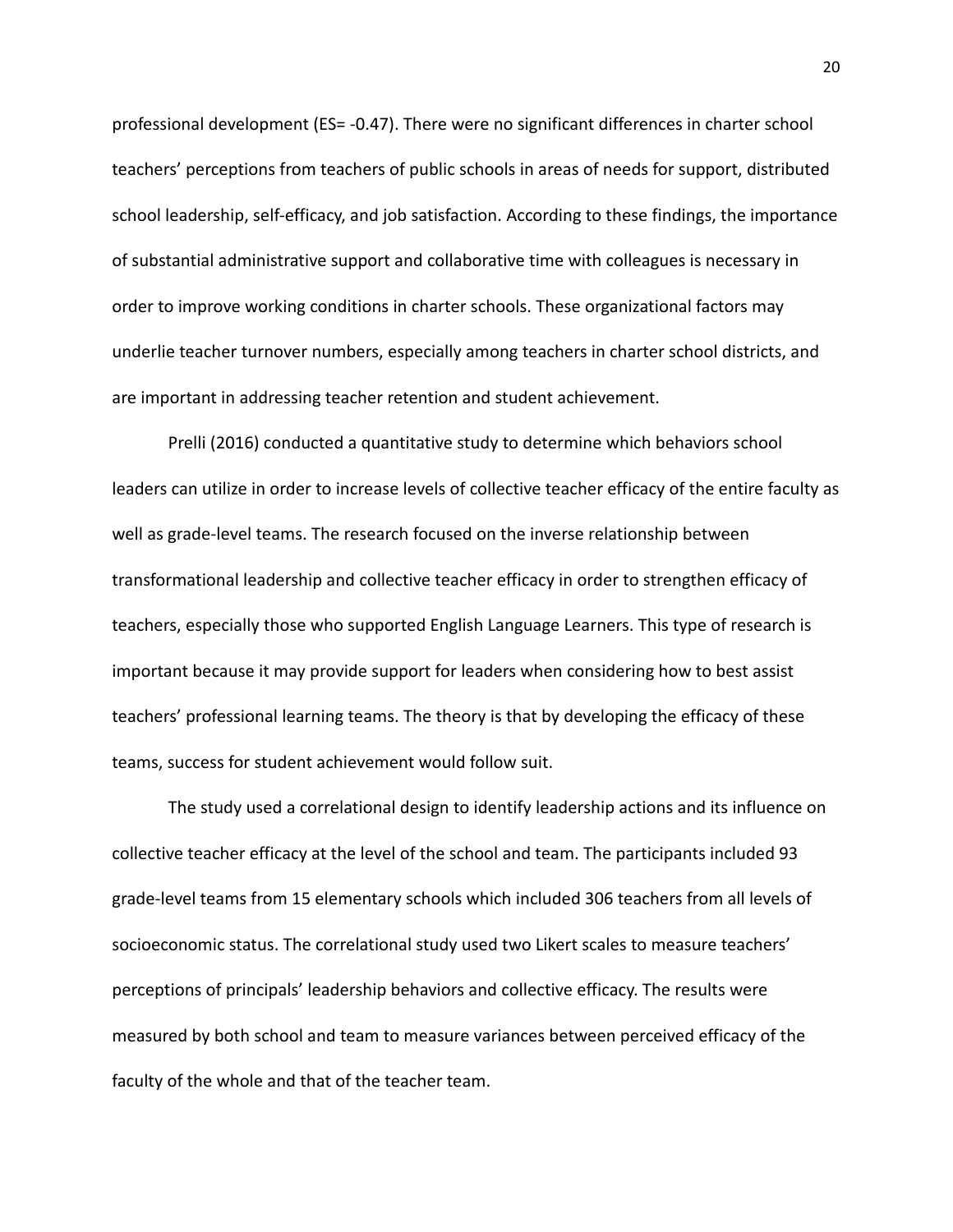The results from the study revealed a negative correlation (-.281) between transformational leadership and collective teacher efficacy. According to Prelli (2016),

this negative correlation suggests that when collective efficacy is perceived to be high, teachers perceive leaders to exhibit transformative behaviors to a lesser degree. Another way of interpreting this relationship would be to say that when the perceptions of efficacy are low, the perception of transformational leadership traits are much higher. (p. 177)

The author discussed the importance of leaders to examine the ratings of collective teacher efficacy among grade-level teams and within their entire faculty before deciding which transformational leadership action to use. Prelli (2016) described four significant categories between perceived leadership behavior and collective teacher efficacy at the grade-level team: "a leadership action to improve culture (-.308), work toward establishing a common vision (-.285), bring the teachers to consensus about goals (-.265), and support of individual teachers (-257)" (p. 177). This study also stated important leaders' considerations for threats to efficacy. Most notably, an increase in the amount of English Language Learners can threaten the morale of the faculty if they believe they don't have enough effective instructional strategies to implement.

## **Longevity and Job Satisfaction**

This section includes seven studies that analyze the effects teacher self-efficacy may have on career longevity and overall job satisfaction. The first study examined the shift in professional development in schools in order to create a more collaborative environment to improve the quality of their craft. The second study explored the phenomenon of extra-role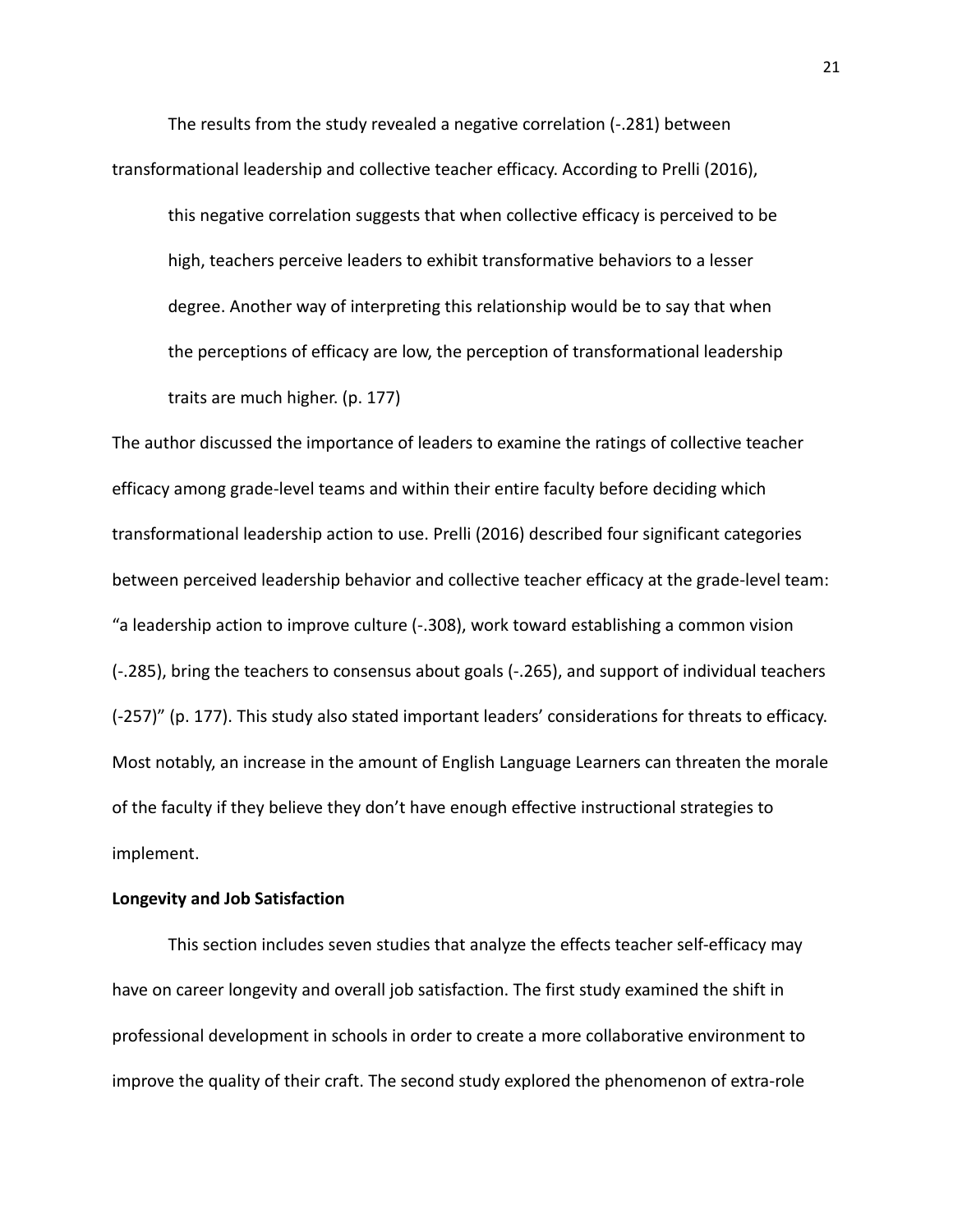behavior in schools to examine the relationship between extra-role behavior and three factors: job satisfaction, self-efficacy, and collective efficacy. The third study set out to research the role that stress plays in teachers' self-efficacy and job satisfaction. Another study examined the relationship between teacher self-efficacy and teacher job satisfaction and aimed at identifying the relationship between teacher self-efficacy and job satisfaction by exploring how different countries compared. Additionally, a study was added that investigated the different components of the teacher-student relationship in the classroom and how it relates to teacher self-efficacy beliefs. This is important because this contributes to a more positive teaching environment. Finally, the research explored how mindfulness may play a role in job satisfaction. A study was included that examined teacher trainees who participated in a mindfulness training program as part of their academic training, and how it affected the trainees' controls in mindfulness, life satisfaction, and teaching self-efficacy. Another study related to mindfulness studied student teachers' relationships of emotional intelligence with self-efficacy, subjective well-being on resilience, and practicum stress. Finally, a study was included on whether mindfulness practices would lead to an increase in positive classroom climate and a decrease in teachers' levels of stress.

Vernon-Dotson and Floyd (2012) set out to examine the shift in professional development in schools, and how it is moving away from teachers learning in isolation to more collaborative ways of professional growth, which aims to improve their overall quality of teaching. The authors wanted to study ways to improve leadership of teachers by empowering them by collaboration, teaching teams, and inspiring them to become more competent in their teaching in order to improve student performance. According to the authors, "Teacher teams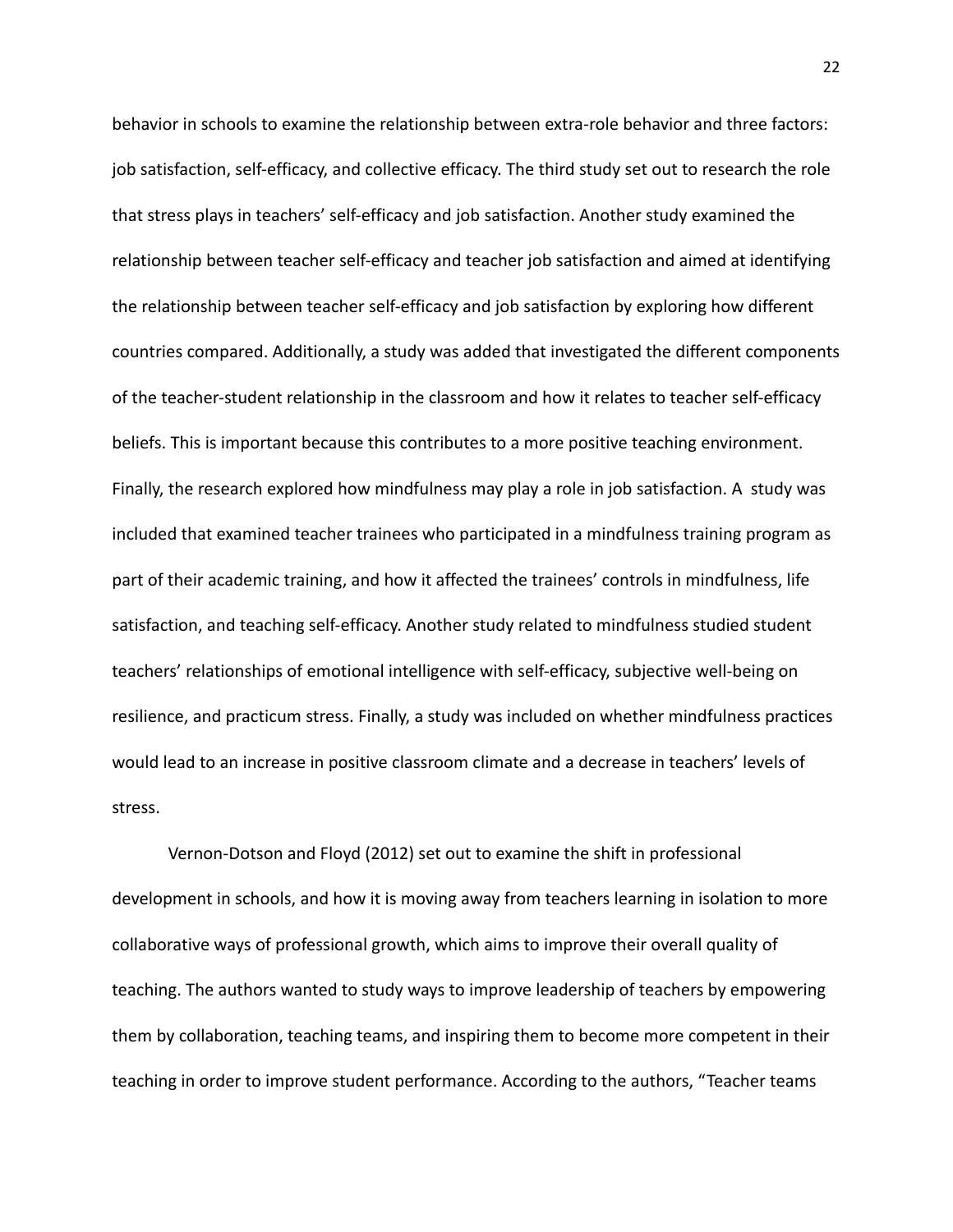are one form of a learning community that can offer a new perspective to professional development by providing opportunities for teachers to interact and collaborate with colleagues, evaluate and reflect on their instructional practices, and expand their existing knowledge" (p. 39).

The researchers drew out two main assumptions of teacher leaders, which served as a guide for their study. The first assumption was in order "to provide innovative and creative strategies while maintaining a personal learning environment, teachers *must* collaborate" and the second assumption was "to adequately prepare students for *their* futures, teachers must learn from one another and grow together" (p. 40). The qualitative study researched three grant-funded leadership team projects in three different states (Pennsylvania, North Carolina, and Virginia) with the goal of utilizing these teacher leadership teams to improve their schools. A total of 44 individuals participated. Data was collected from various sources such as focus groups, individual interviews, participant reflections, team evaluations, and classroom products. Field observations were also conducted, which allowed researchers to enter the classrooms and document the strategies teachers executed. The authors independently examined the data, looked for patterns, and identified common categories, using a process termed microanalysis.

The results showed that when given a greater capacity to lead, led to direct leadership among their teaching teams, and as a result, "were able to contribute to and change the face of professional development within their schools, which ultimately led to an increased feeling of self-efficacy" (p. 44). The authors identified three types of teacher leadership team members they categorized as "investors (exhibited caring attitudes), detractors (held personal agendas and held low expectations of students), and fence sitters (not easily identifiable and know how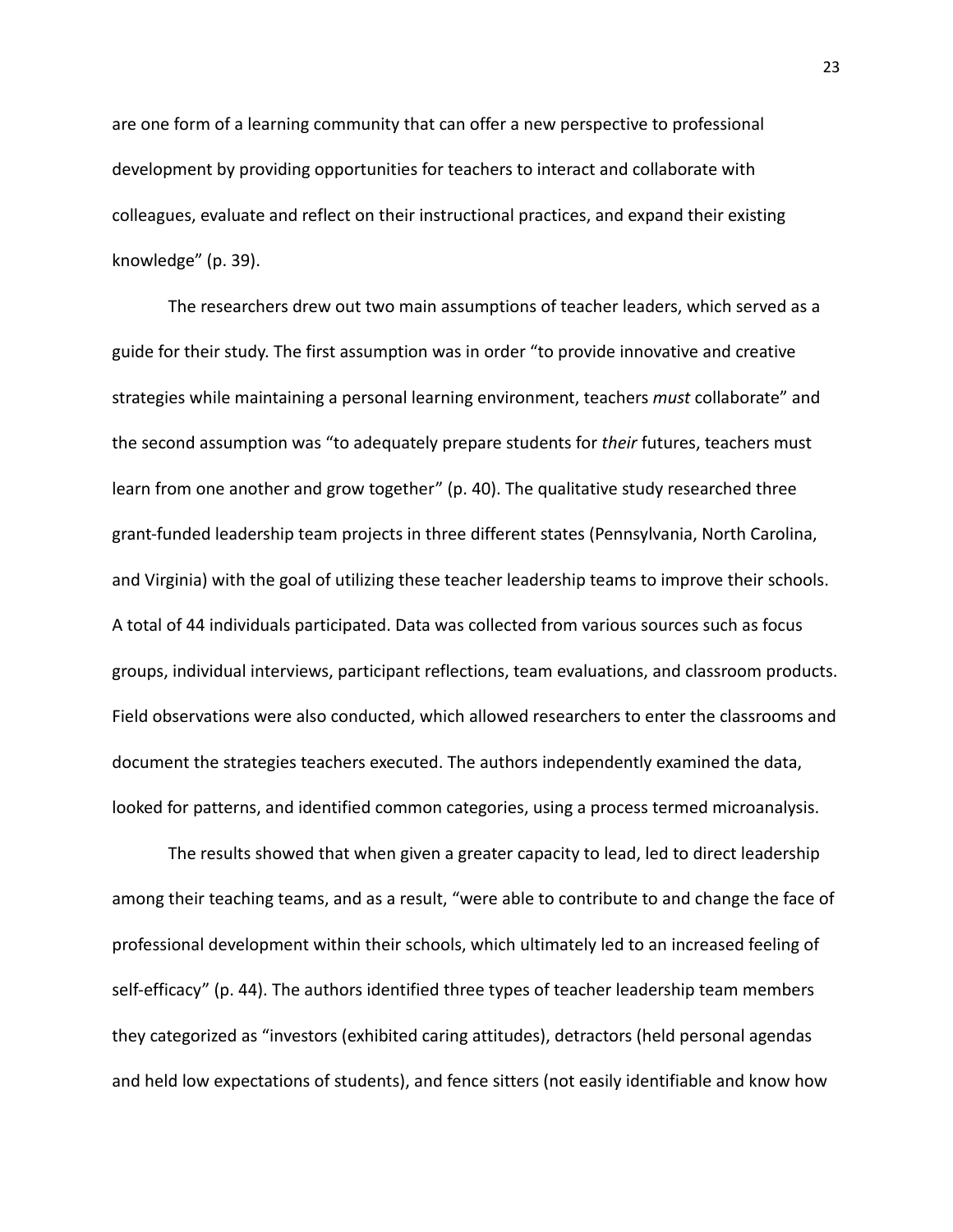to 'play the game')" (p. 46). Although the findings did not include any major implications, it illustrated the need to better understand the nuances of teacher leadership and work toward a greater understanding of trust among leaders in order to improve quality of instruction.

Somech and Drach-Zahavy (1999) explored the phenomenon of extra-role behavior in schools to examine the relationship between extra-role behavior and three factors: job satisfaction, self-efficacy, and collective efficacy. Extra-role behavior can be classified as a voluntary role; that is, not a part of a teachers' formal job duties. It is also multi-dimensional and consists of three levels within the organization: the individual level, the team level, and the organizational level. The purpose of this study was to "examine extra-role behavior in schools, and more specifically, to explore the fundamental components of teachers' extra-role behavior on the three organizational levels, and to identify that may be related to such behaviors" (p. 650). The researchers hypothesized that the relationships between job satisfaction and extra-role behavior at all three levels (student, team, and organization) would be positive. They also hypothesized that relationships between self-efficacy and extra-role behavior would also be positive. Finally, the researchers hypothesized that there would be no relationship between collective efficacy and extra-role behavior as it pertains to the student, however, that there would be a positive relationship as it pertained to the team and the organization.

The study included 251 teachers (231 women, 20 men) at 13 elementary schools. The researchers utilized a two-stage pretest to gather data, and then conducted semi-structured interviews. During the interview, the teachers were asked to list benefits they perform that in turn benefit the student, team, and/or the organization as a whole. The focus of these questions was to determine how these behaviors related to the teacher's specific role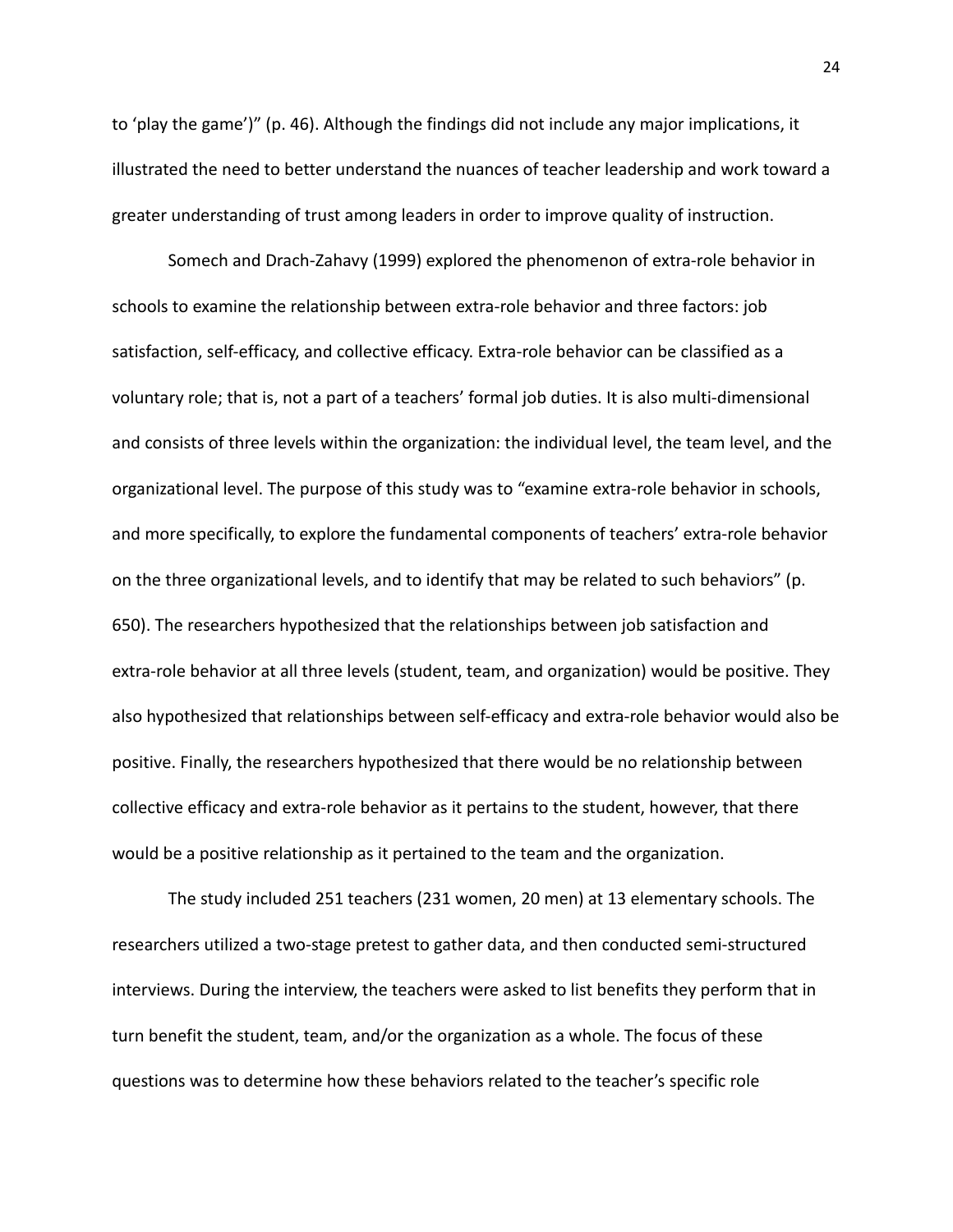expectations and requirements. The third and final questionnaire utilized factor analysis when determining the following subscales: self-efficacy, collective efficacy, and job satisfaction.

The results of the correlational analysis supported the hypothesis that the relationships between job satisfaction and the three levels of organizational extra-role behavior was positive and significant. The hypothesis regarding relationships between self-efficacy and extra-role behavior towards the team and organization were found to be positive and significant as well. However, there was no relationship found between self-efficacy and extra-role behavior with the student. The results of this study also did not support the hypothesis that there would be a positive relationship between self-efficacy and extra-role behavior toward the student. This may indicate that teachers refer to behavior as part of their original job duties. Collective efficacy was found to be only related to extra-role behavior toward the team. According to the authors,

teachers with higher collective efficacy, compared with those with lower collective efficacy, engaged more frequently in extra-role behavior towards the team. This finding may suggest that enhancing opportunities for collegial interactions and strengthening collective efficacy can have a positive effect on extra-role behavior towards the team. (p. 657)

Karabatak and Alanoglu (2019) set out to research the role that stress plays in teachers' self-efficacy and job satisfaction. According to the researchers, "teaching is defined as a high stress occupation and teacher stress puts not only teachers' health and effectiveness at risk, but also students' achievements. Therefore, coping with teacher stress is an issue that is worthy of attention" (p. 231). This study aimed their focus on the mediator effect of stress on overall teacher self-efficacy and job satisfaction. The researchers' goal was to contribute to the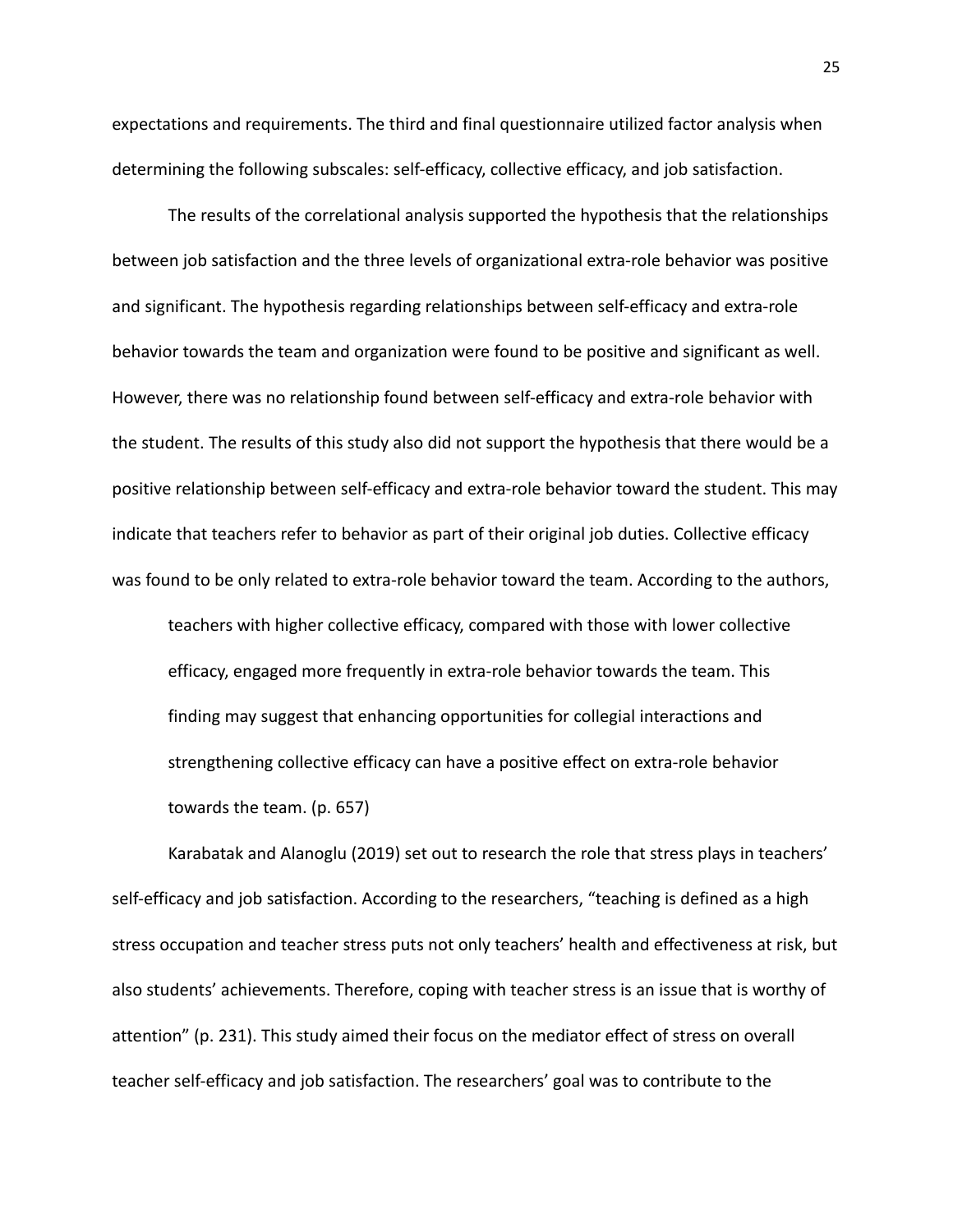literature in this area in order to help schools achieve higher student achievement and faculty satisfaction.

The study was conducted via qualitative research based on a correlational model. They gathered data based on the relationship between job satisfaction, teachers' self-efficacy, and stress variables to address whether or not stress influences the effect of teacher's self-efficacy on job satisfaction. They also formed three hypotheses: "1. Teachers' self-efficacy (innovative behavior and coping behavior) affects job satisfaction positively, 2. Stress affects job satisfaction negatively, and 3. Teachers' self-efficacy (innovative behavior, coping behavior) affects stress negatively" (p. 232). To gather data, the researchers used the "Stress Scale," "Job Satisfaction Scale," and "Teacher Self-Efficacy Scale." These were used in a population consisting of 7,634 teachers working in public schools in Turkey in the 2017-2018 school year. Of that number, using a simple random sampling method, 310 teachers provided feedback on the surveys which were then analyzed.

The researchers used five different models to analyze the relationships between the variables. In the first model, they tested the direct effect of teachers' self-efficacy on job satisfaction. In the second model, they tested the direct effect of stress on job satisfaction. In the third model, they tested the direct effect of teachers' self-efficacy on stress. In the fourth model, they tested self-efficacy on job satisfaction and stress on job satisfaction at the same time. Finally, in the last model, they tested the self-efficacy of teachers using the stress mediator effect on job satisfaction. Findings showed that the self-efficacy component affected teachers' job satisfaction positively (Hypothesis 1) and stress level negatively (Hypothesis 3). It also revealed that teachers' stress level negatively affected job satisfaction (Hypothesis 2). The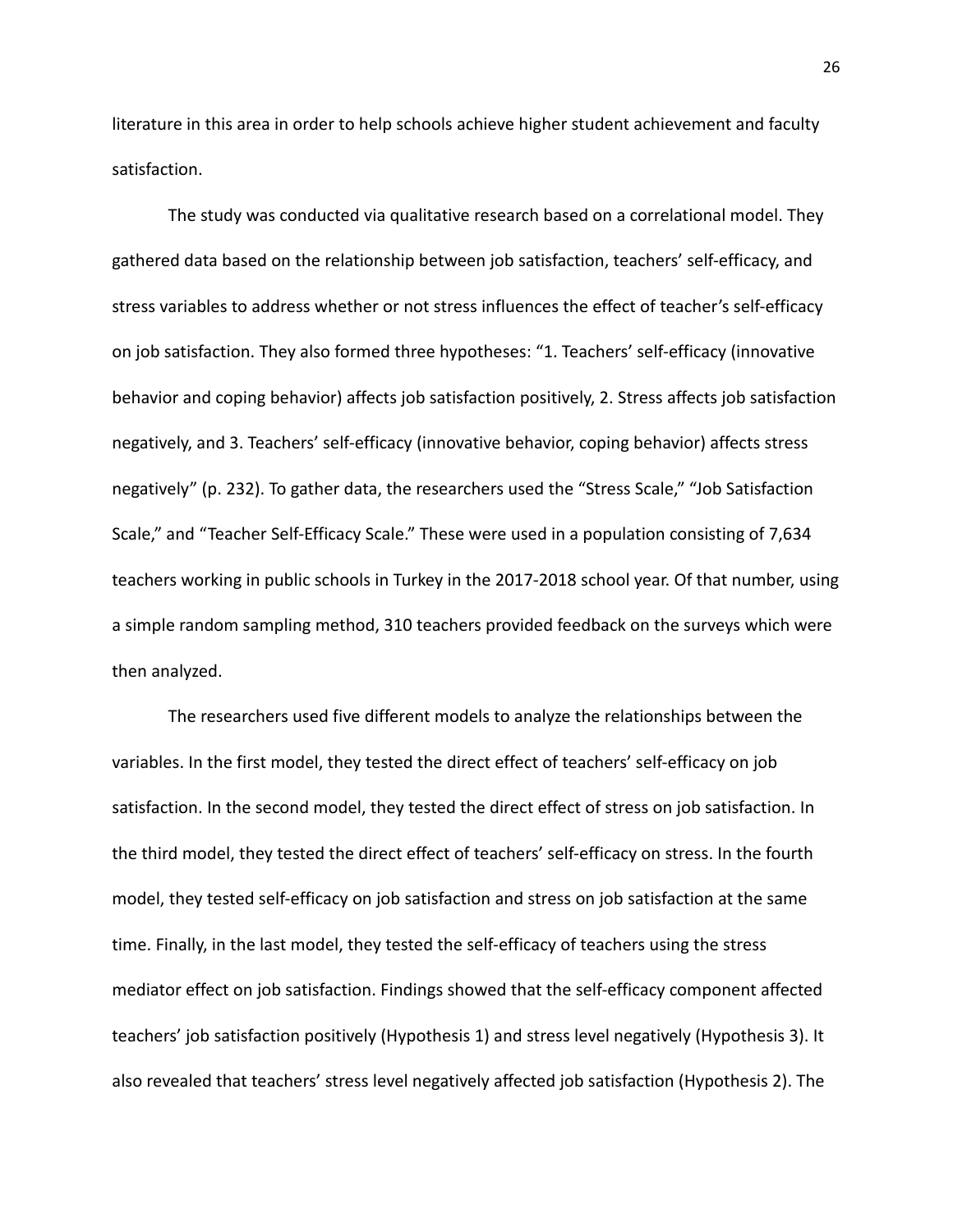researchers suggested teachers' self-efficacy can directly influence job satisfaction and stress in both dimensions, stating that "self-efficacy beliefs are predictive of job satisfaction and stress levels. In addition, stress levels of teachers are also predictive of job satisfaction" (p. 236). In addition to these results, the researchers also found dimensions of self-efficacy (innovative and coping behavior) in describing their job satisfaction decreased when the stress variable was included. In fact, "the stress variable reduces the effect of both dimensions of teacher self-efficacy and job satisfaction. Hence, it has been determined that stress is partially mediated by the effect of teacher self-efficacy on job satisfaction" (p. 237). Further recommendations for research in this area included studies on what specific areas of stress teachers face.

Kasalak and Dagyar (2020) examined the relationship between teacher self-efficacy and teacher job satisfaction. The study aimed to identify the relationship between teacher self-efficacy and job satisfaction, to explore how different countries compared. They used a meta-analysis approach to analyze these two components using the Teaching and Learning International Survey. They obtained a sampling from 426 teachers from 50 different countries from a combination of three separate academic years. The researchers hypothesized that there is a positive relationship between teacher self-efficacy and teacher job satisfaction. They also hypothesized that the positive relationship between teacher self-efficacy and teacher job satisfaction increases over the course of one's career. In addition to those hypotheses, they also predicted that the positive relationship existing between teacher self-efficacy and teacher job satisfaction is stronger in countries with very high/high human development indices (HDI) compared to countries with medium/low HDI.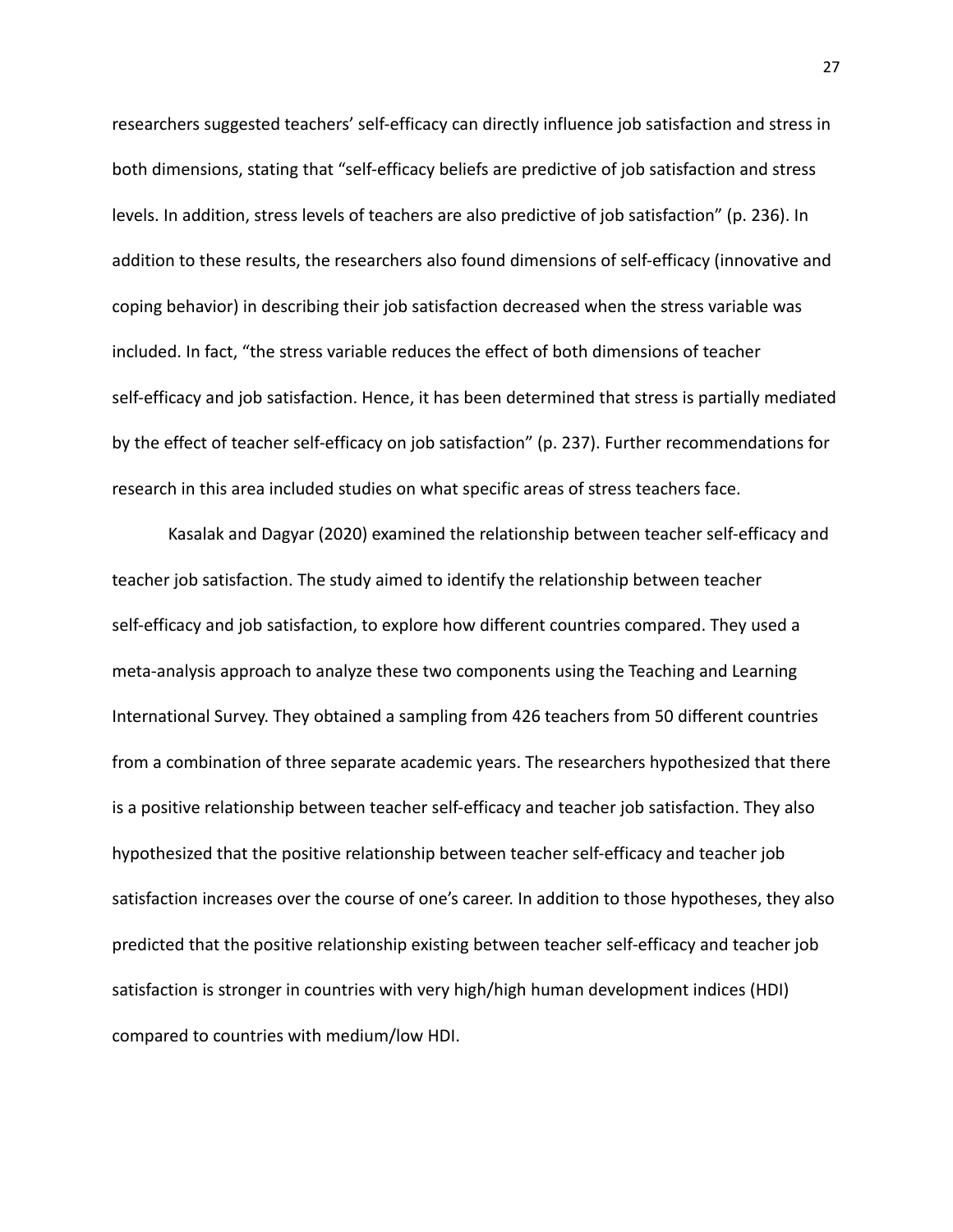The findings supported the first hypothesis which examined the positive relationship between teachers' self-efficacy and job satisfaction. The average effect size of teacher self-efficacy on job satisfaction was 0.26-0.29, which demonstrated a statistically important relationship between the two variables. The results from the second hypothesis showed a decrease in the positive relationship between teacher self-efficacy and job satisfaction between 2008 (r=.36) and 2018 (r=.23). This indicated the opposite results of the researchers' prediction, for there actually was a decrease in job satisfaction over the years of the study. So, that hypothesis had to be rejected. This stands against the idea that over time, if a teacher's level of self-efficacy were higher, their job satisfaction would also grow at the same rate. The results from the third hypothesis showed that there was no relationship between teacher self-efficacy and job satisfaction as compared to countries with medium, high, and very high HDI. The researchers assumed that "in societies with individualist cultural structures, although communication between individuals is less, more importance is given to freedom, independence and individual effort of individuals, which encourage individuals to be open to innovations and to improve themselves" (p. 28). Given the results of this study, there still needs to be continued research on teachers from different countries by applying different variables.

Hajovsky et al. (2020) investigated the different components of the teacher-student relationship in the classroom and how it relates to teacher self-efficacy beliefs. The researchers set out to examine how teacher self-efficacy beliefs predict the ratings of conflict and closeness the students have to their teachers. In this study, the researchers examined 885 students from second to sixth grade and analyzed trends of teacher-student closeness and conflict using several models. The data was examined using factors the researchers controlled, such as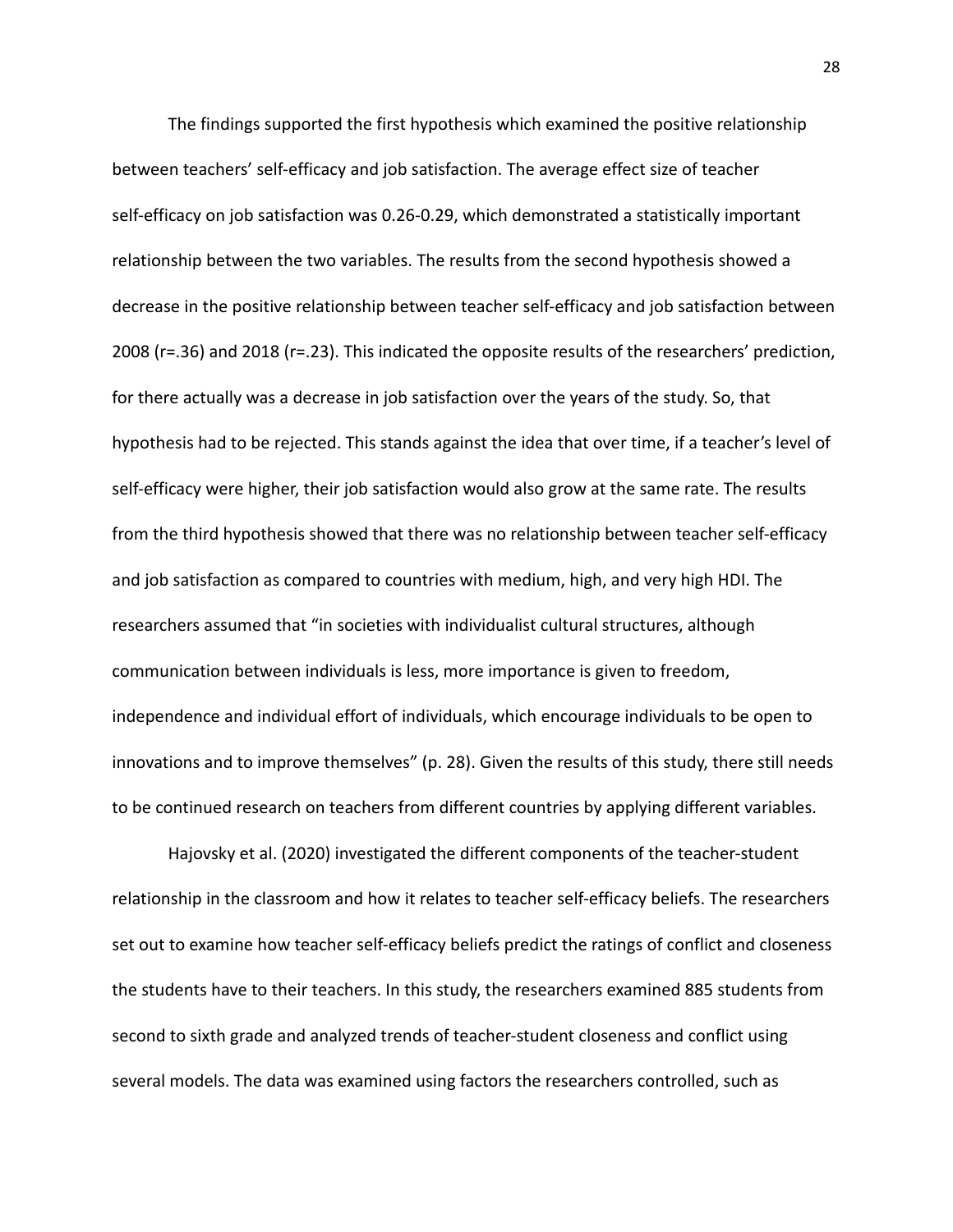student demographics and teacher-student racial and gender alignment in order to examine the teachers' self-efficacy beliefs and how they influence the relationship.

The aim of this study was to help educators and improve their relationships with their students by modeling teacher self-efficacy beliefs as a predictor of teacher ratings of closeness and conflict at each grade. They did this through controlling the variables such as demographics and teacher-student gender and racial alignment. The researchers set out to answer the following research questions:

What are the developmental trajectories of teacher-student closeness and conflict ratings from second to sixth grade? To what extent and in what direction do the functions of developmental trajectories correlate? To what extent and in what direction do TSE beliefs influence ratings of closeness and conflict from third to sixth grade after controlling for student demographics and teacher-student racial and gender alignment?" (p. 145)

Participants of this study included 1,364 students who were recruited using a random sampling plan in order to ensure diversity. The results show that from second through sixth grade, the teacher's self-efficacy remained quite stable over time. The longitudinal findings teachers who exhibit a strong sense of self-efficacy, classroom management skills, and provide a positive classroom environment, positively impact student learning by increasing closeness and decreasing conflict.

Poulin et al. (2008) studied teacher trainees who participated in a Mindfulness-Based Wellness Education (MBWE) program as part of their academic training. The researchers focused on how this program affected the trainees' controls in mindfulness, life satisfaction, and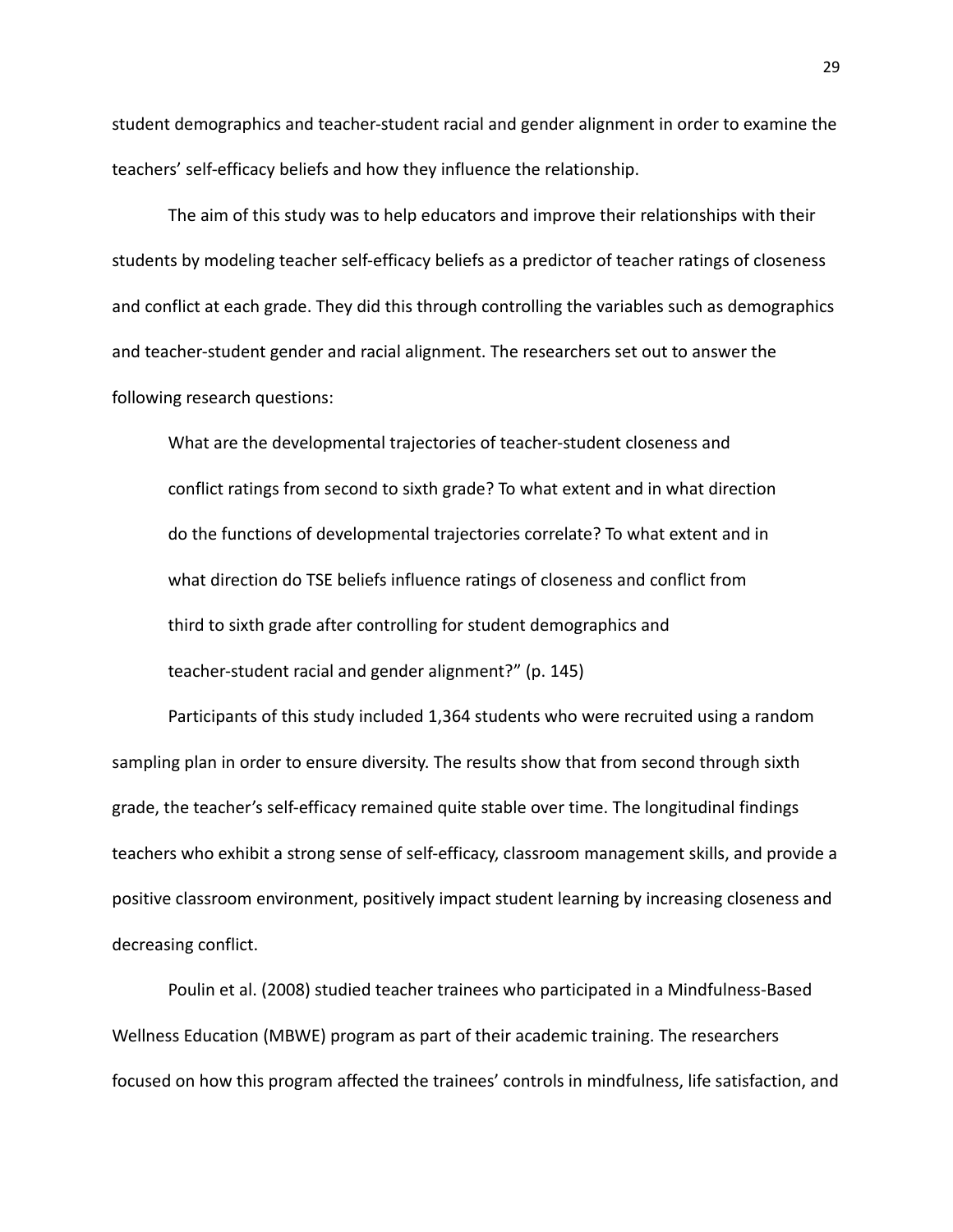teaching self-efficacy. The authors stressed the importance of mindfulness in an occupation such as teaching by explaining that "human services professionals are pivotal members of our society. They often work under duress and as a result, stress related health and mental health problems commonly lead to job burnout" (p. 72).

Participants in this study included students enrolled in a Bachelor in Education program who chose to participate in an elective course focused on stress and burnout. There were a total of 28 intervention participants and 16 control participants (70% and 78% female, respectively). Participants in the MBWE program were considered the control group. The researchers hypothesized these students would experience increased feelings of mindfulness and teaching self-efficacy, while also rating their physical health more positively than the control participants. All intervention participants completed questionnaires before and after the courses ended. The researchers also interviewed five students from the program eight months after they had completed the mindfulness training which was during their first year of teaching in order to see whether or not they had applied what they learned.

Overall, there was a significant difference when measuring the intervention and control groups, such as increased mindfulness, life satisfaction, and teacher self-efficacy. However, the influence of the intervention was not consistent across all four of the KIMS (Kentucky Inventory of Mindfulness Scale) subscales and the three TSES (Teachers Sense of Efficacy Scale) subscales. The MBWE program did not have the influence the researchers had hypothesized on psychological distress. Along with collected data, the researchers transcribed interviews with five of the MBWE participants and categorized the responses into themes. One of the major themes included immediate benefits they felt they received from the course. One student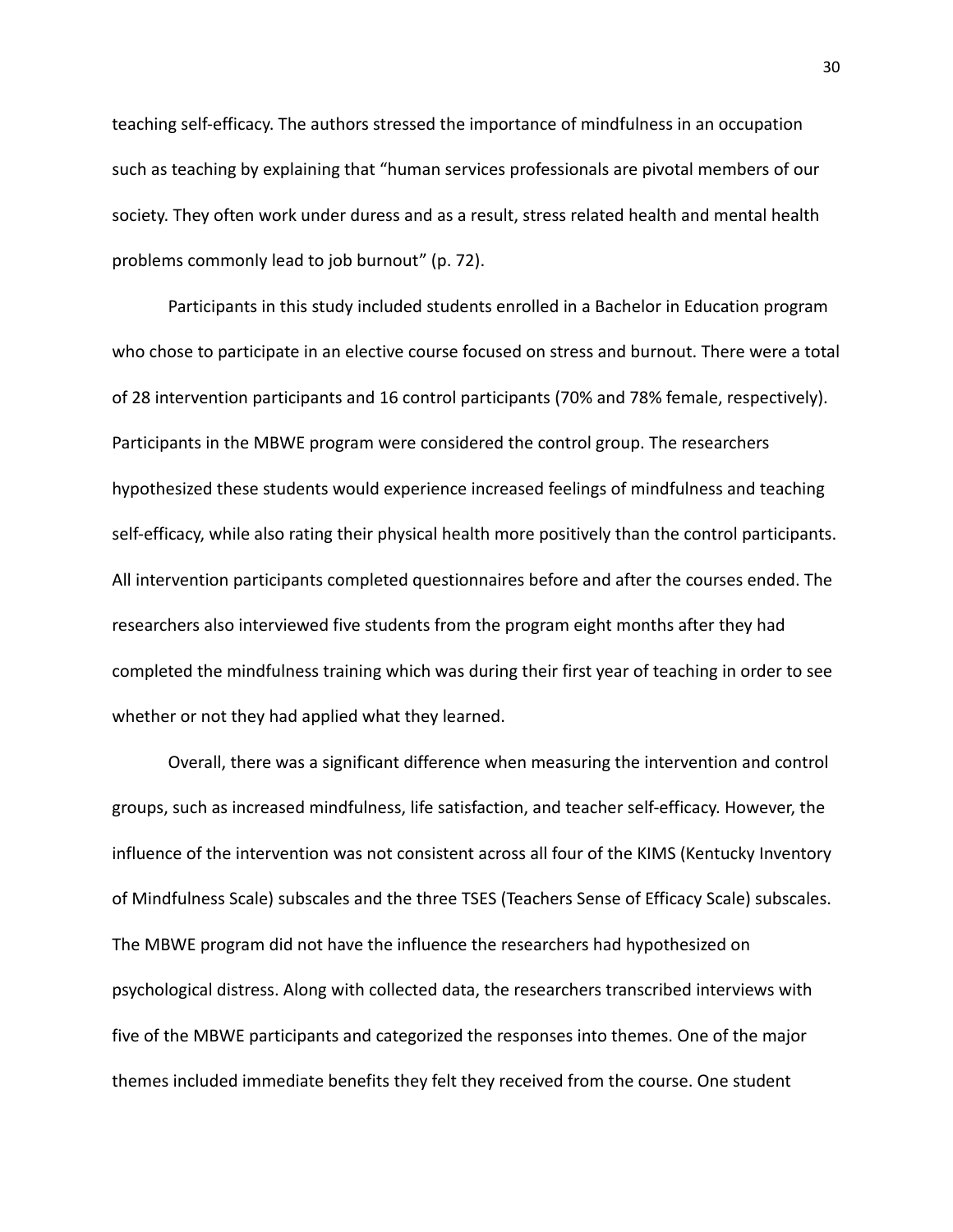remarked, "I always felt relaxed when I went to class, and I left feeling good and energized, ready to take on the world" (p. 76). Participants also shared many ways in which they applied what they learned in both their professional and personal lives. According to the researchers, "the majority talked about being able to 'slow down' and 'stay in the moment,' both in their personal and professional lives, and to respond to situations mindfully" (p. 77). Overall, this study brought insight into how professionals in teaching can become more aware in addressing their needs through additional training in self-care. When teachers are better equipped to practice self-care, it allows a better learning environment to better serve their students and themselves.

Ngui and Lay (2020) studied student teachers' relationships of emotional intelligence with self-efficacy, subjective well-being on resilience and practicum stress. They sampled 200 student teachers from teacher education institutions in Malaysia. The respondents were mostly female (70.5%) and 95.6% were 25 years old. The researchers performed a quantitative study with the use of four questionnaires: The Teacher Sense of Efficacy Scale (TSES), The Trait Emotional Intelligence Questionnaire (TEIQue), The Satisfaction with Life Scale (SWLS), and the 10-item Perceived Stress Scale (PSS-10). The data from these questionnaires were analyzed in order to determine the direct and indirect relationships between the research variables.

The results discussed how self-efficacy can be a mediator between emotional intelligence and resilience. The findings showed a significant relationship between emotional intelligence and self-efficacy (T= 5.330), self-efficacy and resilience (T= 2.867), and emotional intelligence and resilience (T=3.994). This indicates teachers' self-efficacy has an important impact on their level of emotional intelligence and resilience. Another finding showed the effect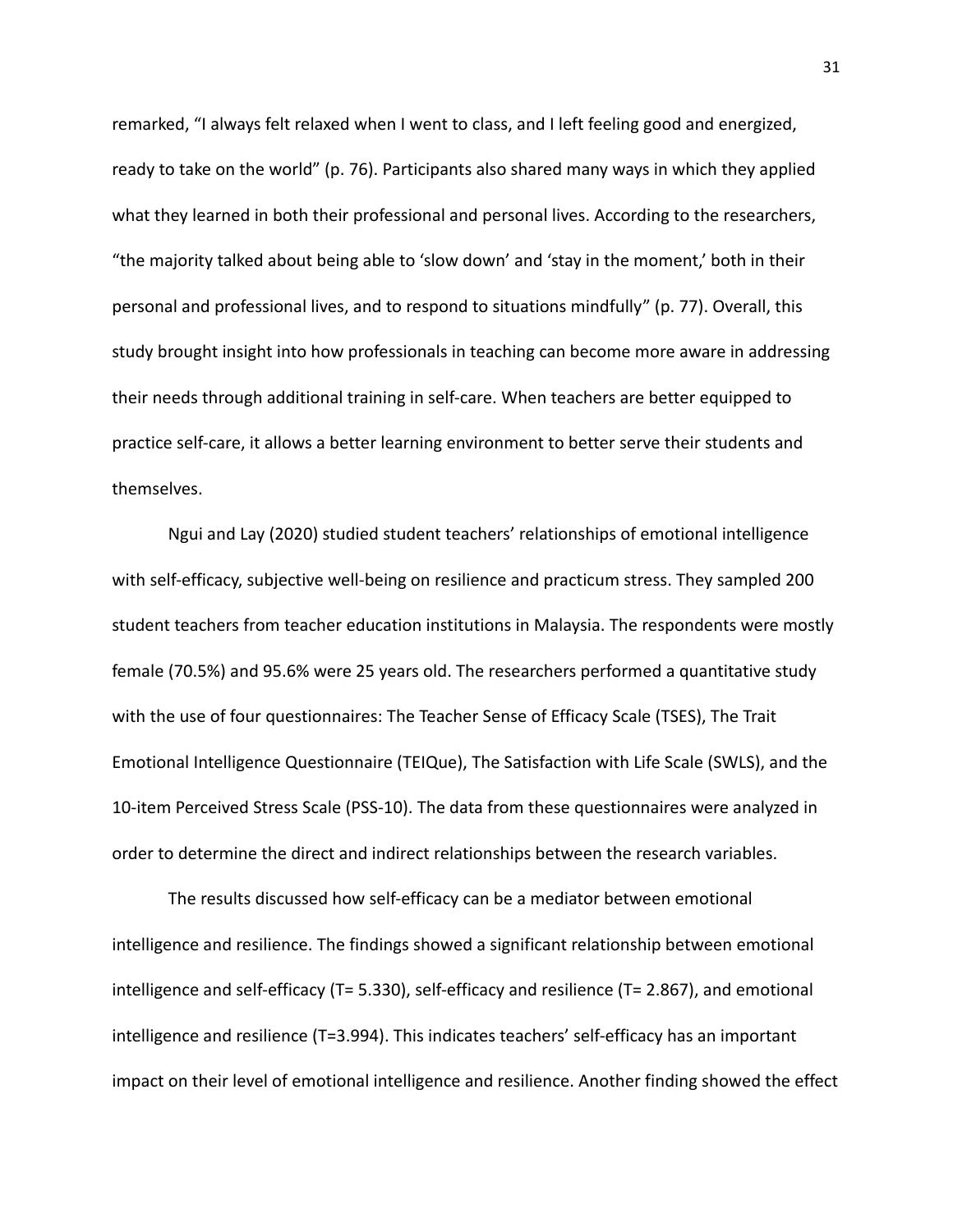of subjective well-being on the emotional intelligence and resilience relationship. The relationship between emotional intelligence with subjective well-being wasn't significant (T= 0.769), however, the relationship between subjective well-being and resilience (T= 3.236), and emotional intelligence with resilience (T= 2.935) were significant. This indicates subjective well-being may not be the most important emotion in identifying when studying teacher stress. According to the authors, "it is shown that emotional intelligence has an insignificant relationship with subjective well-being. The ability to control and manage emotions is not certain to make one satisfied with his life" (p. 286).

The results also showed how subjective well-being is most predicted by self-efficacy and emotional intelligence, however, it mainly showed self-efficacy dominating the prediction of subjective well-being with a 45% accuracy. According to Ngui and Lay (2020), "when a person feels confident of his capability to perform his roles and duties in the classroom, this pushes the person towards self-satisfaction" (p. 286). Subjective well-being as a strong mediator was also significant in the relationship between self-efficacy and resilience, implying that "when a person is satisfied with his life, this can further reinforce his belief in his self-capabilities and, thus, becoming more resilient" (p. 286). Essentially, a teacher's sense of self-efficacy is important in order to increase resilience through subjective well-being. When teachers are happy and have a strong sense of self-efficacy, they have the ability to become more resilient in the ever-changing world of education.

DiCarlo et al. (2020) studied whether mindfulness practices would lead to an increase in positive classroom climate and a decrease in teachers' levels of stress. The researchers asked two questions: 1. Do mindfulness practices impact classroom climate? 2. Can implementing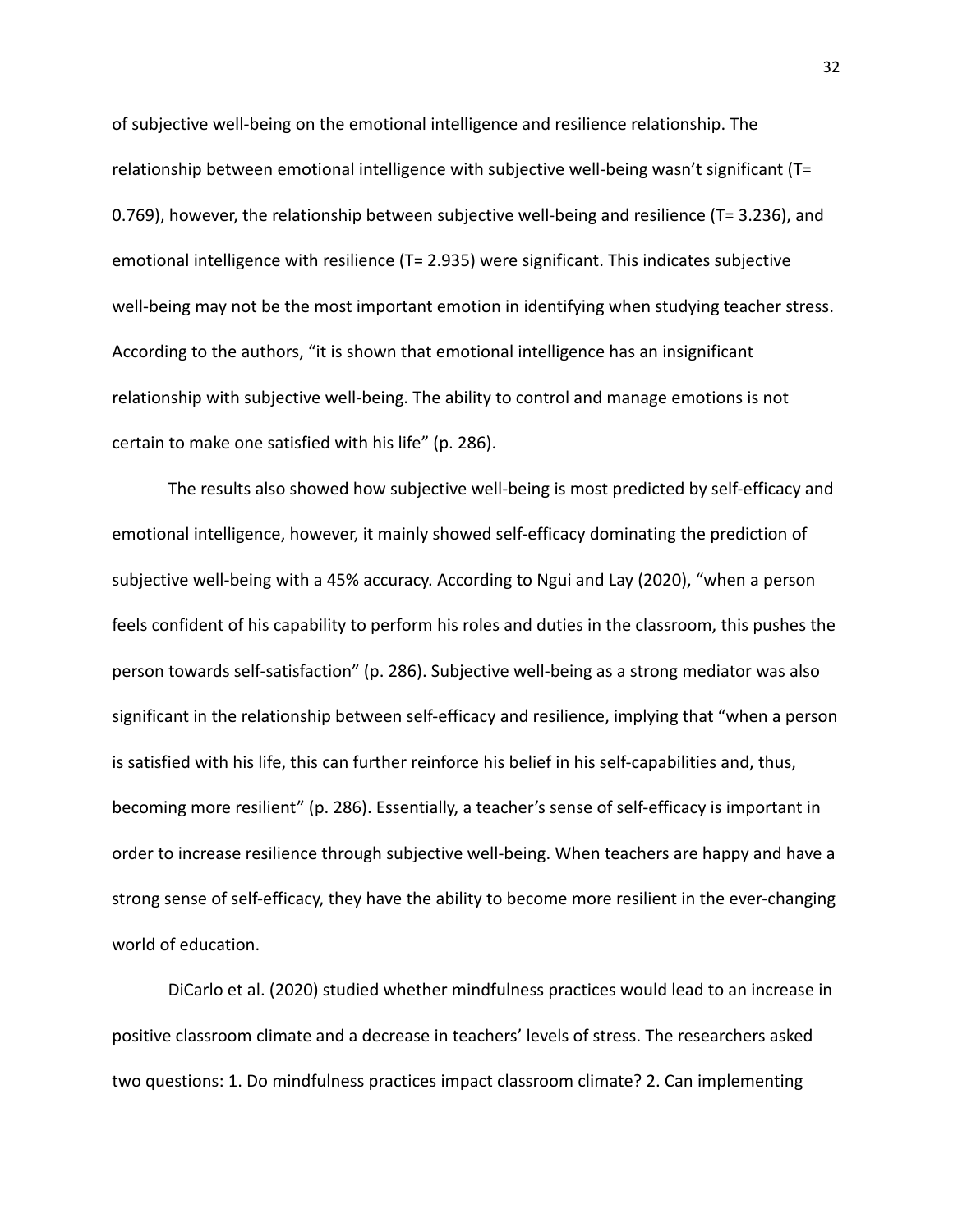mindfulness practices decrease teachers' stress? The independent variable in the study was the mindfulness practices implemented by teachers in early childhood education. The dependent variables were perceived teacher stress measure by the Perceived Stress Scale (PSS) and classroom observations based on the Classroom Assessment Scoring System (CLASS). The implemented mindfulness practices included yoga poses, intentional breathing, and guided meditation. These practices took place within the school day during teachers' arrival, mid-morning, lunch, mid-afternoon, and after the workday in the evening.

The participants in this study were three early childhood education teachers and were all female with 7-15 years of experience. Positive and negative behaviors were scored using video recordings of 10-minute observations. In order to gather the baseline data, researchers told the teachers to behave as they would any other day. Subjects were then given a protocol of mindfulness practices and a checklist to ensure proper participation in the implementation.

The first participant for the first research question scored a baseline positive climate average of 54%, and when the mindfulness intervention was applied, scored a 75%. This represented a 21% increase in positive classroom climate, indicating the mindfulness intervention had been successful. Additionally, the first participant's baseline negative climate average was 20%. When the mindfulness intervention was applied, the negative climate average was 9%; this indicated an 11-point decrease in negative classroom climate. The second and third participant also had similar results.

According to the authors, their study aimed to create "a feasible mindfulness intervention due to its time and cost-effective nature. Teachers can easily incorporate the Mindfulness Practices Intervention in their daily routines with or without their children" (p.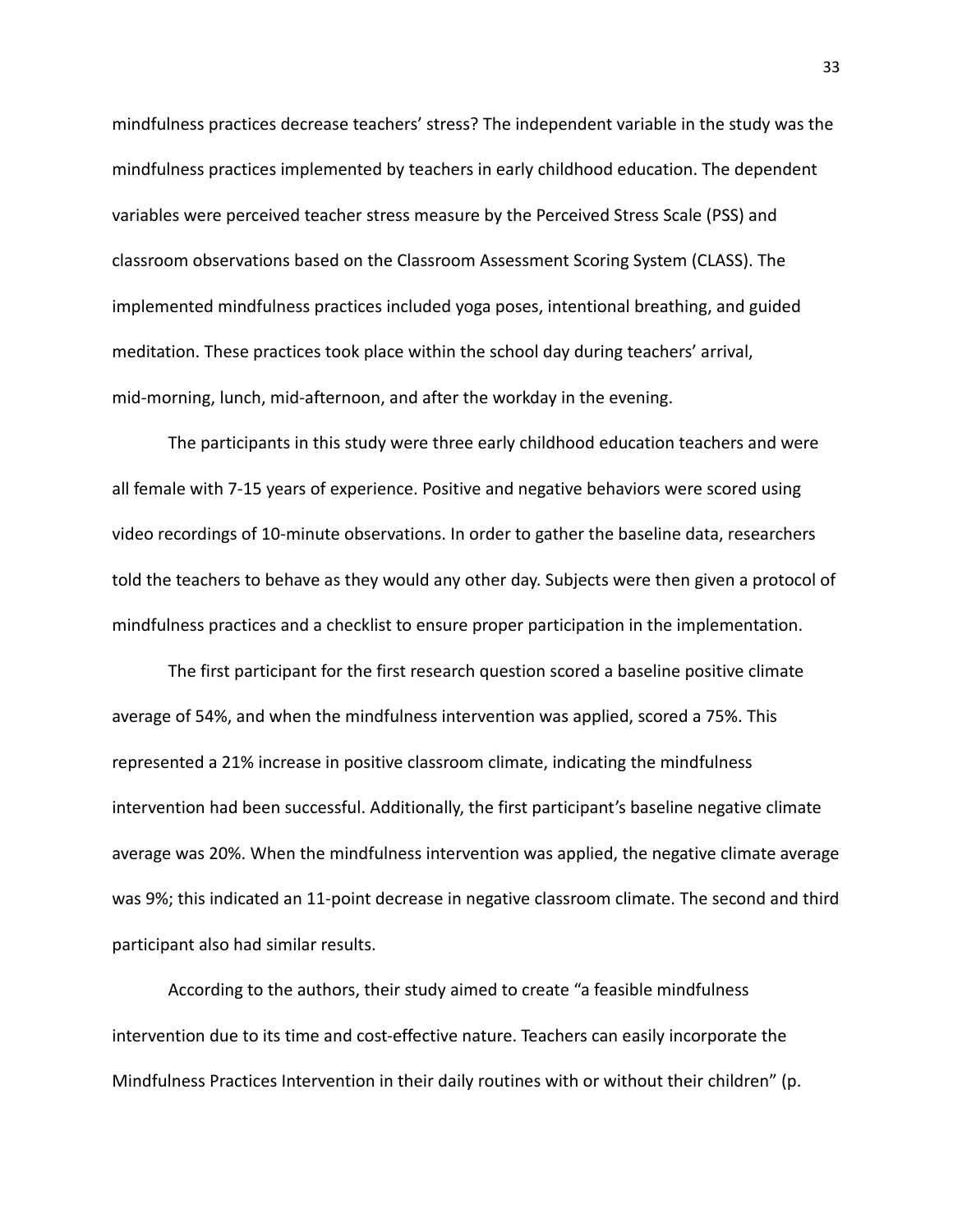493). The results also showed that the first participant for the second research question scored a 32 on her Perceived Stress Score. After mindfulness practices were implemented, her score was a 30. This represented a two-point difference; both numbers were in the high stress bracket. According to the authors, "more longitudinal implementation of the Mindfulness Practices Intervention may be needed to assess whether the participants would experience declines significant enough to reduce perceived stress from the high stress range to the moderate or low stress range" (p. 493).

#### **Self-Efficacy and Student Achievement**

Parker (1994) conducted research on elementary school teacher's self-efficacy and collective efficacy in order to examine the relationship between these two independent constructs and how they affect student performance. The author also set out to examine how the socioeconomic composition of a student body relates to teachers' collective teacher efficacy. This research is important to student achievement because as the author stated, "when teachers believe they have able students, they are likely to work more effectively. This, in turn, will help to produce both able and confident teachers" (p. 44). This is also a collective effort among teachers in the whole education system. As Parker (1994) noted, "teaching is not a solitary endeavor. Although much of what teachers do, they do in the absence of their colleagues, education is a collective process" (p. 45). Teachers also rely on students' previous teachers to set them up with the knowledge and skill set for the students to be successful in the next grade. This is why collective teacher efficacy and a shared mission is crucial to students' overall success.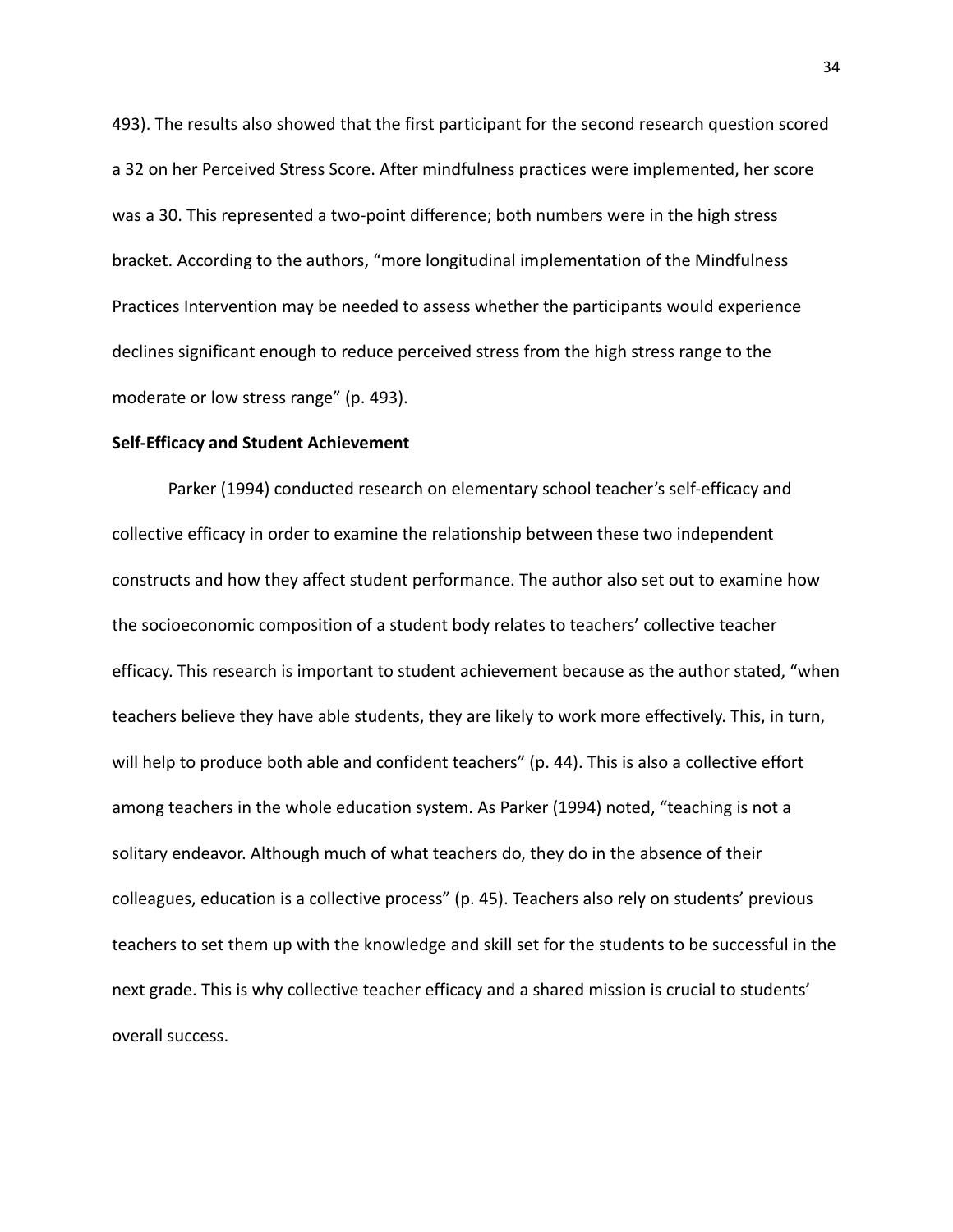In this study, Parker (1994) analyzed the individual teachers and the school as a collective unit. All elementary teachers in a metropolitan school district completed questionnaires; 239 teachers within 19 schools were used in the final sample. Teachers' self-efficacy and collective efficacy was measured using microanalytic methodology, which is where the individuals rated their confidence in performing a difficult task in a specific domain. In this study, the author focused on teachers' efficacy in mathematics, language, and reading. Standardized achievement tests were used as the common measure of student learning across all the schools. Teachers were asked to rate their self-efficacy in these three domains, as well as the school as a whole.

Overall, teachers' mathematics self-efficacy was more distinct from the collective teacher efficacy. The author stated, "it is possible that teachers believe that skills matter more in a relatively concrete and 'culture free' domain such as mathematics" (p. 55). There was also a strong relationship between a school's socioeconomic composition and the students' achievement levels. According to the author, these findings may provide evidence that the

effects of familial and student characteristics on level of school achievement might be partly mediated by their substantial impact on teachers' and principals' beliefs in their school's instructional efficacy. Specifically, the higher the percentage of students with disadvantaged backgrounds, the more pessimistic (i.e., the less efficacious) were the principals and teachers about their schools' capability to achieve academic progress. (p. 55)

On the other hand, there are ways to enhance a school's sense of efficacy in order to improve education for socioeconomically disadvantaged students such as restructuring the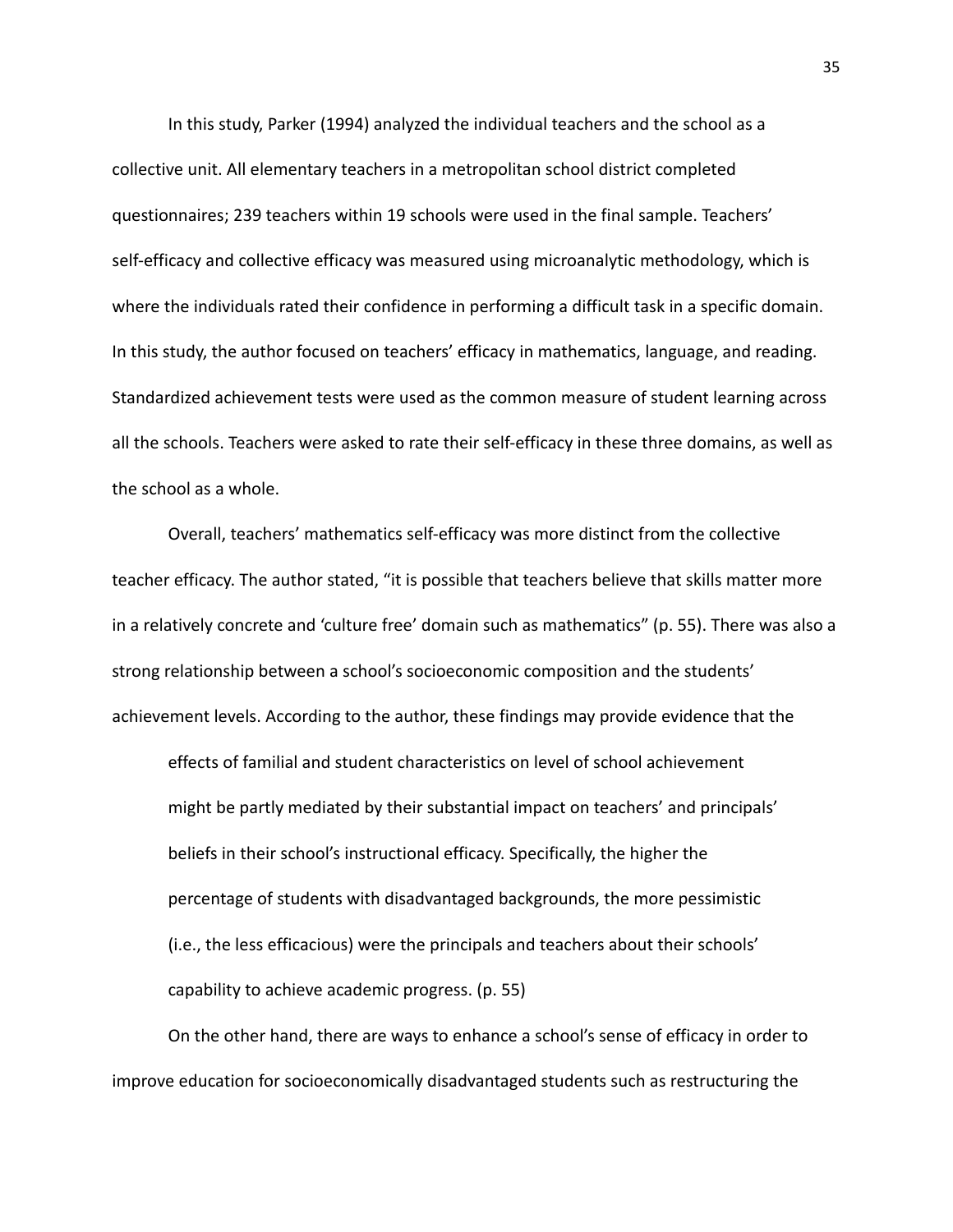school in a way that improves their collective goal. Parker stated that in order to improve academic achievement through collective efficacy, there needs to be further research on collective-enhancing interventions.

Mosoge et al. (2018) investigated the state of collective teacher efficacy in low-performing schools, with an overall aim to establish the importance of collective teacher efficacy (CT toward improved learner academic performance in schools). The researchers set out to examine why low-performing schools haven't attempted to consider enhancing their own collective teacher efficacy despite the abundance of research that points toward teacher efficacy as crucial in improving student performance.

This quantitative study collected data using a survey questionnaire using the short version of the validated Collective Teacher Scale as the survey instrument. The participants were 49.3% female and 50.7% male, and the age distribution with the majority of subjects (52.56%) was 40-49 years, followed by those who were 30-39 years (24.18%). The majority of the participants had 11-20 years of teaching experience. The results from this study revealed that there were a high number of responses to a high level of CTE for general teacher competence and a low level of CTE for task analysis. These results indicate that apparently these teachers from low performing schools, who participated in the questionnaire, believe highly in their level of competence to produce desired results in their classrooms; however, there is a low level of belief in ability to produce results when there are events and other factors outside of their control.

Mosoge et al. (2018) discussed how "teachers' beliefs in their general competence to produce the desired results, is somewhat surprising because of their differing qualifications" (p.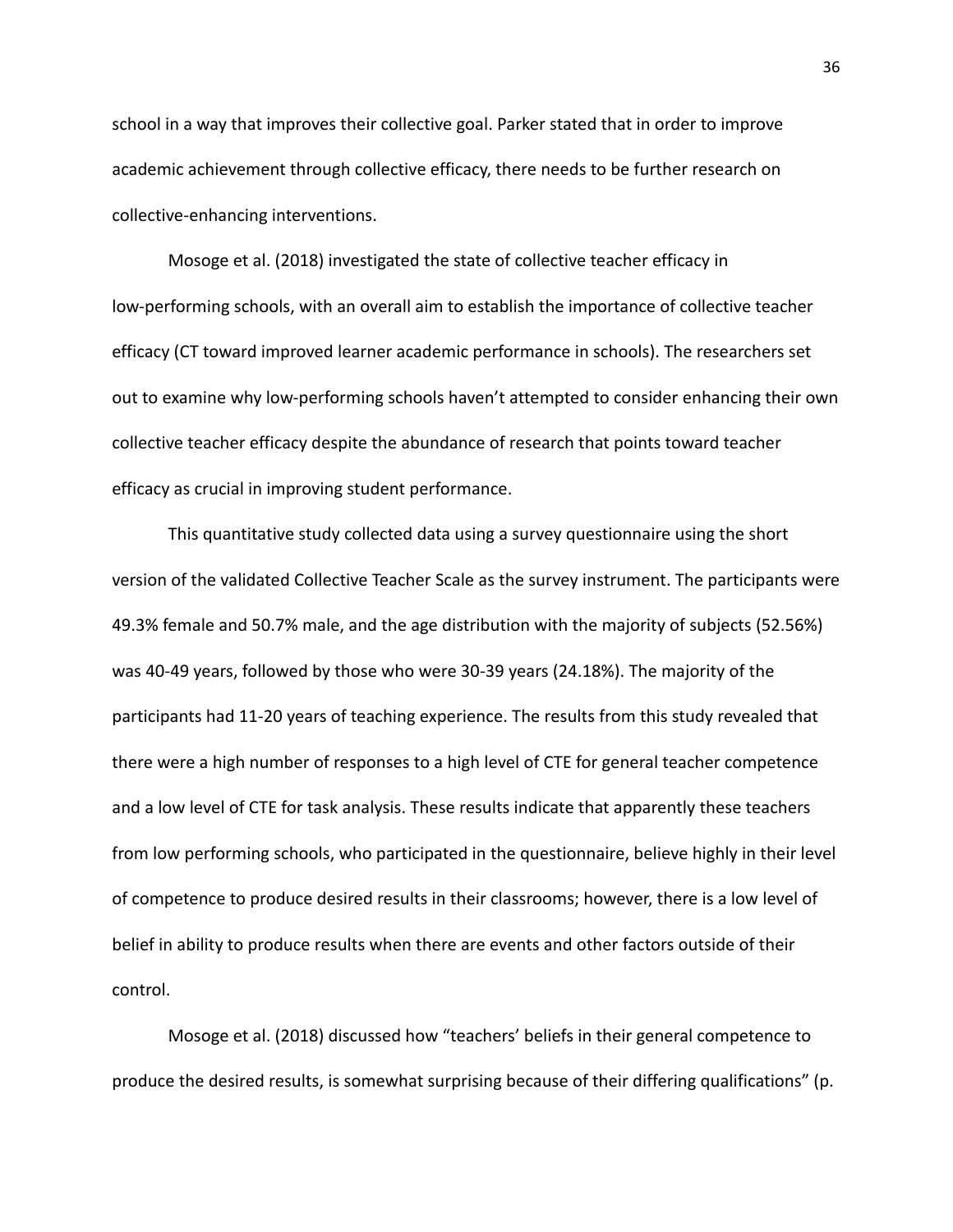6). These results were interesting in that the whole premise of this study was to further research how low CTE in low-performing schools was the main issue. Mosoge et al. (2018) suggested that "it seems as though the low performance of the school must be sought elsewhere and not in their competence" (p. 6).

Hunt et al. (2012) investigated the perceptions and beliefs of teachers at a Midwestern suburban school about students, student learning, and teacher's beliefs of their collective abilities to achieve the task of improvement of student learning. The research set out to examine faculty beliefs about student learning, faculty perceptions of their students, and faculty's beliefs about the ability of the school to affect student academic improvement.

The participants in the study included ten middle school teaching faculty; the teachers varied in experience from fewer than three years to more than 10 years. The method of research was an investigation of beliefs of the faculty about their students, student learning, and their overall collective beliefs of achieving school improvement. Participants were interviewed face-to-face at a time and place of their choosing. The participants were asked a series of 10 open-ended questions during the approximately one-hour interview. In addition, teachers were observed in their classroom twice; each observation lasted approximately 45 minutes. Next, the researchers conducted follow-up interviews as well as collected relevant documents (e.g., lesson plans, activity outlines, and course syllabi).

According to the data, Hunt et al. (2012) found that participants lacked insight to their own personal responsibility to achieve higher student learning. Rarely did a participant indicate or mention the need to improve instruction, in fact, "only one participant, Darla, said anything about improving her own teaching practice" (p. 80). Most teachers indicated that the biggest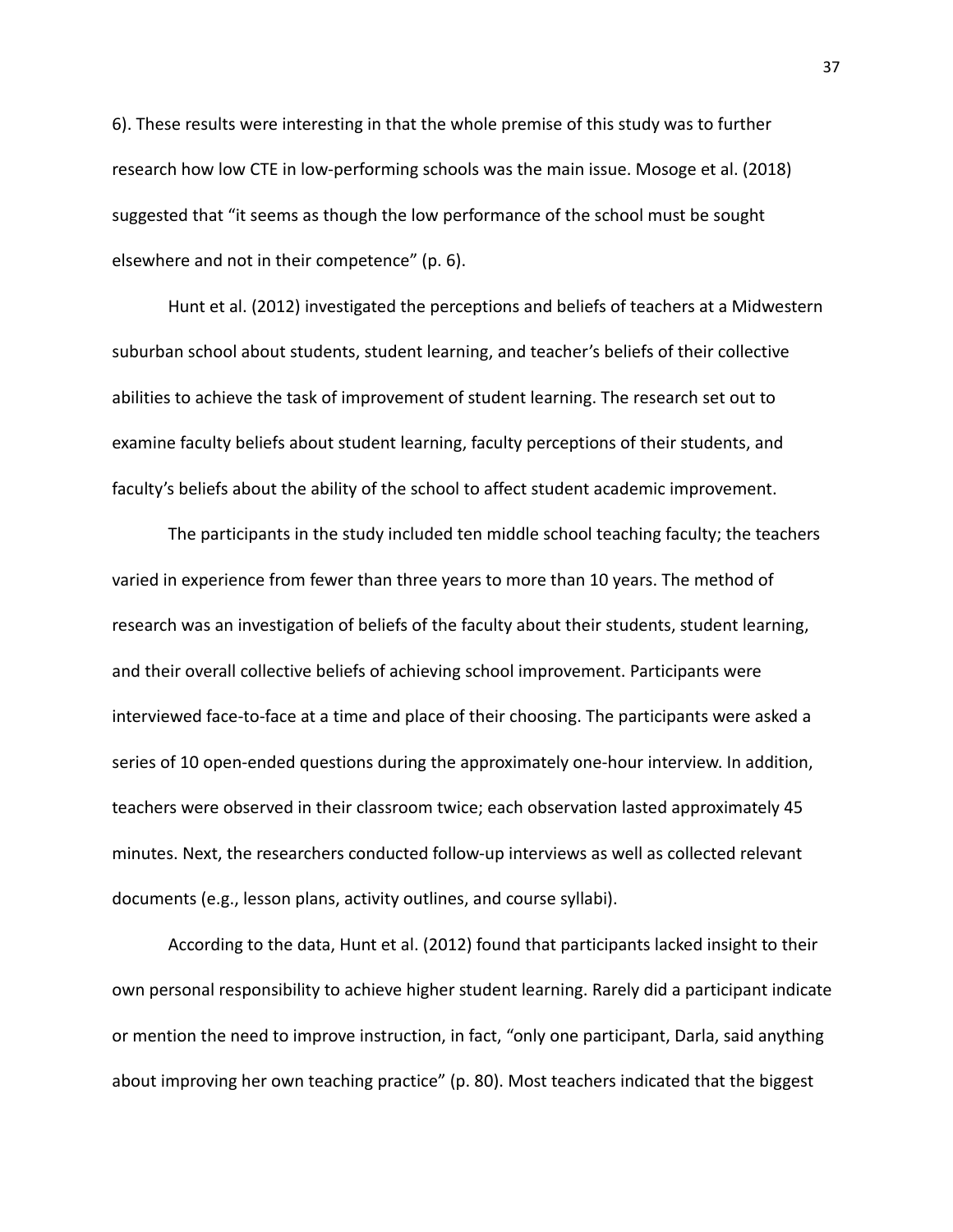obstacle to improvement in student learning was student lack of motivation and support they received from home. Many participants believed that if the students came from more affluent backgrounds, they'd likely perform better at school. According to the authors, the teachers were "not accurately informed about the students or their parents," and because of this lack of understanding, "participants made inaccurate assumptions about their students and based many expressed beliefs about them on those assumptions" (p. 83). In the interviews, all teachers expressed the importance of motivating their students as important for them to learn and participate; however, there were no results from the observations that showed teachers attempting to motivate disinterested students. Overall, instead of focusing on blaming the student for lack of motivation and parental involvement, the focus should be shifted toward teachers' perceptions and attitudes about how effective their role in the classroom changes as they improve their own skills in the classroom.

Engin (2020) aimed to study how students' academic performance and motivation can be affected by parental attitudes, teacher motivation, teacher self-efficacy, and leadership in the school. The descriptive research model examined data from 60 primary school teachers in fourth grade classrooms during the 2017-18 academic year. There were a total of 1,476 fourth-grade students in this study. The six data collection tools included the following: Academic Motivation Scale for First Stage of Primary Education, Teacher Self-Efficacy Belief Scale, Parental Attitude Scale, Primary School Motivation Scale, School Organizations Distributed Leadership Scale, and Personal Information Form. In order to analyze the data, the researcher used One-Way ANOVA to see whether a dependent variable changed according to a categorical variable.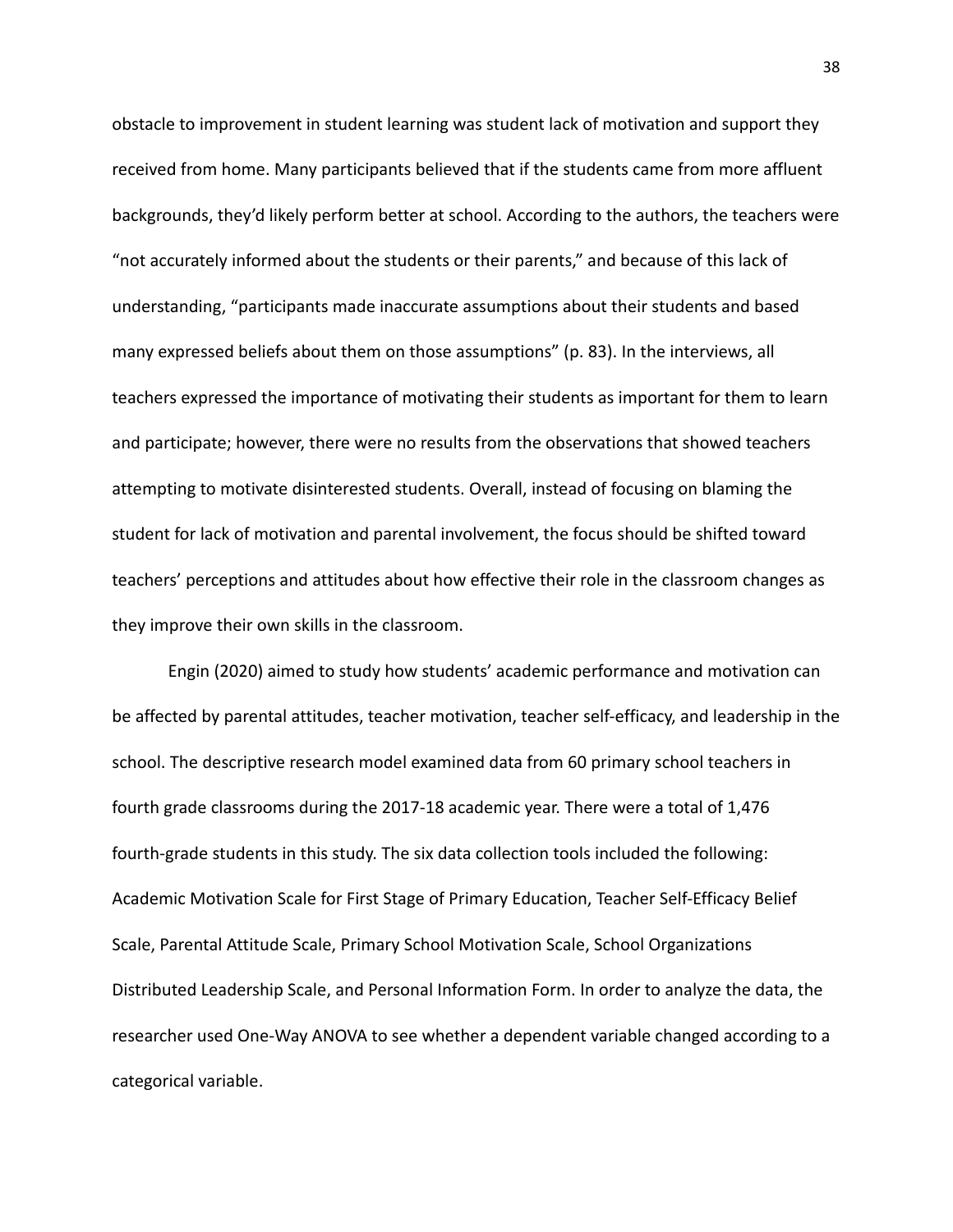The first research question was, "Do students' achievement levels differentiate with respect to their mothers' and fathers' educational levels and parental attitude factors?" The results revealed a significant difference between a mother's educational level and a father's educational level (1,650 as compared to 4,130, respectively). The father's educational level positively affected a student's academic achievement much more than a mother's educational level. The second research question asked, "Does teachers' motivation differentiate with respect to their length of service, self-efficacy, leadership approach, and type of school they graduated from?" According to data, there was a significant difference between the motivation level of teachers with high self-efficacy (15,8077) and teachers with medium level of self-efficacy (13,5053). This correlates teachers who have high levels of self-efficacy to those who also have higher levels of motivation. According to the author, "teachers with a high level of motivation can plan, implement and pursue their educational duties more consistently which brings out higher academic achievement as an expected outcome" (p. 271). Another outcome revealed lower teacher motivation and self-efficacy in teachers with the least amount of experience. That is, teachers who had 0-5 years of experience were less motivated than teachers with 6-10, 11-15, and 16+ years of experience. According to the author, this outcome could be attributed to lack of experience, and possibly a different leadership approach as opposed to their college experiences, whereas every individual takes on responsibilities in all kinds of duties.

Love et al. (2020) set out to examine the relationship between teacher self-efficacy and student achievement outcomes, specifically teachers who had students with Autism Spectrum Disorder. They explored the dynamics of teacher engagement, stress, and individualized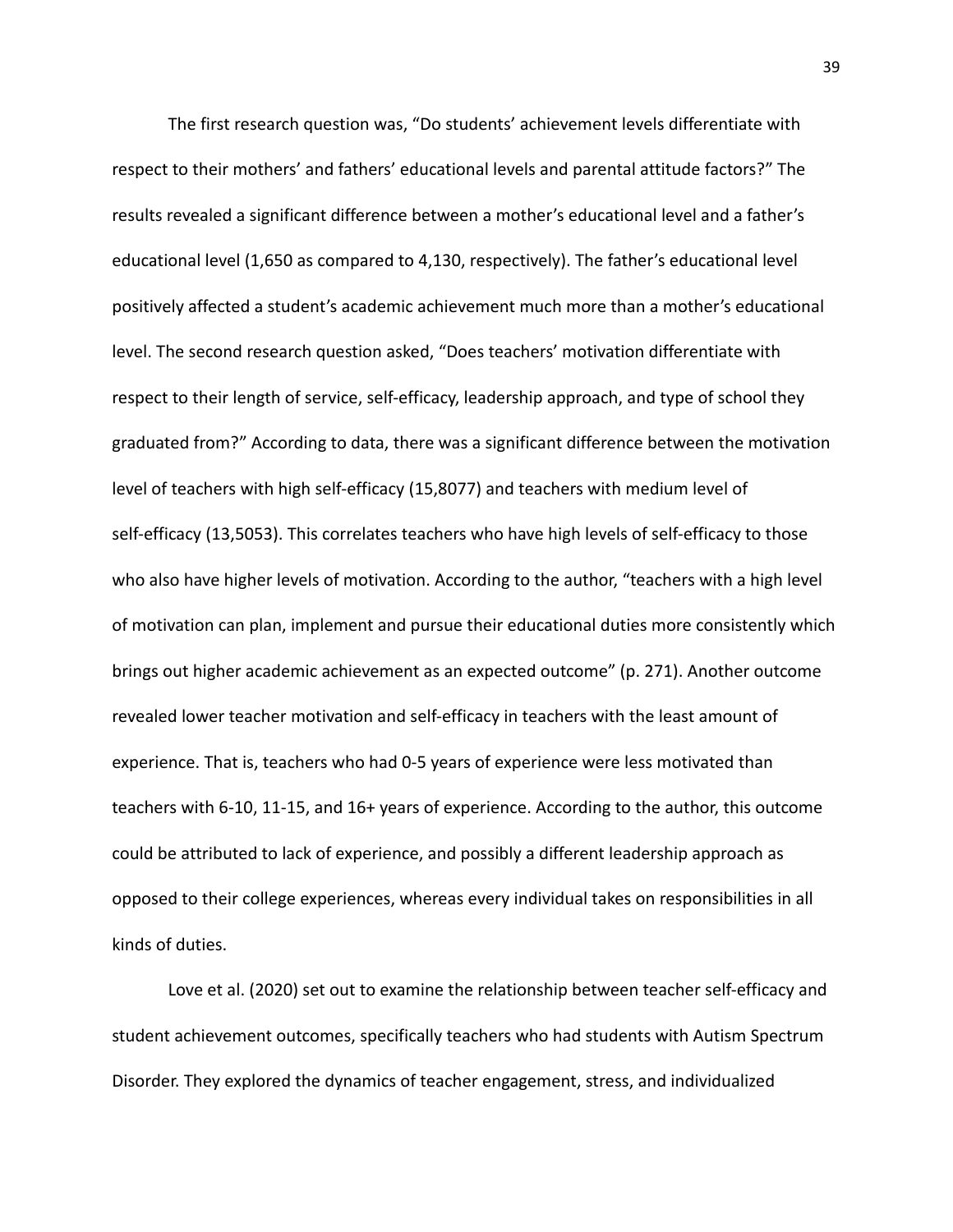education program (IEP) outcomes. A total of 44 Special Education teachers were selected in this study. The researchers set out to see whether the study showed a higher level of self-efficacy among teachers, and would that contribute to positive student outcomes. They also wanted to study whether this higher level of self-efficacy would also be negatively correlated to teacher stress.

The researcher measured the participant using ASSET, a 30-item self-report measure of their beliefs about their ability to implement certain teaching strategies when working with their students. Teachers also rated their self-efficacy on how they handle their duties and strategies with a particular student using a scale from 0 (cannot do it at all) to 100 (highly certain can do it). The researchers also gathered data using the Teacher Engagement Rating Scale (TERS) and the student IEP goal, which was measured based on the Psychometrically Equivalence Tested Goal Attainment Scaling (PET-GAS). The study lasted one school year; data was analyzed at the end of the year in May using cross-sectional correlation analysis.

As predicted, teacher self-efficacy was positively related to teacher engagement (r = .36,  $p = .008$ ), and student IEP goal achievement scores ( $r = .39$ ,  $p = .005$ ). This illustrates that "teachers who report higher levels of teacher self-efficacy were more likely to engage positively with their students with ASD and to have students with greater goal attainment" (p. 51). Also, teacher self-efficacy was negatively correlated to stress ( $r = -.39$ ,  $p = .005$ ), which indicates teachers with lower sense of self-efficacy are likely to report higher levels of stress. Some non-hypothesized outcomes of this study also showed how teacher stress was negatively related to teacher engagement ( $r = .29$ ,  $p = .005$ ) and student IEP goal achievement outcome scores ( $r = .38$ ,  $p = .005$ ); overall, teachers with higher levels of stress had lower engagement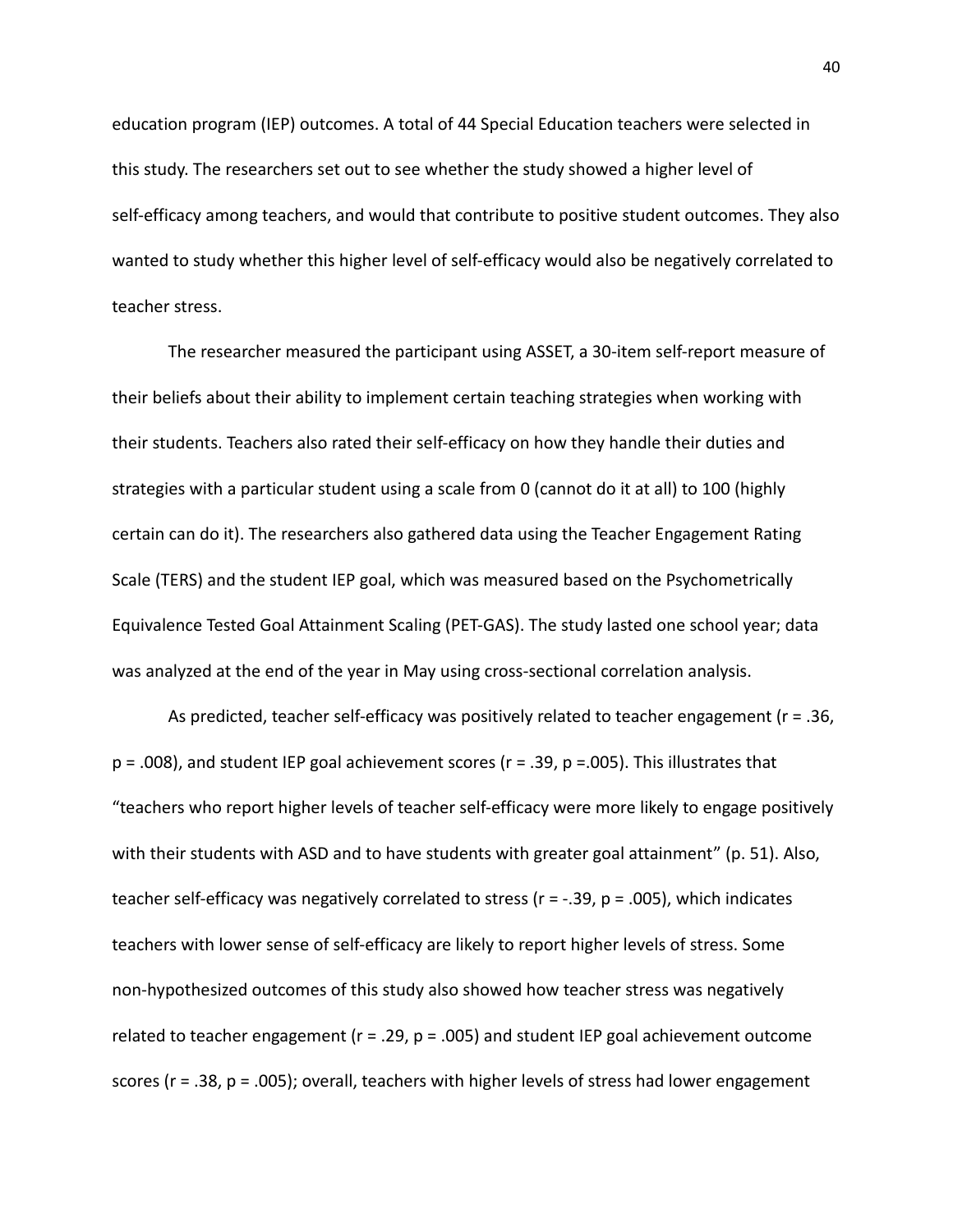and student achievement. The results of this study are important to the field of education because, according to Love et al. (2020),

teacher's self beliefs are likely to have a significant impact on teacher's decisions, teaching environment, and interactions with students with ASD. That a relationship between these variables was identified strengthens the importance of teacher belief as an area research and of intervention and informs future experimental and intervention research aimed at addressing areas where teachers feel incompetent. (p. 53)

#### **Collaboration through Team-Teaching**

Donohoo (2018) set out to research collective teacher efficacy (CTE) in order to gain a deeper level of understanding of productive patterns of behavior and other consequences that result when a school has a high level of shared sense of efficacy among their colleagues versus individual levels of self-efficacy. The author began the research by explaining the strong link between high levels of perceived CTE and greater student achievement and how it's been found to be stronger than a student's socioeconomic status. Donohoo (2018) explained that CTE has also been associated with many other positive outcomes such as "greater job satisfaction, commitment to students and the teaching profession, and positive attitudes toward teaching students with special education needs and professional development" (p. 323). The research was reviewed in order to examine the productive behaviors that result from CTE and also any other consequences that could result.

Donohoo (2018) conducted an examination of 34 articles that met the following CTE criteria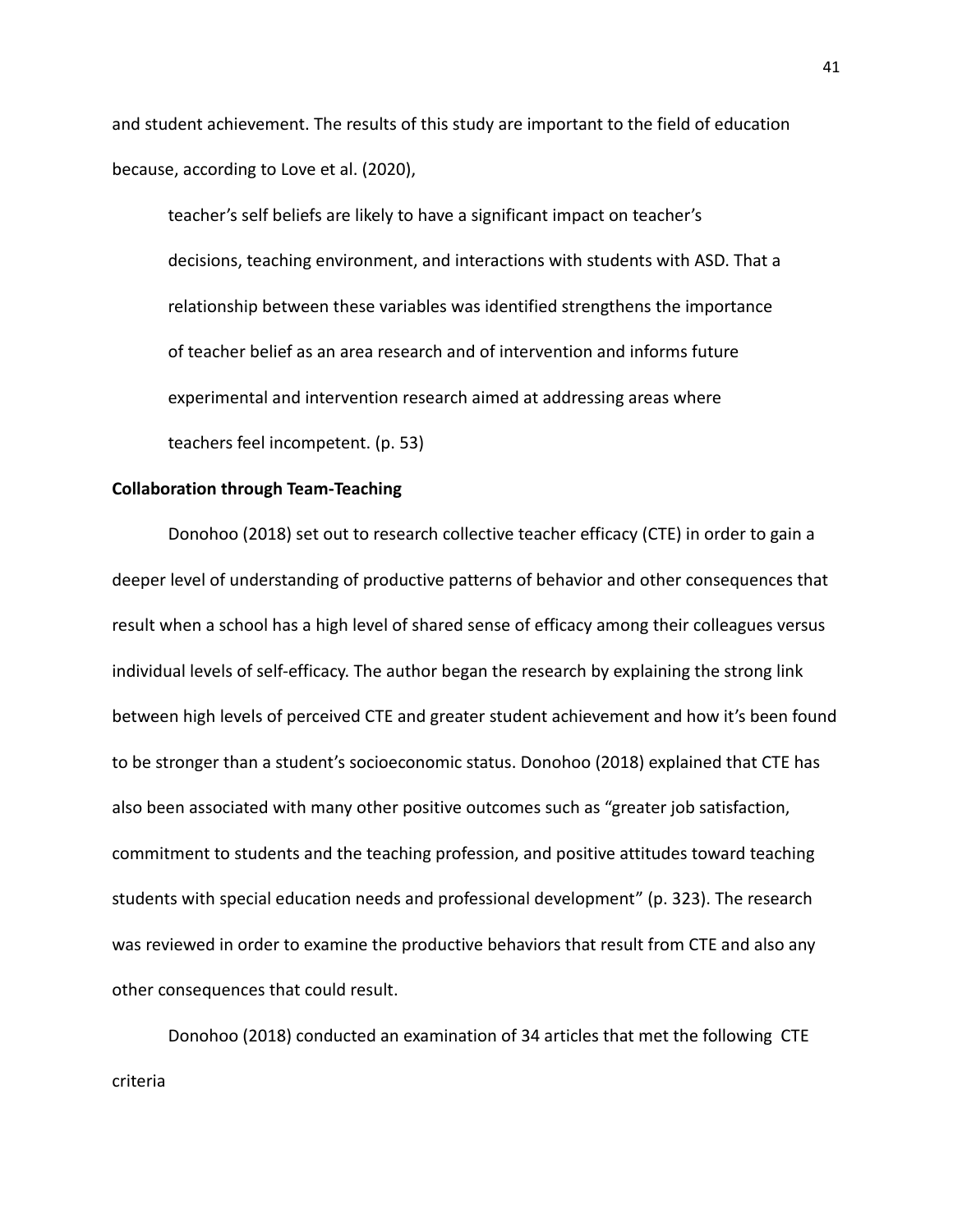(a) reported results in relation to teaching behaviors related to collective teacher efficacy; (b) reported findings in relation to other consequences that educators and/or students experienced related to collective teacher efficacy; and (c) included participants who were practicing teachers in primary, elementary, middle, and/or high school settings. (p. 329)

The findings of this examination of research included the association of CTE with positive behaviors such as high expectations set by teachers, greater risk taking by teachers, receptiveness to new and innovative ideas, and also a greater sense of efficacy toward parents. Included in this research study were details of the significant studies and the characteristics of each component listed outlined. This data was analyzed through detailed screening and sorting of the research and then organized and represented in a table. Donohoo (2018) found some resulting consequences of higher CTE whereas

beginning teachers were also less likely to leave teaching when employed with schools where educators shared the perception that together they could overcome challenges and meet students' needs. In addition to the positive behaviors, CTE was also associated with other positive factors including greater job satisfaction, less stress and burnout. (p. 329)

The data also showed where a high level of CTE is present, "teachers set high expectations and had a strong focus on academic pursuits, which in turn influenced the way they approached their work" (p. 329). As a beginning teacher, it's important to consider CTE in a school, and the focus on high expectations not only for students academically, but for the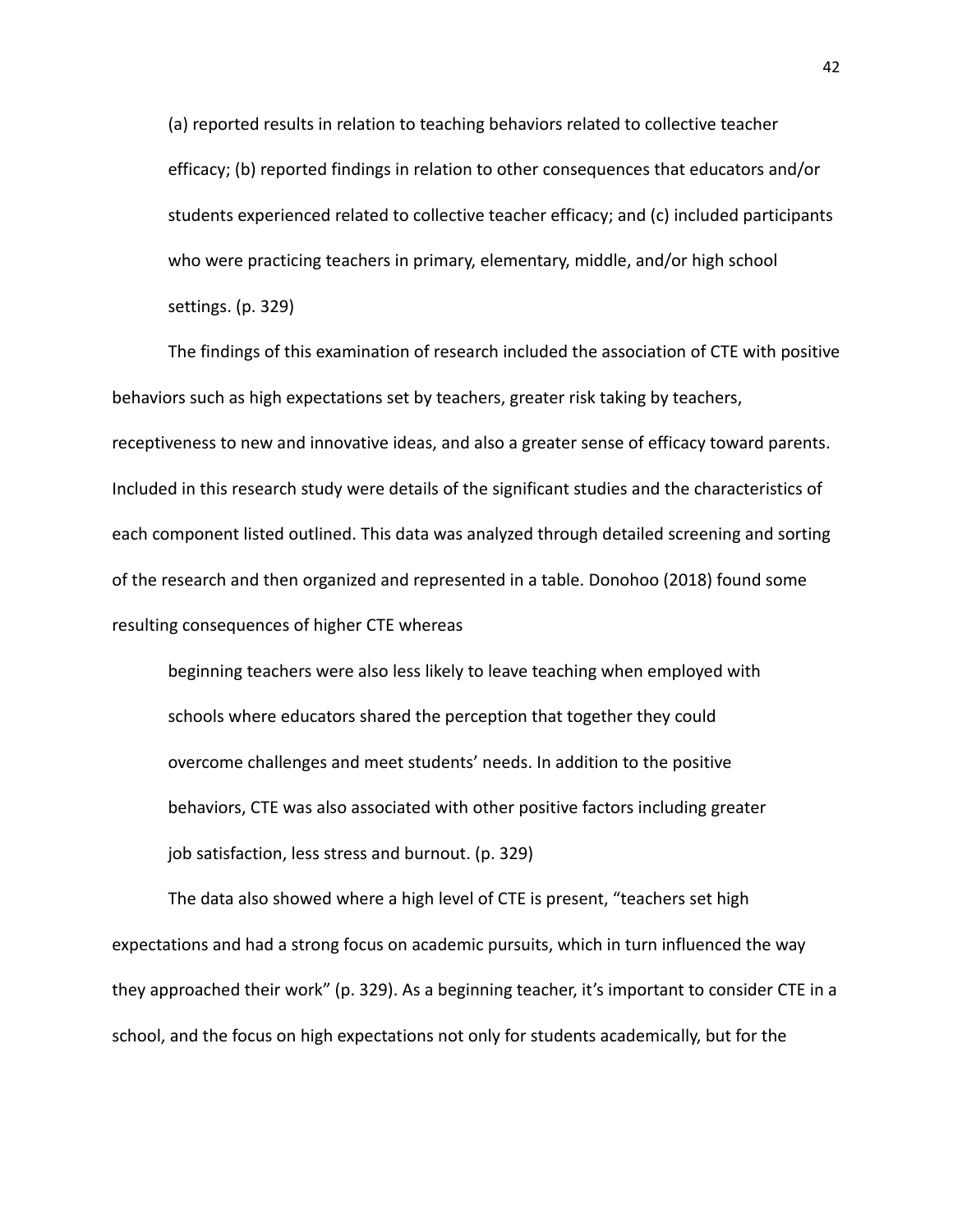teachers. In order to have a long-term, satisfying teaching career, the importance the district places on CTE and ways they are utilizing these approaches must be taken into account.

In this study on team teaching, Liebel et al. (2016) examined a three-year-long team teaching model that consisted of three different roles of the teacher in an undergraduate classroom. The three different roles were Teacher Assistant (TA), Lecturer, and Examiner. Essentially, the TA was introduced the first year as only supporting project supervision, and then in the second year, advanced to the role of Lecturer, which allowed them more classroom responsibilities. The stable role of teacher in this three-year study was the Examiner, who took on the overall responsibility of tasks and classroom. In this study, the authors presented the following research questions: 1. How can team teaching facilitate continuity and teacher introduction? 2. What does team teaching imply for course improvement? and 3. What does the involvement of TA's in team teaching imply for the costs of teaching? The authors stated that the benefits of the team teaching model included allowing students to receive more than one explanation of a concept, for it can promote the teacher's development mutually among colleagues, and it can produce more productive lesson planning. However, one of the drawbacks to implementing this approach is that it can come with a high financial cost. The authors set out to investigate how team teaching can be done without additional costs when one teacher can shift into a more developed role.

The researcher used qualitative and quantitative data to measure the undergraduate computer science course. The three roles of TA, Lecturer, and Examiner were applied for three years and the data received from student evaluation surveys were examined. Survey questions that included themes such as lecture content, lecture style, projects, and tooling aspects. The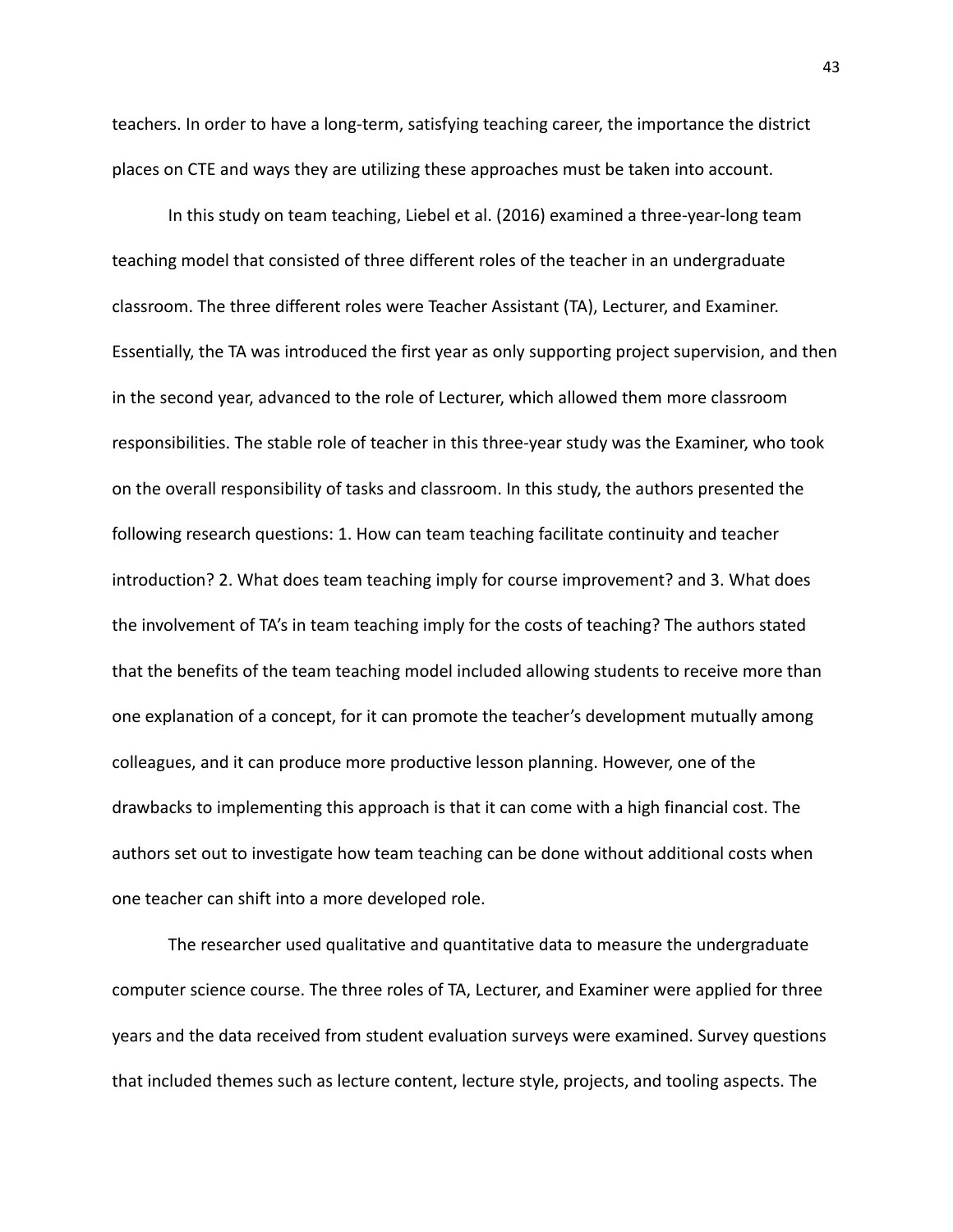survey was based on their rate of agreement to statements along a five-point Likert scale. One statement was, "I remember more after a team teaching lecture than in traditional lectures, I have to think more in lectures with team teaching than in traditional lectures, and I was more active during the lectures than in the traditional lectures" (p. 67).

Over 65% of students participating in all three years agreed that they remember more after a lecture that was team taught versus a traditional lecture, which left only nine percent in the first year who disagreed. These results showed how students comprehend the content much better using the team teaching approach. There was very high agreement in the three years (70%, 58%, and 68%) with the statement that team teaching lets students influence the course content to a higher degree. This meant students were possibly more highly engaged. In terms of the costs of team teaching, the authors argued that since the TAs involved were being paid at their graduate level. They basically received "on-the-job training", which in turn did not increase the costs, while the number of instructors per student increased. Another positive finding of this approach was that the role of TAs offered insights to student learning that the Lecturer and Examiner may have skipped. According to the authors in the TA role, it is

often rather easy to assess when the audience has difficulties to follow or to understand a concept. Furthermore, novice TA's might have exactly the same questions as the student audience and, by asking these questions, encourage the audience to ask further questions or join the discussion. (p. 72)

Pope-Ruark et al. (2019) explored ways to innovate a four-course, undergraduate semester at Elon University by creating a Team-Teaching family, which consisted of four faculty members who all co-taught a radically different curricular program and shared their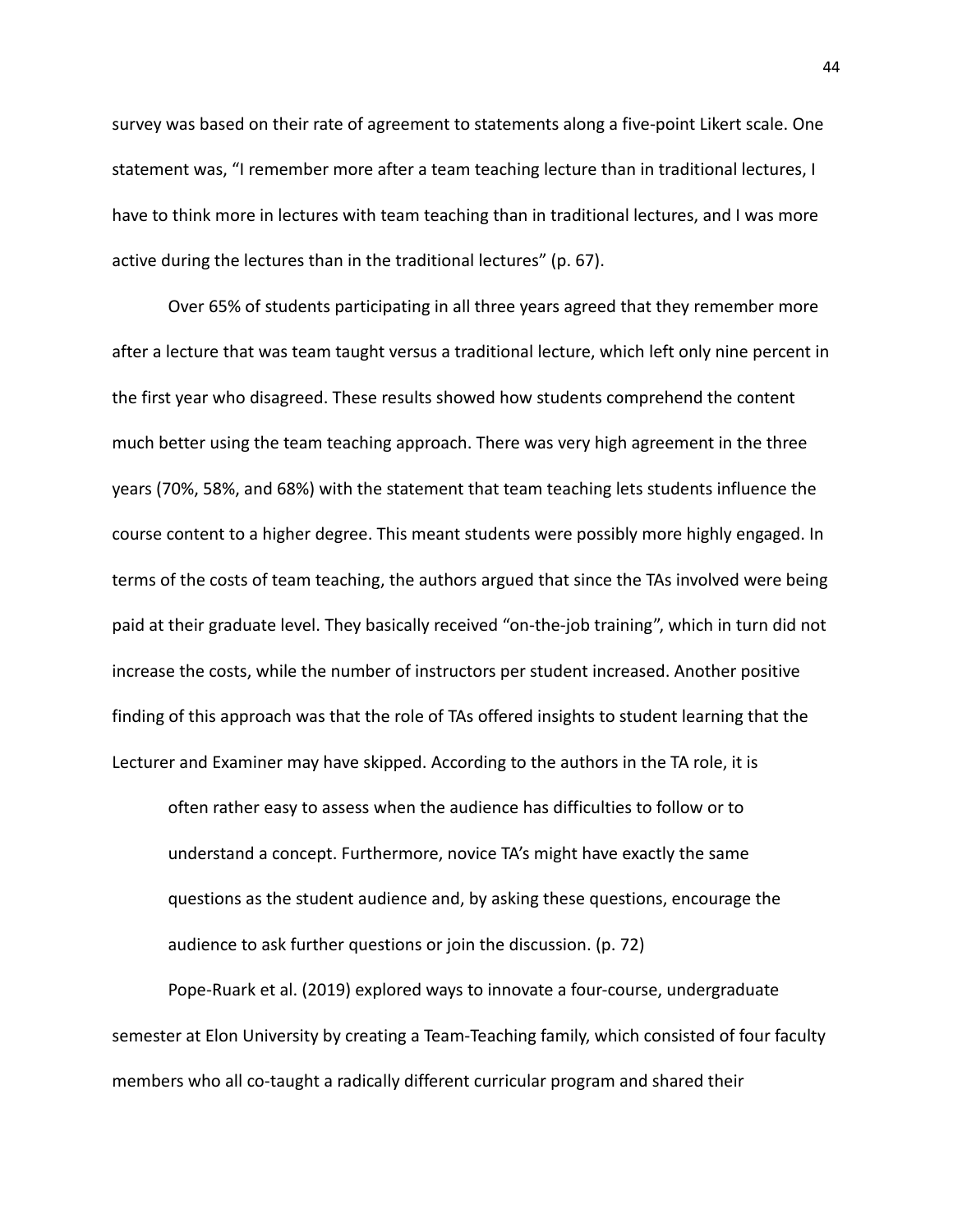professional team-teaching experiences along the way. Their ultimate goal was to "make visible the lived experience of our teaching team and expand the conversation about co-teaching and faculty narratives" (p. 122). The importance of this research on team-teaching can provide schools with small, intensive learning communities to enable students to learn from multiple teaching styles, resources, and support. The researchers noted team-teaching as "an opportunity to 'see your teaching from another perspective' and 'the opportunity for a sustained and intensive kind of professional development'" (p. 122).

The logistics of how this team-teaching "family" worked together included a well thought out, heavily-planned curriculum, along with a strong personal and professional foundation in order to organize and execute it well. The program lasted a full semester long and included 14 students from disciplines across the university. The data was collected through ongoing reflection and student interviews, and ultimately examined their experiences in order to offer their advice and suggestions for educators who may be interested in an immersive teaching environment. The four faculty members co-taught and co-led fourteen juniors and seniors in four classes, which were block-registered as one unified classroom experience. They were able to deliver instruction through recognizing each individual's professional strengths and skill sets. Rebecca (Mean Mom) was the organizer and writer, who pushed the logistics through, Phillip (Cool Dad) was a graphic and industrial designer who had more of a laid-back leadership style, William (Visiting Cousin) was a media scholar, who pushed big ideas through, and Joel (Fun Uncle) was a computing sciences faculty member who was the tech guru and did much of the budgeting and logistics. This team-teaching family was able to gain insights on their different students through different relationships based on the student's varying professional,

45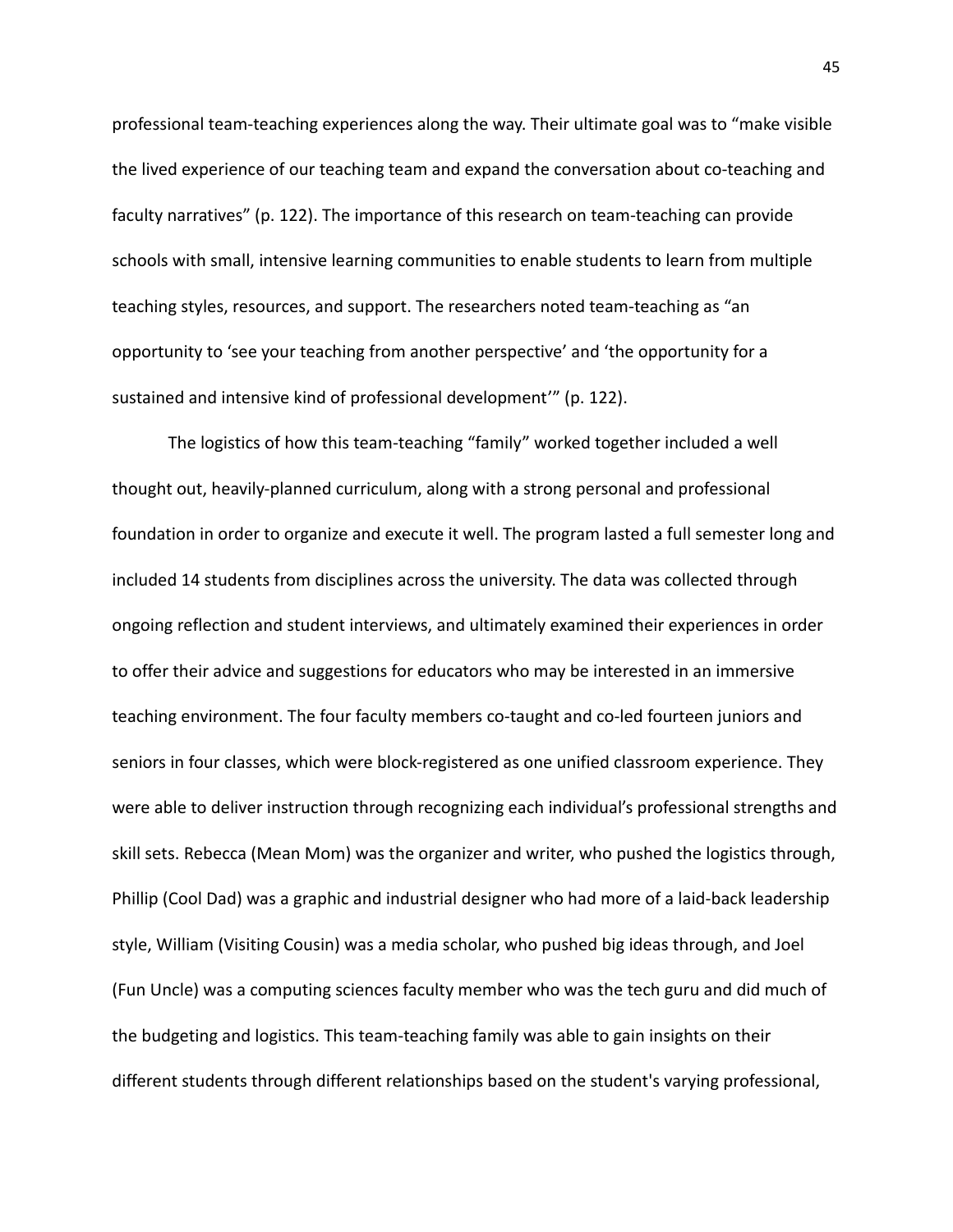personal, and disciplinary interests. The researchers stated they were "able to leverage these relationships by working with students in various ways, trading roles when a student needed a new opinion or disciplinary resource, an honest reality check, or a specific strategy from one of our areas of expertise" (p. 128).

Overall, the student's feedback returned positive based on the four interviews per semester they conducted with students. As the researchers stated, "overall, the students were less aware of our specific team-teaching efforts, but did see us primarily as a unified team who cared about them and the program" (p. 131). They seemed to be less aware of the specifics of what the team-teaching efforts were, and more that the four faculty members appeared to be a unified team who cared very much about the program and their student's success. There were many takeaways the researchers gave when they examined their experience of their team relationship. Their first suggestion was to simply invite their peers to coffee and just informally talk, share stories and insights, and get to know each other. They mentioned these "informal, collegial conversations outside of meetings and responsibilities can lead to an important network that can be tapped for co-teaching" (p. 132). Another takeaway from this research was the importance in modeling collaboration to students in order for them to be successful in their learning and ability to model collaboration in the future. In order to model collaboration, the faculty members must "be present, attentive, and engaged when a peer is leading a discussion or activity, ask questions, and follow up on points without overstepping. Be role models for professionalism but don't hide camaraderie" (p. 133).

Krammer et al. (2018) set out to research the effectiveness of Team Teaching (the joint work of two general educators in a double sized classroom) and how the formation of these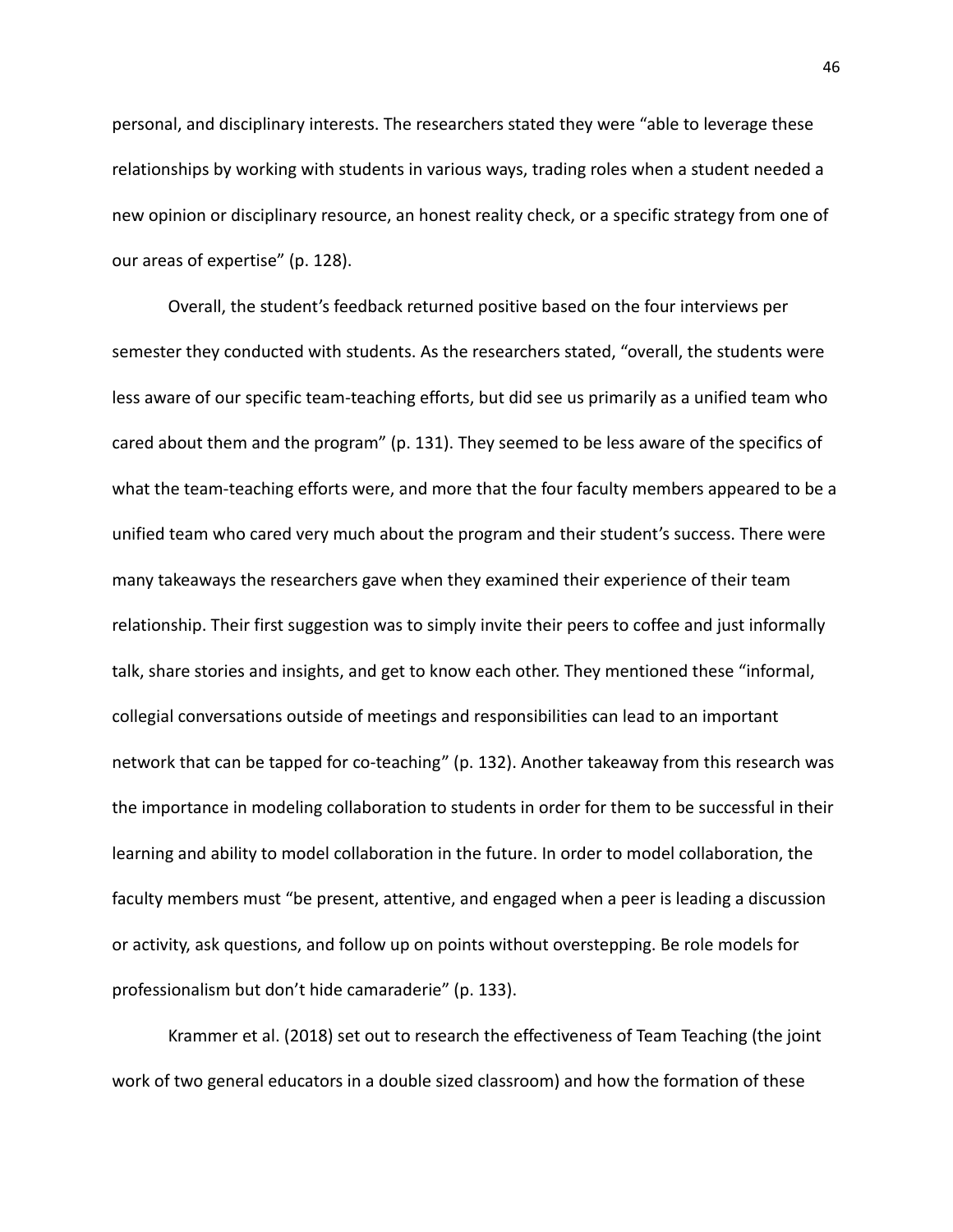teams, whether self-selected or selected by administration affects their self-efficacy, collaboration, and job satisfaction. The authors explain how shared responsibility in the Team Teaching classroom can be most particularly important in delivery of high-quality instruction. When making selections in order to create a teaching team, teachers often mention how it may be helpful to select their teaching partners themselves, and that they "feel more effective and report higher job satisfaction when they could choose their partner on their own" (pp. 465-466). According to Krammer et al. (2018), "it must be assumed that voluntary colleague selection should have a positive impact on the collective self-efficacy perception and job satisfaction" (p. 466). The researchers hypothesized that "Teachers working in self-selected teams show higher ratings of collective self-efficacy expectations than their counterparts in institutionally composed teams" and "teachers working in self-selected teams report higher ratings of general job satisfaction than their counterparts in institutionally composed teams" (p. 468).

The data was gathered via an online survey from participants who had experience in joint teaching and had taught in at least one teaching team in the last three months. Three hundred twenty-one teachers participated in the survey of which 81% were female and whose average age was 46.8. On average, the participants had 22.1 years of teaching experience and 2.8 years of joint teaching experience. In order to assess the collective self-efficacy expectations, the Teacher Collective Self-Efficacy Expectations Scale was used along with the General Job Satisfaction Scale in order to determine their general job satisfaction.

This research found that the hypotheses regarding self-efficacy and job satisfaction were not supported by their overall data. Researchers stated, "the kind of team composition does not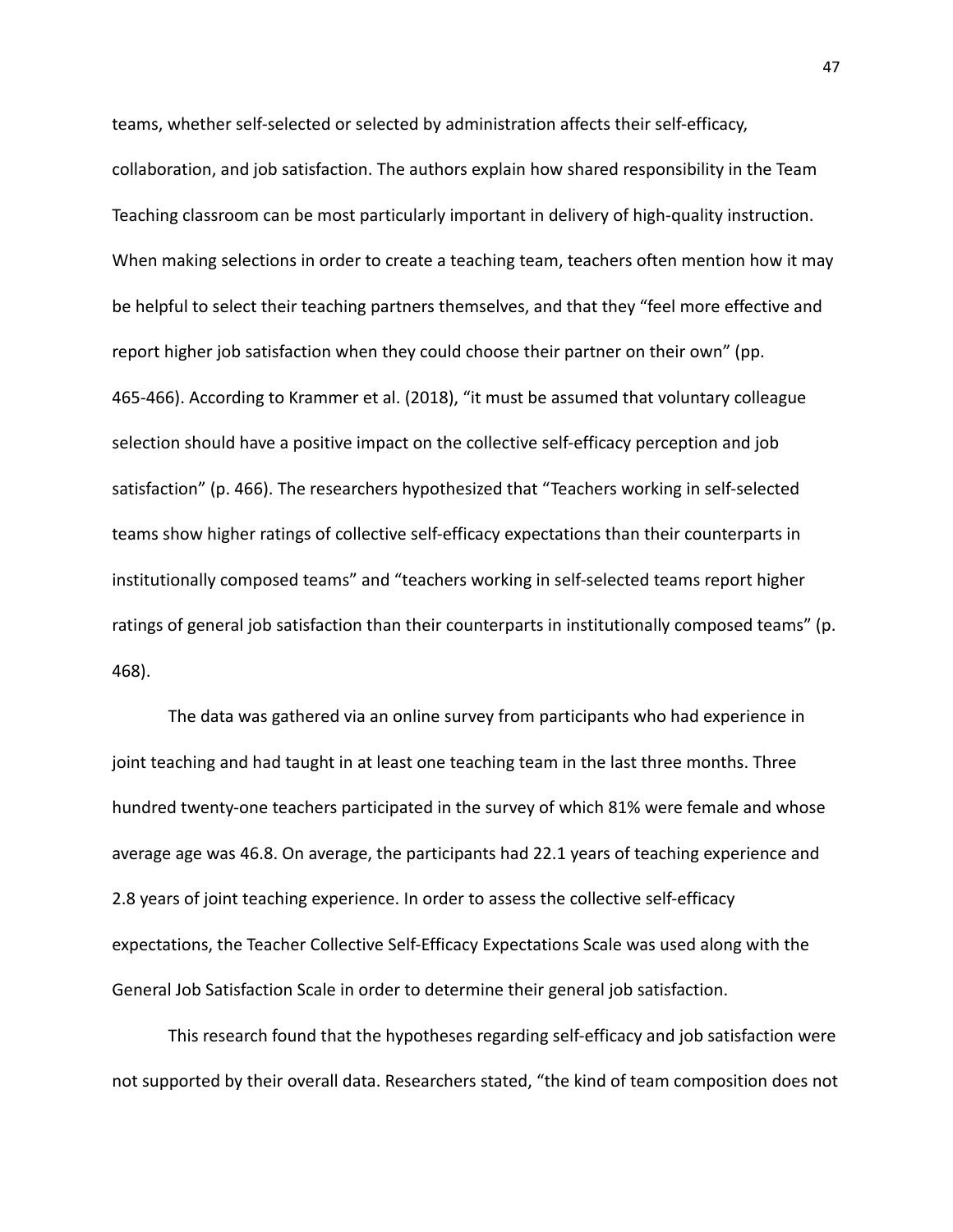have any influence on job satisfaction" (p. 474) and explained that this result may be because most teachers had extensive years of teaching experience in a traditional teaching model, whereas they had only had a limited number of years in teacher teams. Therefore, factors other than the freedom to select teacher teams seem to be more important in overall job satisfaction. According to the researchers, "self-selection of team partners is not a guarantee for successful and effective work" (p. 474). However, self-selection of teams may be important when deciding which teachers are compatible with whom and as "professional knowledge and experience of teachers can serve as an important source of information for the team composition process. Administrators should use this experience and knowledge of their teachers to create teacher teams" (pp. 474-475).

Another study completed by Krammer et al. (2018) set out to investigate factors that influence the collective self-efficacy of teacher teams such as a teacher's co-teaching experience, general teaching experience, gender, or whether higher ratings of pleasure with the co-teaching process shows higher levels of collective teacher efficacy. The researchers explained how little research has been conducted solely on collective self-efficacy beliefs of teachers who work together in front of groups of students, unlike many studies done at the individual level or a more collective level such as all teachers at a certain school. Kramer et al. (2018) "explained, "to provide high quality co-teaching, a considerable number of prerequisites and skills are seen as important. Scholars reported prerequisites such as effective communication, relationship building or team building, adequate classroom management, shared responsibility, sharing of instruction and shared planning" (p. 102) along with others are of most importance when considering a successful team teaching environment.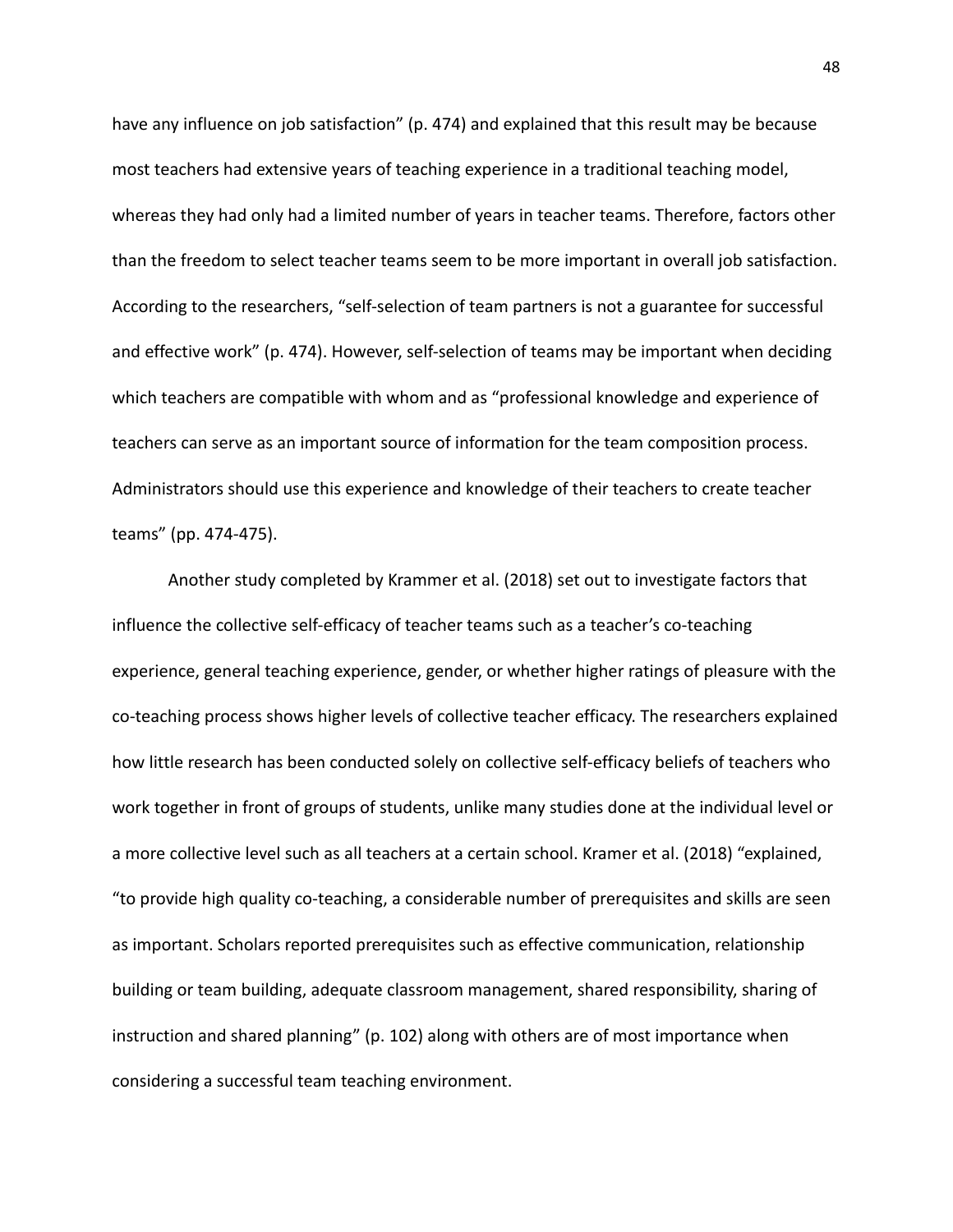A few of the hypotheses the researchers tested were

(i) it is assumed that teachers with more Co-teaching experience show a higher level of self-efficacy expectations than their counterparts with less Co-teaching experience, (ii) teachers with more general experience show higher levels of self-efficacy expectations than their counterparts with less general teaching experience, (iii) female teachers show lower levels of general self-efficacy expectations than their male colleagues. (p. 104)

Two hundred sixty-four teachers completed an online survey; 80% of the respondents were female. The average age of the participants was 46.9 years old; the average general teaching experience was 21.87 years, and the average co-teaching experience was 2.84 years. They used the Collective Teacher Self-Efficacy Expectations scale to examine collective CTE, and Are We Really Co-Teachers? scale to investigate co-teaching-related actions and skills.

The results showed that the number of years of co-teaching experience had no impact on CTE; therefore, they had to reject the first hypothesis. The results also showed that experienced teachers showed significantly less CTE expectations than less experienced teachers. This was unexpected; it also had to be rejected. There was also no significant effect revealed that the third hypothesis (female teachers showed lower self-efficacy expectations) was true. Based on their findings, all three hypotheses had to be rejected. "The overall results of this study suggest that team characteristics determined collected self-efficacy expectations of Co-teaching teams much more than individual characteristics of the social context in which a Co-teaching team worked" (p. 108). One factor that stood out from the research was how "pleasure during the Co-teaching process" (p. 108) seemed to be the most significant factor with having a positive impact on collective self-efficacy expectations, which refers to "a positive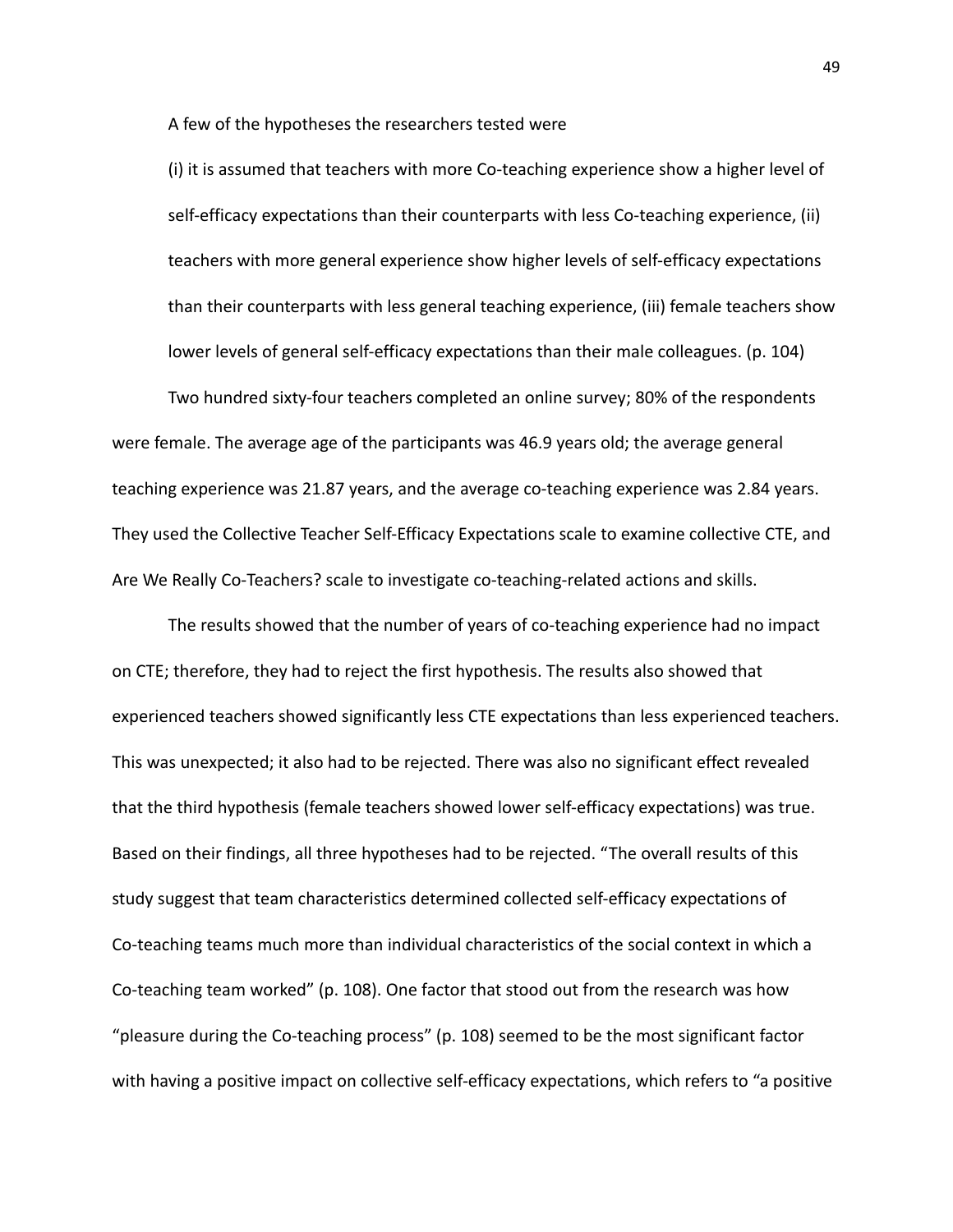emotional attitude towards Co-teaching, hence, to a positive emotional arousal that goes along with Co-teaching" (p. 110).

Kunnari et al. (2018) investigated the experiences of teacher teams in managing a time of curriculum innovation and change. The researchers analyzed five teacher teams on their protective and risk factors that had an impact on collective efficacy and resilience to change. The researchers essentially wanted to understand this phenomenon of teacher collaboration and which best practices help support teachers' collaborative work in the most effective way. This study focused mainly on these teachers' experiences about their teams managing change.

According to the authors, change can have both positive and negative effects. "Making the transformation from a traditional individualized working culture towards more collaborative work entails several changes which can also be experienced from the teachers' perspective as both challenges and adversities" (p. 113). The aim of this study was to investigate what makes these teacher teams so successful and what may hinder their progress when change occurs. The three research questions included: "1. What changes did teachers experience as team members during the pedagogical innovation process? 2. Which factors did teachers as team members experience as both protective and risk factors? 3. How did teams differ in their process of adopting the new collaborative working model?" (p. 113).

This study consisted of five teacher teams consisting of three teachers each within a university (UAS in Finland) that was going through a pedagogical innovation process. Each team worked on the same learning modules for eight weeks. The data was collected through team interviews and individual teacher follow-up interviews. These interviews included the following themes: changes teachers experience, teacher inspirations/challenges, reasons for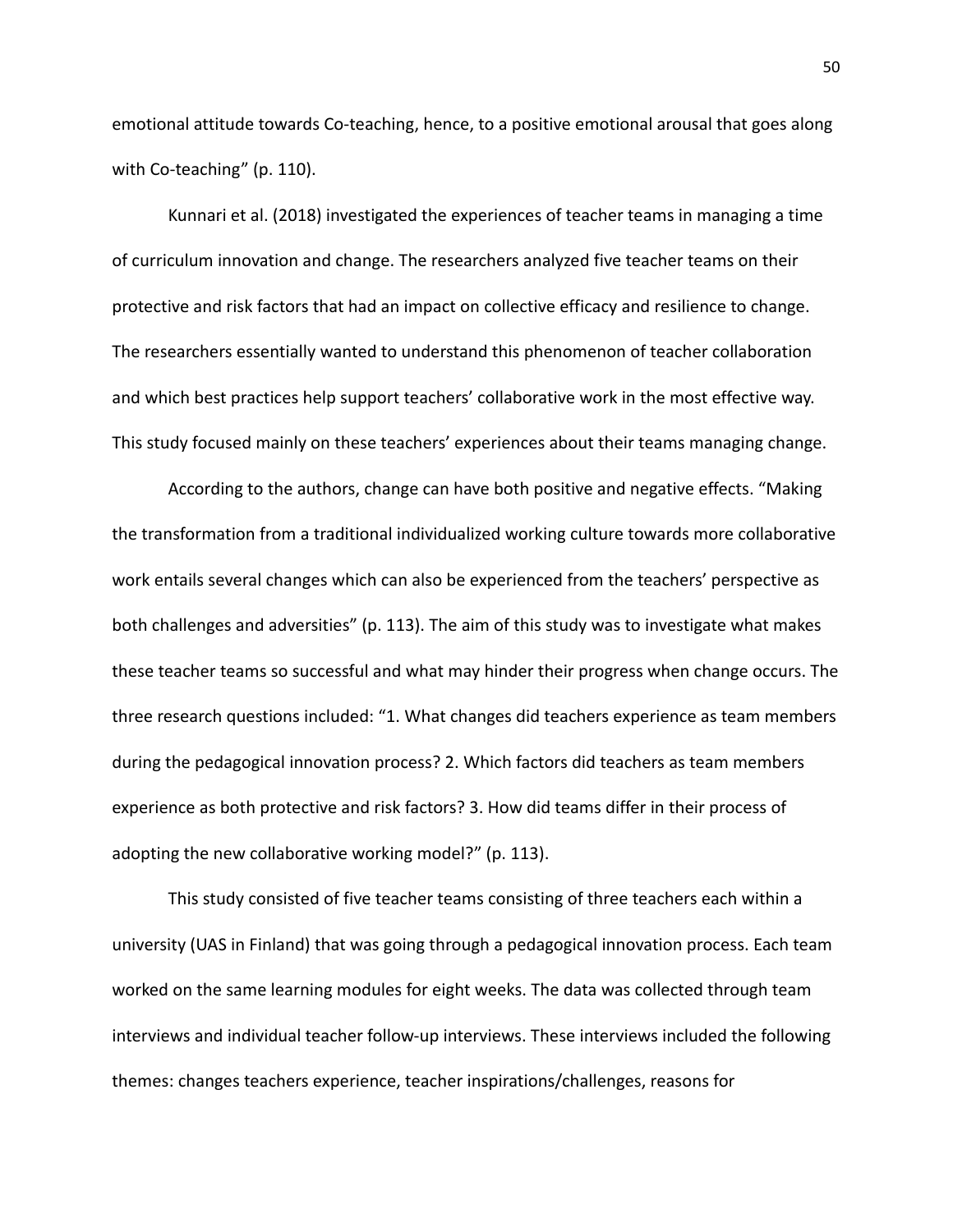success/failure, and new competencies needed. The interviews lasted about 60 minutes each, and the data was analyzed using the abductive strategy which utilized both deductive and inductive approaches.

In all, there were eight protective factors that contributed to collective efficacy and resilience toward change. One of these factors included students' motivation, inspiration, and engagement. According to the authors, "students' motivation had a significant impact on the teacher teams' experience of their collective efficacy. Also, successfully organizing 'peer learning and student collaboration' in learning created a good foundation for resilience in the new model" (p. 118). Another protective factor in relation to teacher's teamwork was their own development and broader consciousness. The teachers noticed that they could learn so much more from their teamwork and utilize mutual feedback to improve their practice. Along with the protective factors, there were also risk factors in the new model that impacted student learning. "The main issue diminishing experiences of collective efficacy was the 'obscurity of the new practices and unfit administrative tools'" (p. 120). Another risk factor that was related to this was the teacher's teamwork time management and excessive workload. This limited the teacher's capacity to plan and work as a team as effectively as they could. Overall, Kunnari et al. (2018) stated that "the main change the teachers recognized at the student level highlighted changes in the collaborative learning environment, such as teachers acting more like facilitators of learning and students more like collaborators" (p. 122).

Schmulian and Coetzee (2019) explored an experience of team teaching at the undergraduate level. The students' perspectives of the advantages and disadvantages of team teaching in contrast with the traditional model of one teacher per classroom was assessed and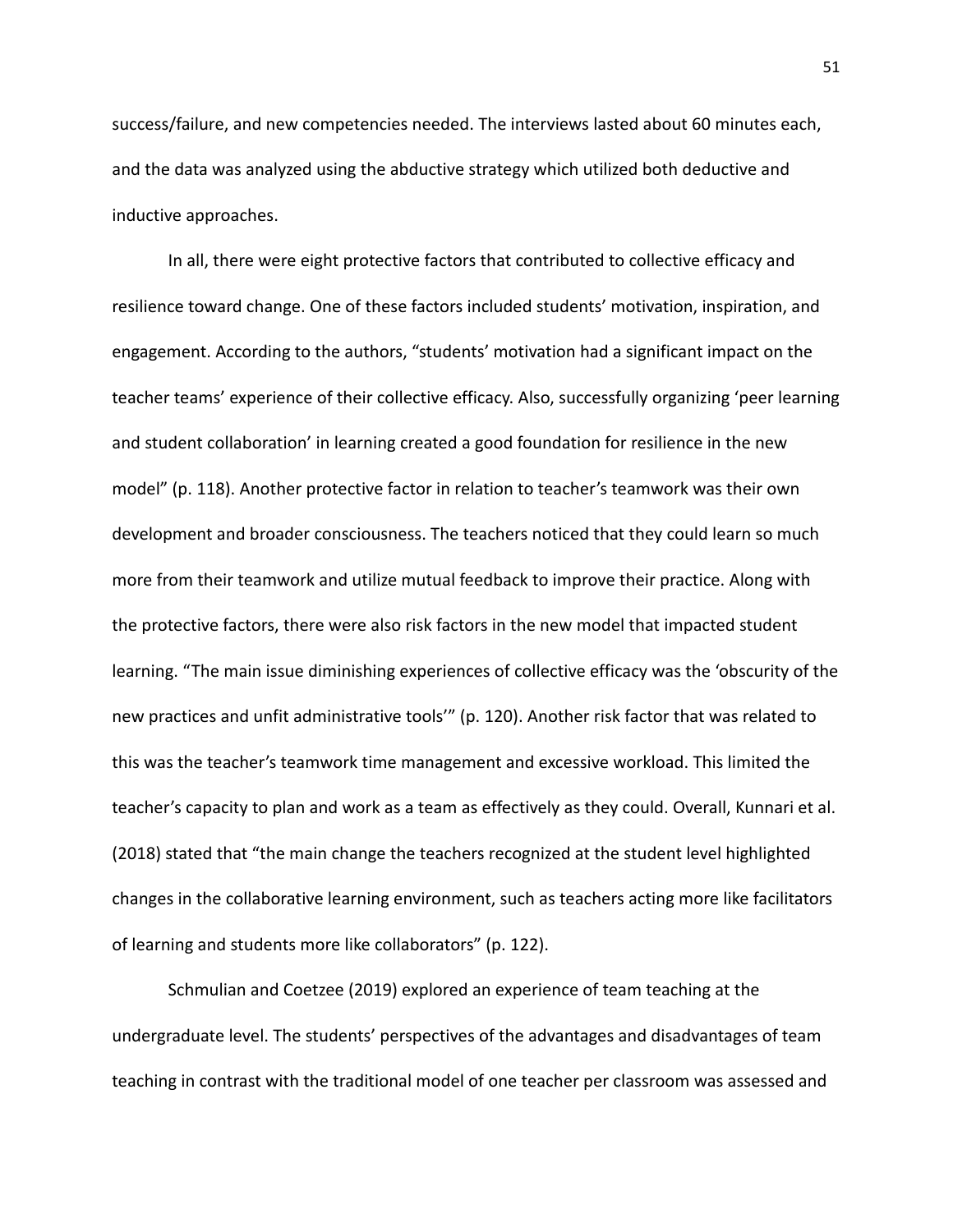analyzed. The researchers explored the contrast between team teaching and the most common "equal status model" (p. 318). The equal status model is defined as the division of content, activities, and course sections amongst teachers on the team.

The researchers administered a survey to students participating in the equal status model and the teaming model. These two separate cases allowed the researchers to examine the two different forms of teaching and conduct a comparative analysis. The participants consisted of 350 students (209 female, 141 male) between the ages of 20-21, who were majoring in accounting. The survey for both teaching models consisted of 14 statements which were measured on a Likert scale  $(1 = \text{completely disagree}; 5 = \text{completely aggregate})$  and two open-ended questions. The participants were informed that the purpose of the survey was to compare and contrast the two teaching models.

The results of the study showed that the students felt significantly more positive about the advantages of the teaming model (teaming model = 3.52 as compared to the equal status model = 3.12). Sample student responses included "teaming is 'more interactive', 'less stressful', 'it's more fun', 'it's more dynamic" (p. 323). The majority of students (79%) indicated that they'd like to be taught using the teaming model in future classes, and a smaller percentage of students (54%) would like to be taught using the equal status model. Also, according to the results, the students agreed that the team taught classes were more interesting (3.86). This response may indicate that the teaming classes provide different teaching styles and perspectives which may ultimately lead to greater understanding. While there were many reported advantages of the teaming model, there were also some disadvantages. According to the authors, "in terms of disadvantages of the teaming model, students commented that they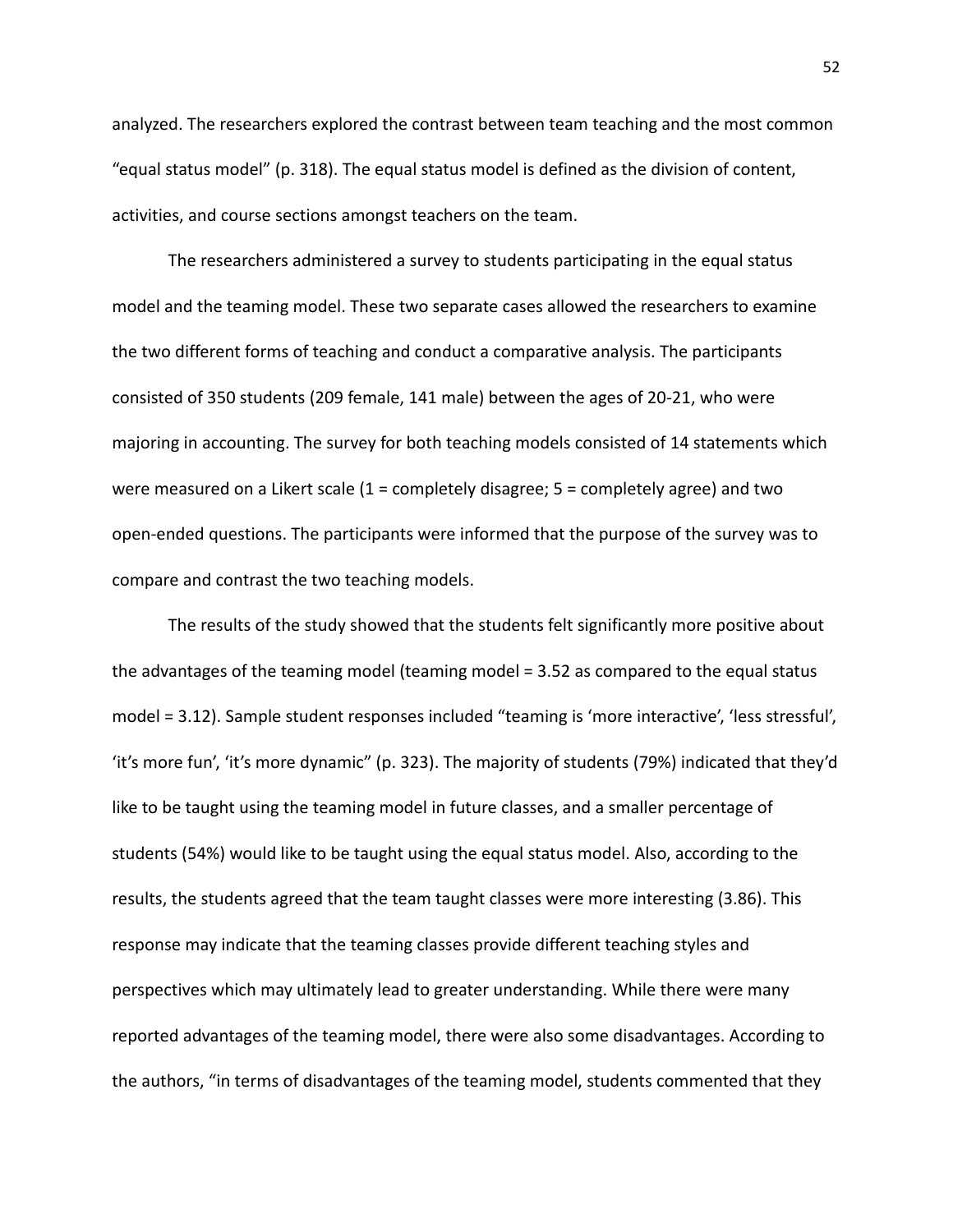missed some structure in the class (73%), and, in particular, became confused when faced with more than one teacher in the class" (p. 325). To conclude, the authors noted that when considering a teaming model, teachers should consider the confusion and intimidation factor of this approach.

Simons et al. (2019) studied the development and validation of an easy-to-use questionnaire that measures learners' perceptions of a team-teaching environment. The authors explained the importance of this questionnaire as stakeholders (teachers and policy makers) consider implementing a team-teaching approach in their schools. According to the authors, the focus ought to be/is on the learners' perspective rather than the teachers' perspective. They stated, "It is important to consider the perspective of all actors involved, including the learners, not only to provide insight into approaches to learning but also into learning outcomes. To date, the literature on team teaching has primarily focused on the teacher's perspective rather than the learners' perspective" (p. 47). An additional aim of this study was to explore the advantages and disadvantages the learners recorded in order to provide the benefits and challenges of team teaching.

The instrument's development (Learners' Team Teaching Perceptions Questionnaire) was created in four stages. The first stage included a literature review of the advantages and disadvantages of team teaching for learners. In the second stage, data was refined in order to create a preliminary questionnaire to measure learners' perceptions of the advantages and disadvantages they experienced in a team-taught course. During the third stage, two 16-year-old female learners were asked to complete the questionnaire and provide feedback of clarity and length. This questionnaire included 18 items, along with three open-ended questions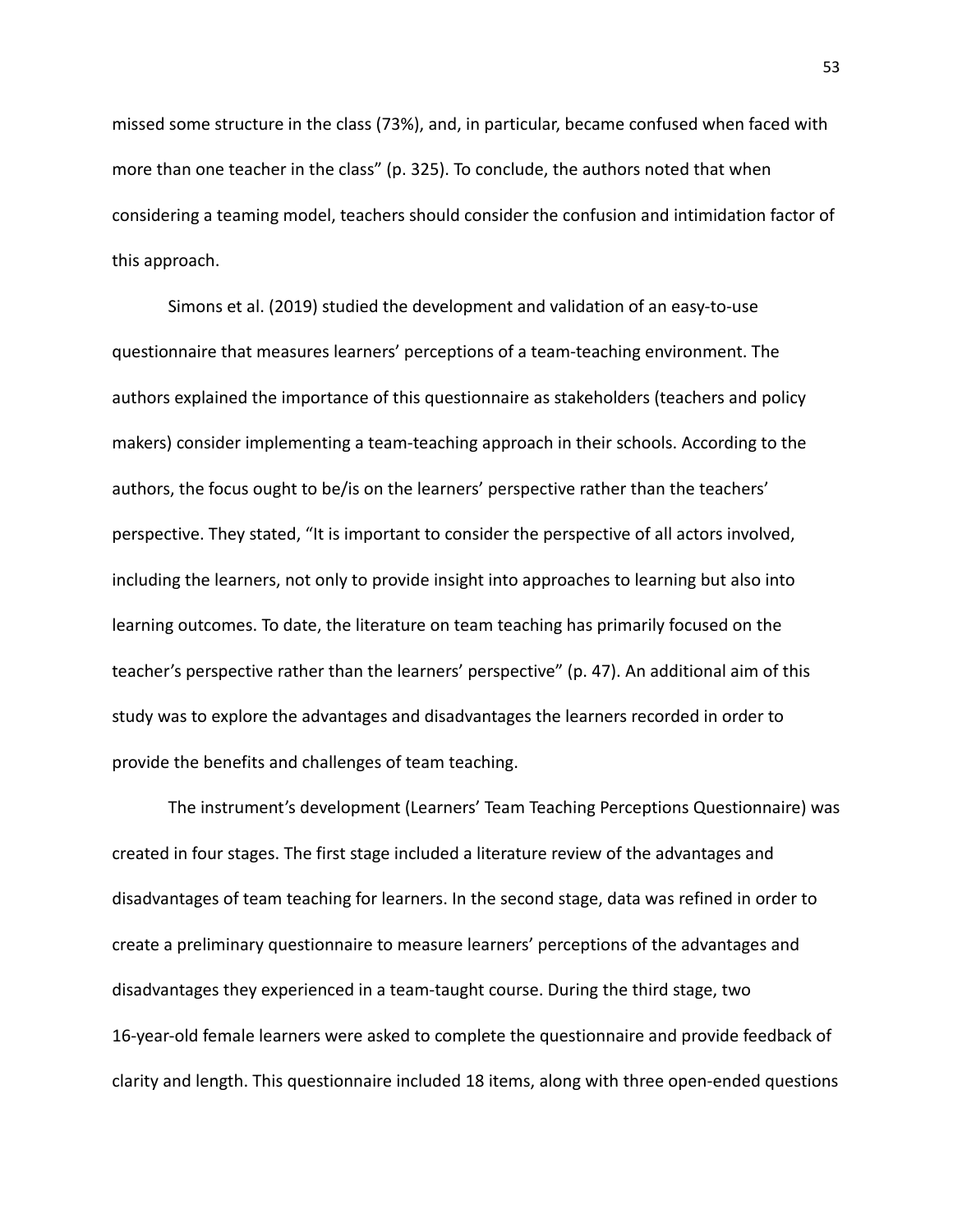which were: "1. Would you like to be taught in this way in the future? 2. Give at least one advantage and one disadvantage of this teaching format; and 3. Do you have any remarks about the lesson(s)/lecture(s)" (p. 49). Finally, the fourth stage was the validation process completed by making sure the questionnaire was implemented in two separate learning environments.

Based on the results, "learners mentioned more than twice as many advantages (n=633) than disadvantages (n=296)" (p. 54) when it came to a team teaching environment. Also, based on the results, "confusion" (p. 55) was the biggest disadvantage most often perceived by learners. Overall, the research was a success in meeting the objective, which was to develop and validate an easy-to-use questionnaire in order to evaluate whether team-taught lessons add value from the perspective of the learners.

Higgins and Litzenberg (2015) set out to research the costs and benefits of team teaching based on analyzing an instructional panel with professors at various experience levels. While there is plenty of research describing the benefits of team teaching, the researchers wanted to dig deeper into the benefits of the idea of senior faculty members transferring their knowledge and experience with teaching onto less experienced faculty members. The instruction team consisted of two faculty members and an industry professional in a capstone marketing course. The faculty had various experience levels; one teacher had one year of experience, another had 31 years of experience, and an alumnus had no teaching experience (but had 20 years experience in the marketing industry).

The researchers addressed four perspectives when considering team teaching: student, faculty, industry professional, and teaching administrators. The students of the teachers were given a survey; their responses were received and summarized. The purpose of this survey was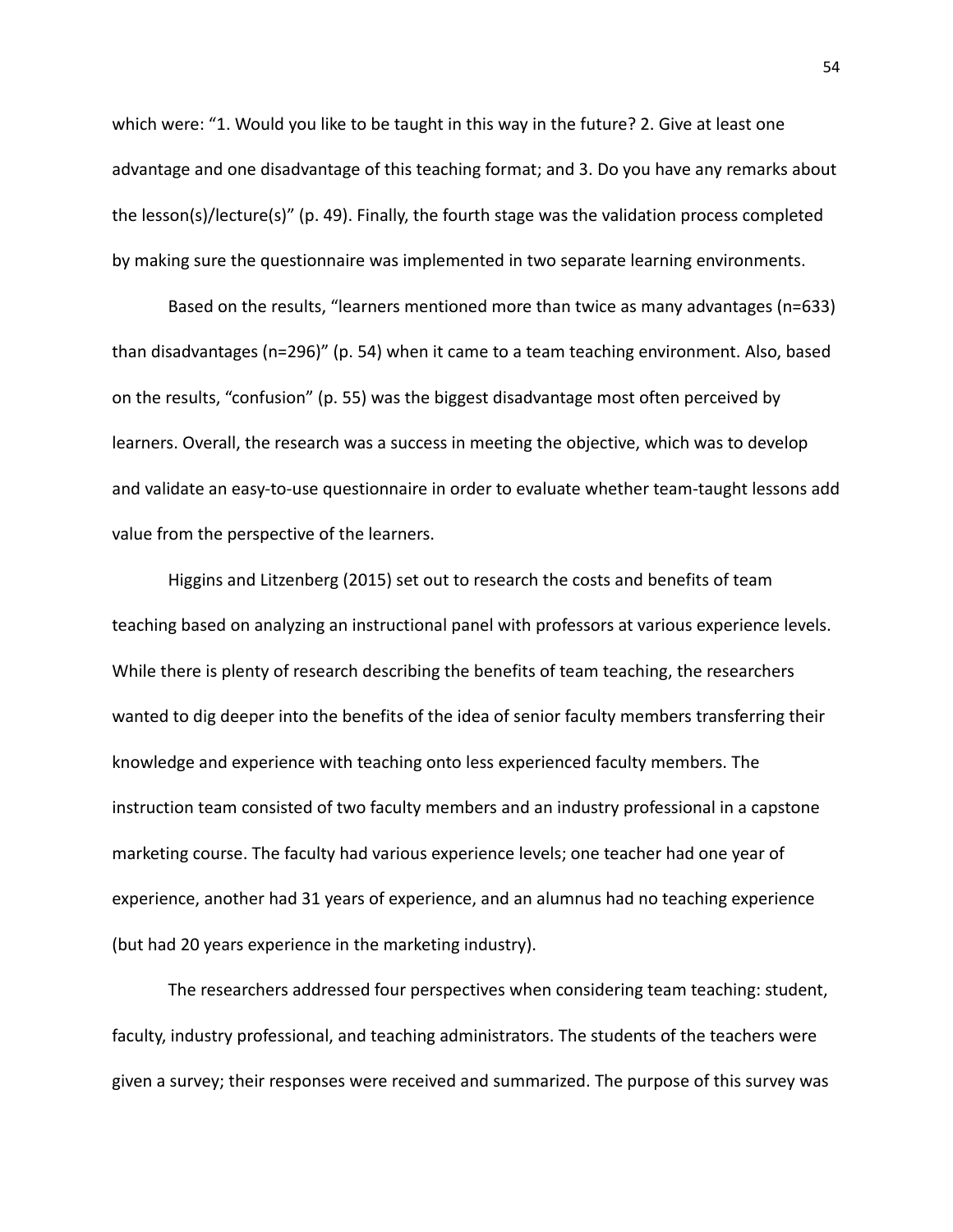to gauge the perspectives of team-taught courses versus single instructor courses. In order to analyze the perspectives of students in the team-taught course, a second survey was administered to students enrolled in two junior-level courses taught individually by the faculty team members. According to the researchers, "the baseline course does provide additional insight into general perspectives on team teaching by students outside of the group of students exposed to this team teaching panel" (p. 106).

Based on student feedback, the results of this team-taught course suggested positive experiences overall. According to the researcher's results,

when asked their agreement with the statement, 'I wish more courses would use team teaching' on a scale of 1 (strongly disagree) to 5 (strongly agree), the students in the baseline courses indicated that they were indifferent (average ranking of 3.0), while students that were in the team-taught course indicated that they were between agreeing and strongly agreeing with the statement (average ranking of 4.35). (p. 107)

Some benefits of team teaching the researchers explained was the "back and forth" between teachers. "When both faculty are in front of a class of students they can 'play off each other' and model effective teamwork for students" (p. 110). When considering a team teaching approach in schools, there are drawbacks that include increased budget costs. Overall, according to Higgins and Litzenberg (2015), "a team teaching approach can be seen as an investment in the future of educators in the department and in future students" (p. 110).

Garran et al. (2015) set out to research and review team teaching among faculty with diverse backgrounds along several domains such as social class, gender, age, race, and tenure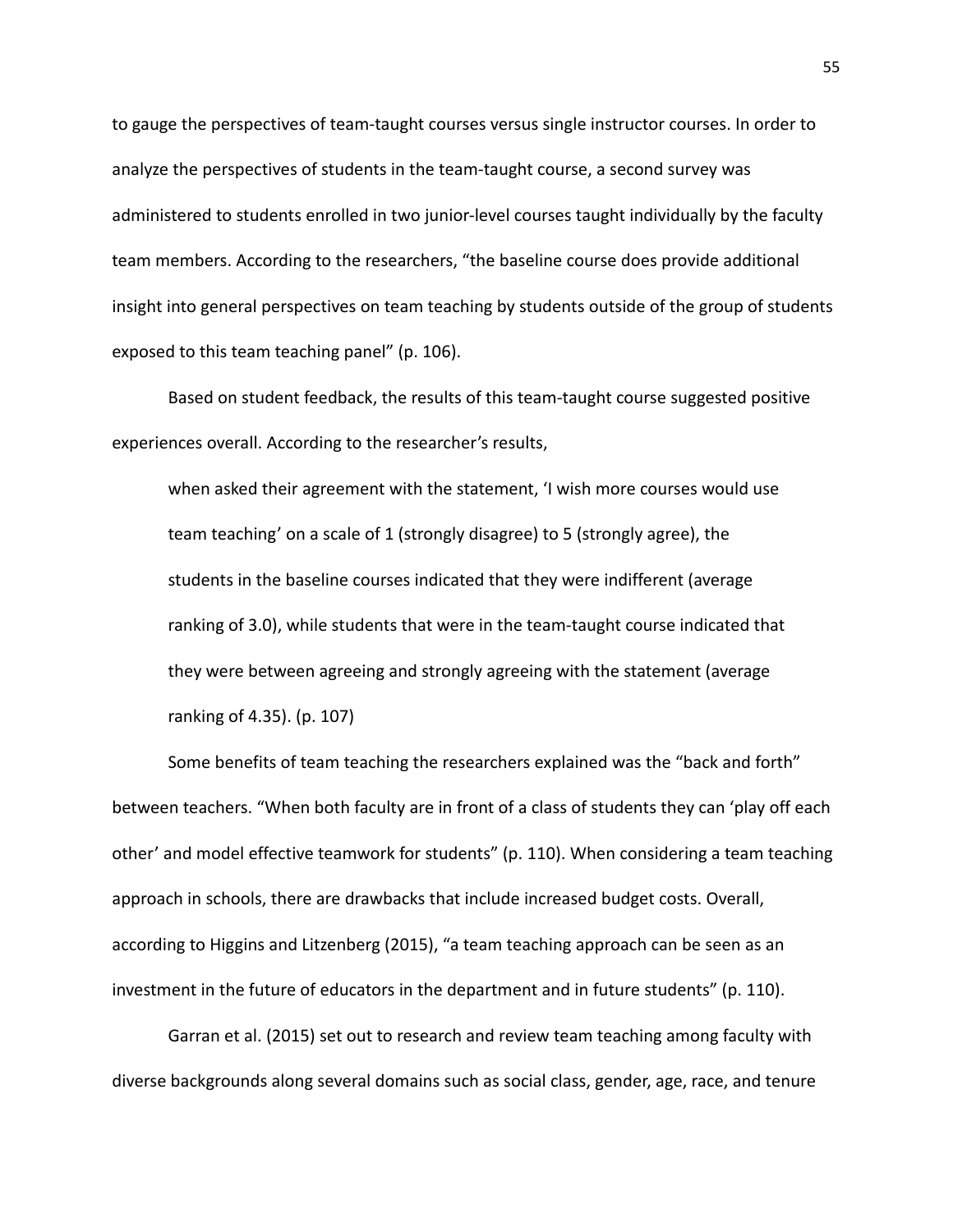rank. The researchers discovered pedagogical strategies in their team teaching classroom with a central focus on social justice. According to the researchers, the importance of this research was "to facilitate discussions about emotionally charged, potentially polarizing current, real world events such as deaths of children and men of color at the hands of white policemen in the United States" (p. 800). The purpose of this research is to answer the following questions:

1. How does a team-teaching model help students understand social justice issues on a more profound level? 2. What work is required when using a team-teaching model? 3. What are the underlying dynamics around diversity that instructors need to anticipate and explore among themselves? 4. How can instructors be caring and supportive? (p. 800)

Each of the instructor teams consisted of six teachers. They spent about one and a half hours each week before class in face-to-face discussions about previous and future classes along with electronic communication during the week (3-4 hours). At the end of the course, students were evaluated and were asked to self-assess the core competencies of the class. They also completed an anonymous online questionnaire. The researchers explained the importance of school faculty having diverse and multiple social identities when considering a team-teaching approach. According to the authors, "This diversity provides modeling for students about how to dialogue and problem solve around difficult issues" (p. 804).

The results of the questionnaire were analyzed and represented on a numerical 1-5 scale (5 = highest) on questions such as "1. Overall I would rate this course as… 2. Overall I would rate this instructor as…" (p. 806). The results revealed that "multiple sections of the course, co-taught by different teaching teams are ranked between 4.3 and 4.9 out of 5.0" (p. 806). The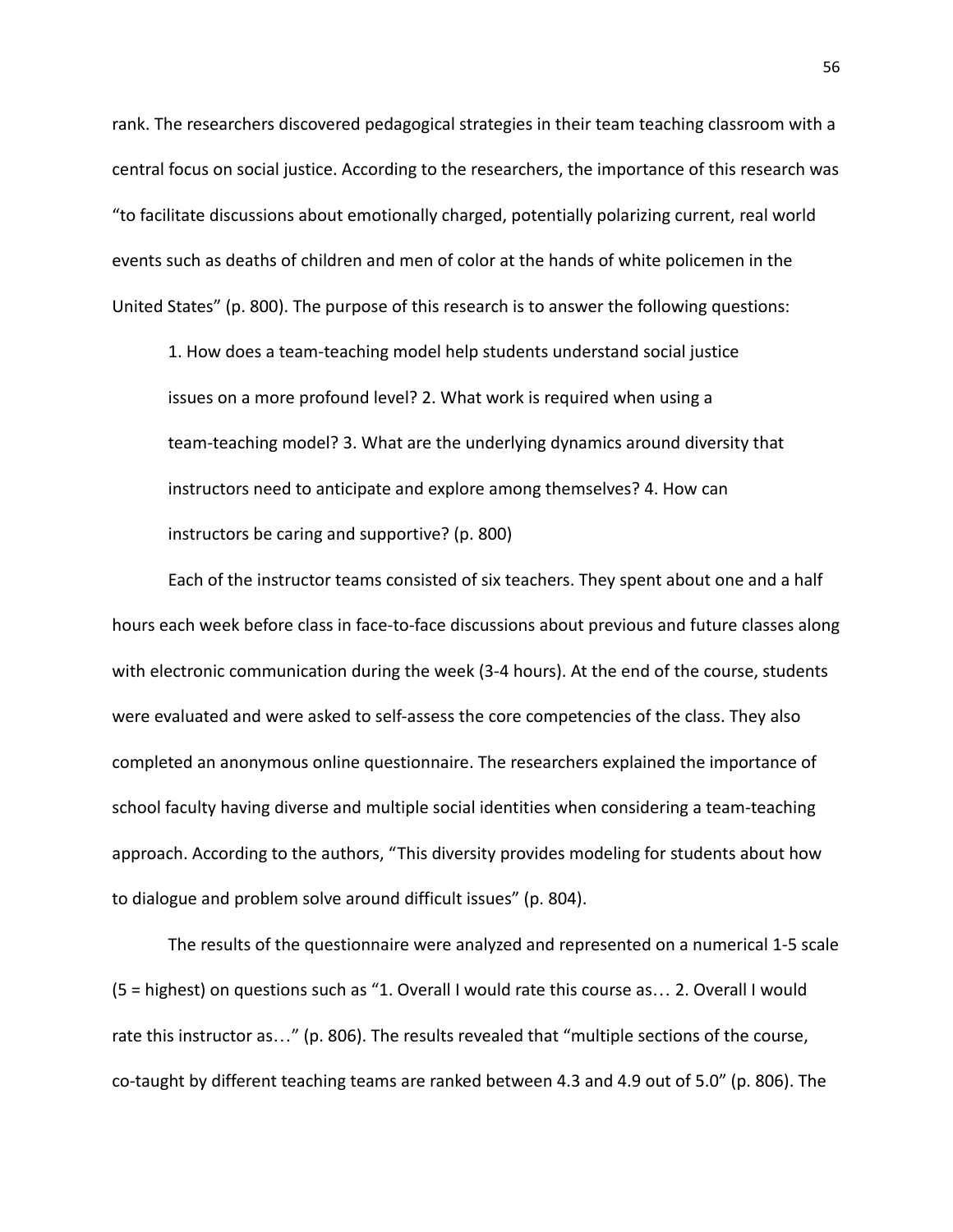students' comments were powerful, and some even described the course as 'life changing' or the 'most important course that they have taken in the program'. Along with the positive feedback from students, the researchers also reported more than half of the respondents requested that the course should be required for two semesters, rather than just one.

# **Collaboration through Micro-Teaching**

Kilic (2010) set out to study the effect of Learner-Centered Micro-Teaching (LCMT- a method of teaching where a small portion of a lesson is taught and teaching competencies are monitored under close supervision) and how this method affects teacher candidate's competencies. As a new teacher, it is imperative that I acknowledge and hone my teaching competencies by using various methods. In analyzing this research, and how they explained the significant effect of micro-teaching, it compels me to continue to reach out to leadership for continuous feedback and ways I can hone my craft of teaching in the classroom. The researchers explained how "teachers are not viewed as knowledge transmitters and skill models anymore; but as facilitators in the process of learning and in creating a learning-conducive environment" (p. 78). This learner-centered approach to teaching has taken off in more recent years, and according to the author in this study, "in several countries, curricula that emphasizes team-work, interactional skills, new market demands, and learner-centered teaching and learning approaches have been adopted" (p. 78).

In order to examine the effect of micro-teaching on the development of teacher candidates' teaching competencies, the teachers needed to be evaluated on their teaching behaviors on subject area, planning, teaching process, classroom management, communication, and evaluation. The participants were given a pretest and posttest, and teachers were then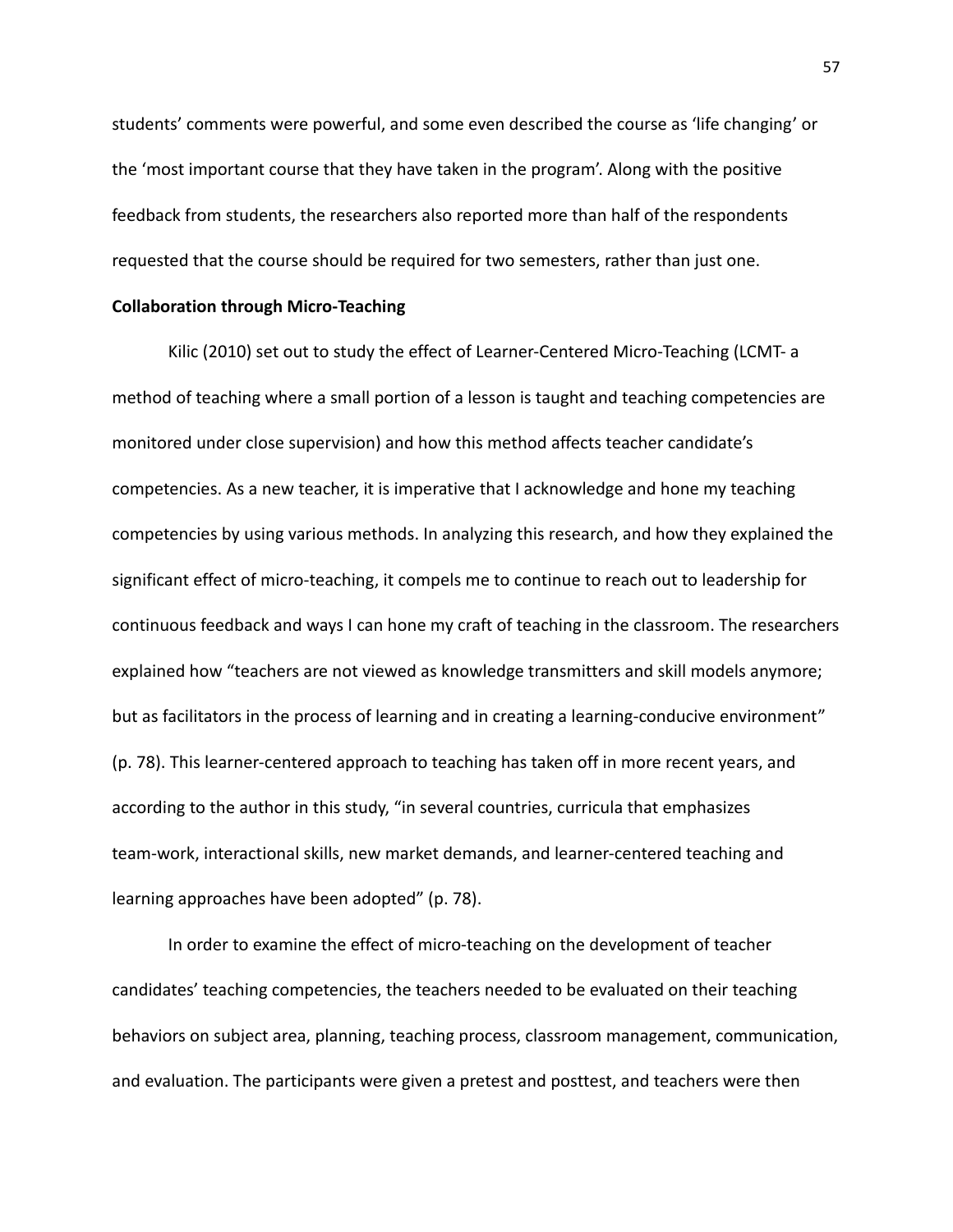observed based on an observation form devised with 39 items under the six topics given. The micro-teaching application was conducted according to LCMT, where two presentations given by the teacher were video-taped for examination. After the second presentation was completed, progress and any improvements that were needed were discussed.

The results were then drawn from the observation forms, which included examination of the six categories of teaching behaviors. In the subject area section of the observation, there were significant differences between the pretest and posttest scores, which illustrated the effectiveness of micro-teaching in teaching behaviors. The planning section of the observation showed that the pretest scores were high with a score of 3.91 and 3.66 on a scale of 4.0. Yet, the results show posttest scores of 4.0 and 3.95 respectively, which showed the effectiveness of this method. In the teaching process, there was also a significant difference in pretest and posttest scores. For example, in the "asking appropriate questions behavior" section, the pretest score was 3.04, and the posttest score was 3.25, which showed that this method was effective in this specific teaching practice. In the category "giving relevant examples and summarizing behaviors," there was the biggest pretest/posttest difference (1.25 to 3.50), which indicated that these teaching behaviors were potentially easier to develop than the others. In the classroom management section, all behaviors except "appropriate transition to lesson" were found to have a significant difference among pretest and posttest scores, which was because the pretest was very high (3.84), indicating that this skill may be easier to develop in their classroom management skills. On the other hand, classroom management skills such as "grabbing attention and motivating" revealed a lower pretest score (0.50), which indicates that skill may not develop as easily as others. Finally, the communication and evaluation sections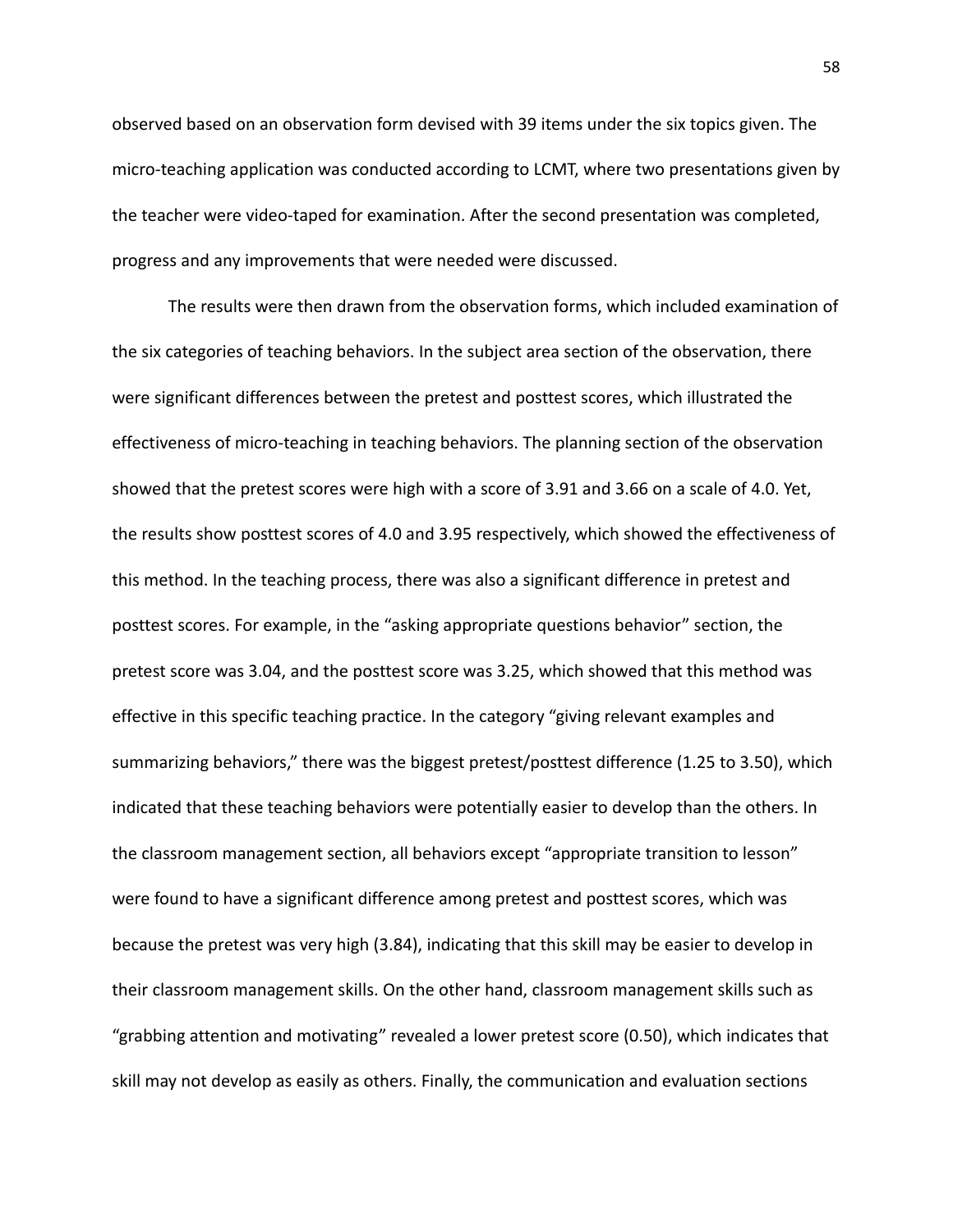both exhibited significant improvements from their pretests and posttests, which supported the effectiveness of micro-teaching. In conclusion, the LCMT model is beneficial for learners due to the effectiveness seen in all of the studied behaviors thought to enhance the teaching abilities among new teachers.

Göçer (2016) set out to study the effectiveness of micro-teaching as an instructional technique to help new teachers establish a sense of self confidence in their pedagogical practices. The term micro-teaching refers to an event cycle that starts by "videotaping a teacher candidate's performance of certain micro skills. The videotape is then played back to the candidate for evaluative purposes. The candidate is allowed to repeat the performance while incorporating the changes suggested during the evaluation" (p. 34). Some essential questions included in this research were 1. Are teachers given adequate prevocational training before beginning their careers? 2. Does prevocational training provide student teachers with the necessary experience? And 3. Do student teachers feel mentally prepared for beginning their careers and devoting themselves to the profession?

A total of 16 third-year student teachers participated in this micro-teaching process in groups of three in authentic classroom environments. Göçer (2016) observed each of the participants in their classroom environments and conducted a six-question, semi-structured interview with each student teacher following the observation of the lesson. The videotapes of the lesson were then viewed with all three of the student teachers present. During this time, respective feedback provided by the group highlighted the positive aspects of the lesson. After performing in this micro-teaching activity, the student teachers listened to the feedback and made note of the positive and negative aspects. The data was then subjected to content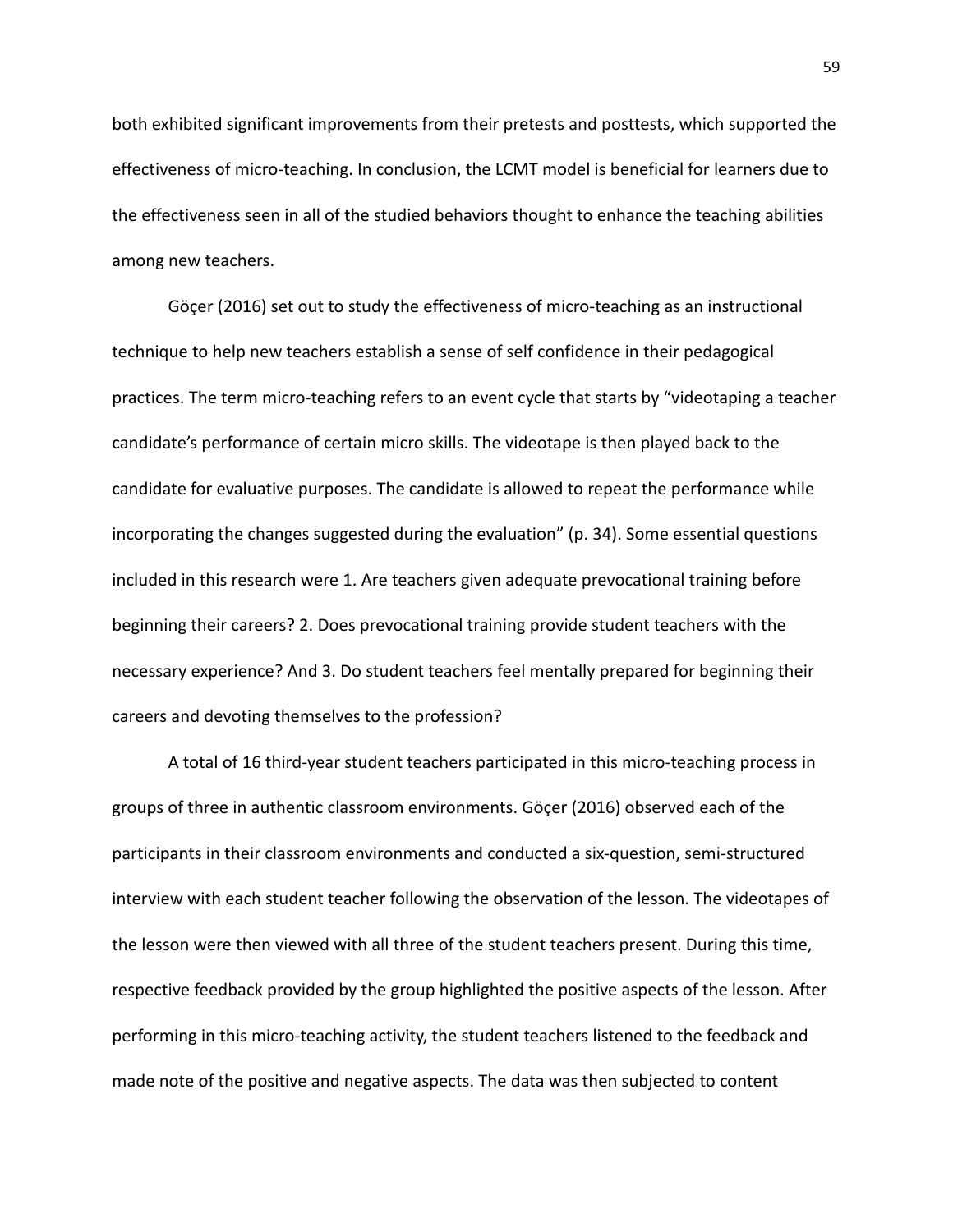analysis (the collection of similar data within the framework of certain concepts and themes put into a conceivable order and interpreted).

The researchers discussed the results by explaining how student teachers "had the opportunity to apply their theoretical knowledge by means of the micro-teaching activities and thereby gained self-confidence thanks to the experience" (p. 44). Nine of the teachers explicitly stated that self-confidence was a direct result of this strategy. Respective participants' comments included, "'My sense of self-confidence has increased.' 'I've been acting more relaxed in the classroom since then.' 'I had so many doubts and I was lacking in confidence before micro-teaching'" (p. 39). In order to utilize the strategy of micro-teaching with new teachers, the consulting instructor must assess the teacher candidate's prior knowledge and experience in the classroom before the process begins.

Chapter III of this thesis will summarize the other chapters and answer the overall research question. The information found from the research will be highlighted and will discuss various applications to be most important for teachers, school leaders, and stakeholders in education in Minnesota, The United States of America, and worldwide. The limitations of the research and implications for future research will be discussed. Finally, Chapter III will conclude through an analysis of the guiding question and final comments.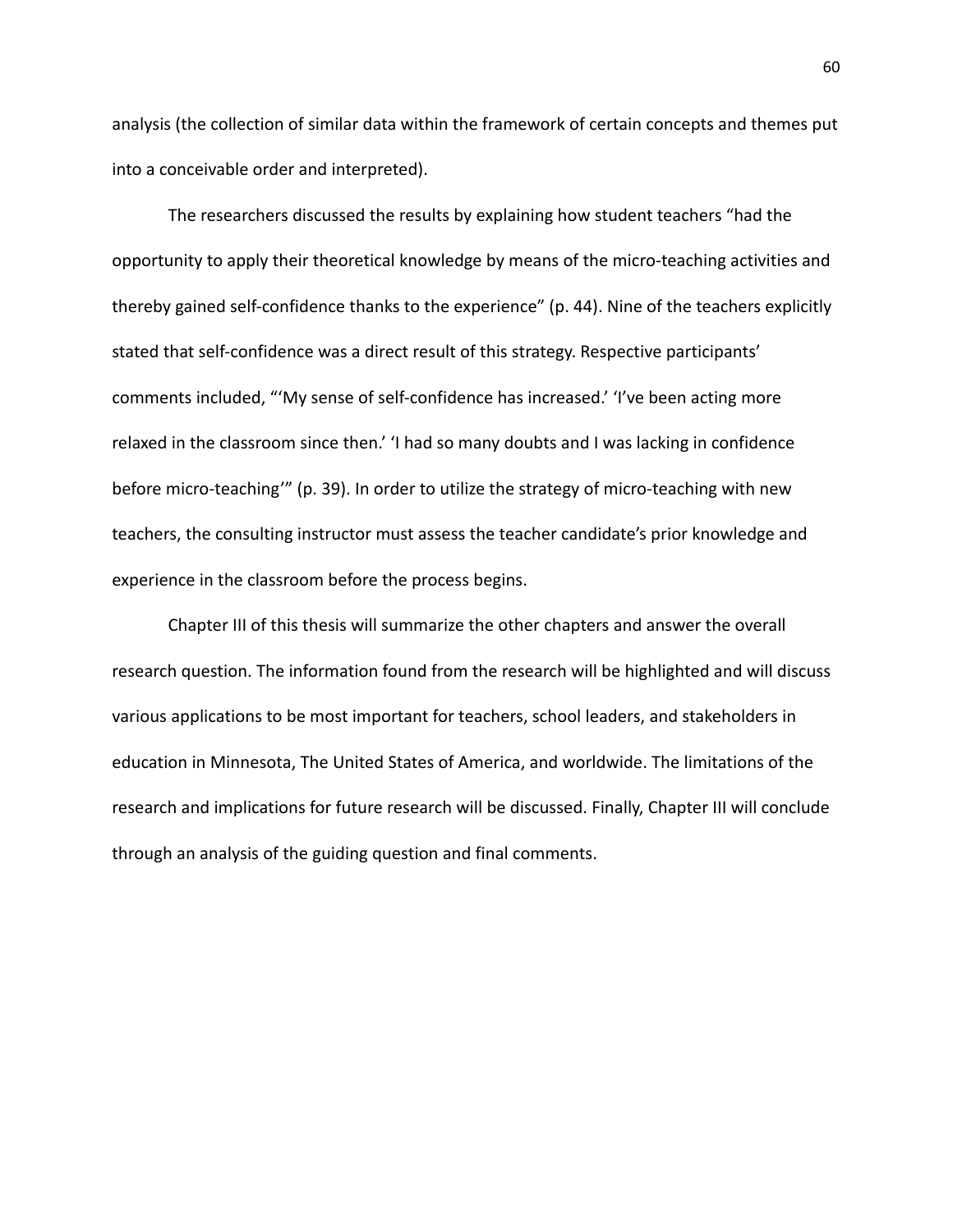#### **CHAPTER III: DISCUSSION AND CONCLUSION**

This thesis explored the impact of self-efficacy, and unpacked it at three levels: school leadership, longevity and job satisfaction, and student achievement. There were also two innovative teacher collaboration methods, team-teaching, and micro-teaching, which I analyzed and showcased as an overall benefit for leaders to implement. This thesis provided a review of 30 teacher self-efficacy qualitative and quantitative studies that ranged from early childhood education to the university level. This review analyzed collective teacher efficacy and student achievement by uncovering ways to support teachers, increase trust, and enhance collaboration in order to increase levels of self-efficacy and collective teacher efficacy.

Seventeen studies were examined solely on the subject of collective teacher efficacy, with five including the impact of school leadership and organization (Brouwer, 2018; Goddard et al., 2015; Ninković et al., 2018; Prelli, 2016; Wei et al., 2014). Seven studies were analyzed on topic of the self-efficacy as it relates to longevity and job satisfaction (Hajovsky et al., 2020; Karabatak & Alanoglu, 2019; Kasalak & Dagyar, 2020; Ngui & Lay, 2020; Poulin et al., 2008; Somech & Drach-Zahavy, 1999; Vernon-Dotson & Floyd, 2012). Five studies addressed self-efficacy and the effects of student achievement (Engin, 2020; Hunt et al., 2012; Love et al., 2020; Mosoge et al., 2018; Parker, 1994). In order to examine the collaboration method of team-teaching, I analyzed 10 studies (Donohoo, 2018; Garran et al., 2015; Higgins & Litzenberg, 2015; Krammer et al., 2018; Kunnari et al., 2018; Leibel et al., 2016; Pope-Ruark et al., 2019; Schmulian & Coetzee, 2019; Simons et al., 2019). Finally, two significant studies were analyzed on the effects of micro-teaching on increased collaboration and teacher self-efficacy (Göçer, 2016; Kilic, 2010).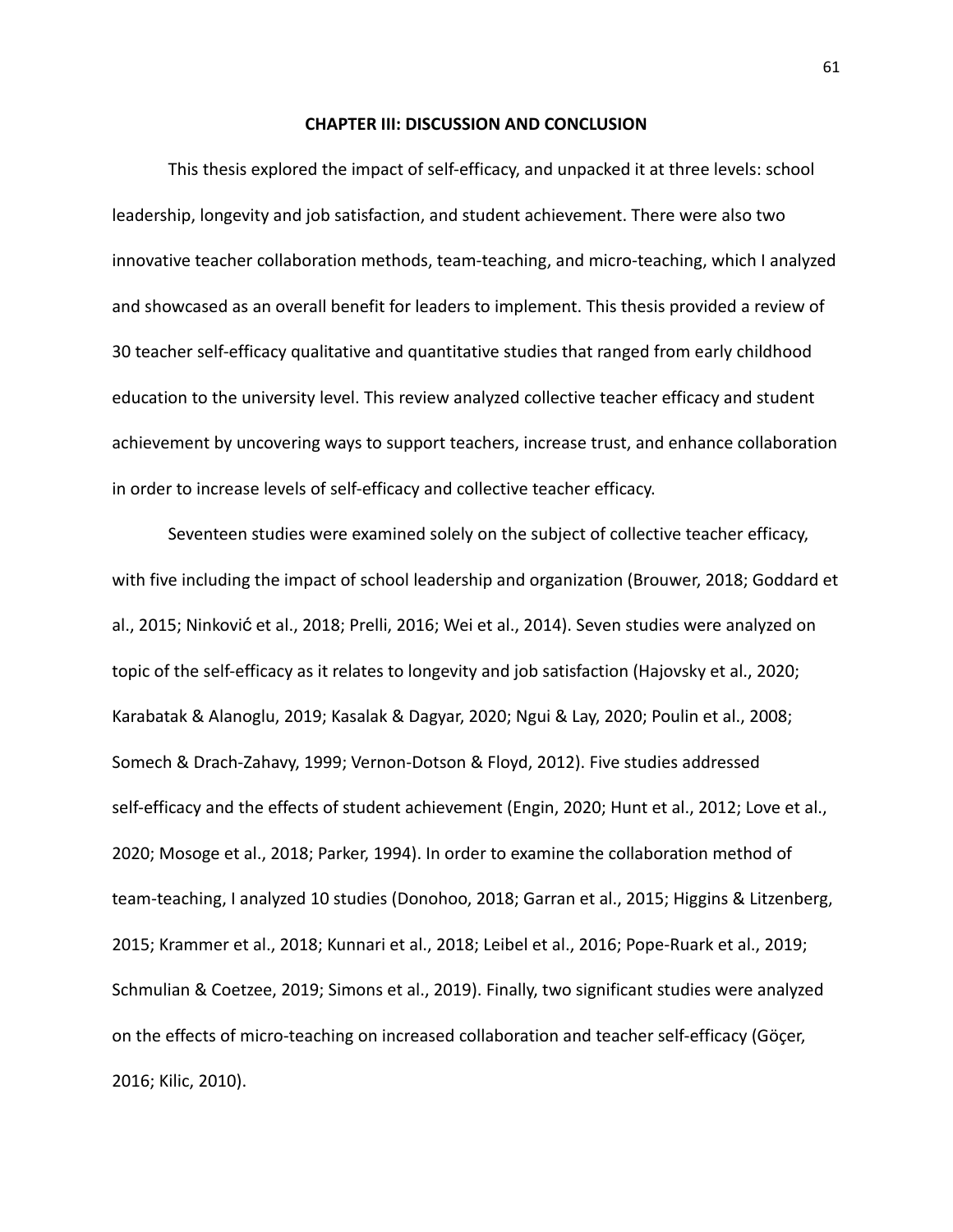## **School Leadership and Collective Teacher Efficacy**

The review included a total of six studies related to self-efficacy in both teachers and principals through different leadership practices. Brouwer (2018) found that the years of experience of the principal of the building were the only significant and predictive factors of higher levels of collective teacher efficacy. This study found that in order to support student achievement, stakeholders should seek to build leadership and longevity with a school's principal. Ninković et al. (2018) found that well known leadership practices such as strengthening the school culture and engaging parents and the wider community are not necessarily positively related to collective teacher efficacy; therefore there should be an increased focus on setting directions, such as developing a shared vision, communicating high expectations, and fostering group goals are key in a school's collective teacher efficacy. Goddard et al. (2015) highlighted the impact of principals' and teachers' efficacy beliefs on staff turnover rates and when given an opportunity to complete an efficacy leadership program, there was a reduction in staff turnover of 16% for principals and 5% for teachers. Finally, when considering implementation of leadership, it is important for administrative leaders and stakeholders to examine the ratings of collective teacher efficacy among grade-level teams and within their entire faculty before deciding which transformational leadership action to use.

### **Longevity and Job Satisfaction**

An important finding by Somech and Drach-Zahavy (1999) related to the phenomenon of "extra-role behavior" when a teacher takes on an extracurricular activity within the community of the school. They found that teachers with higher collective efficacy, as compared to those with lower collective efficacy, were engaged more frequently in extra-role behavior toward the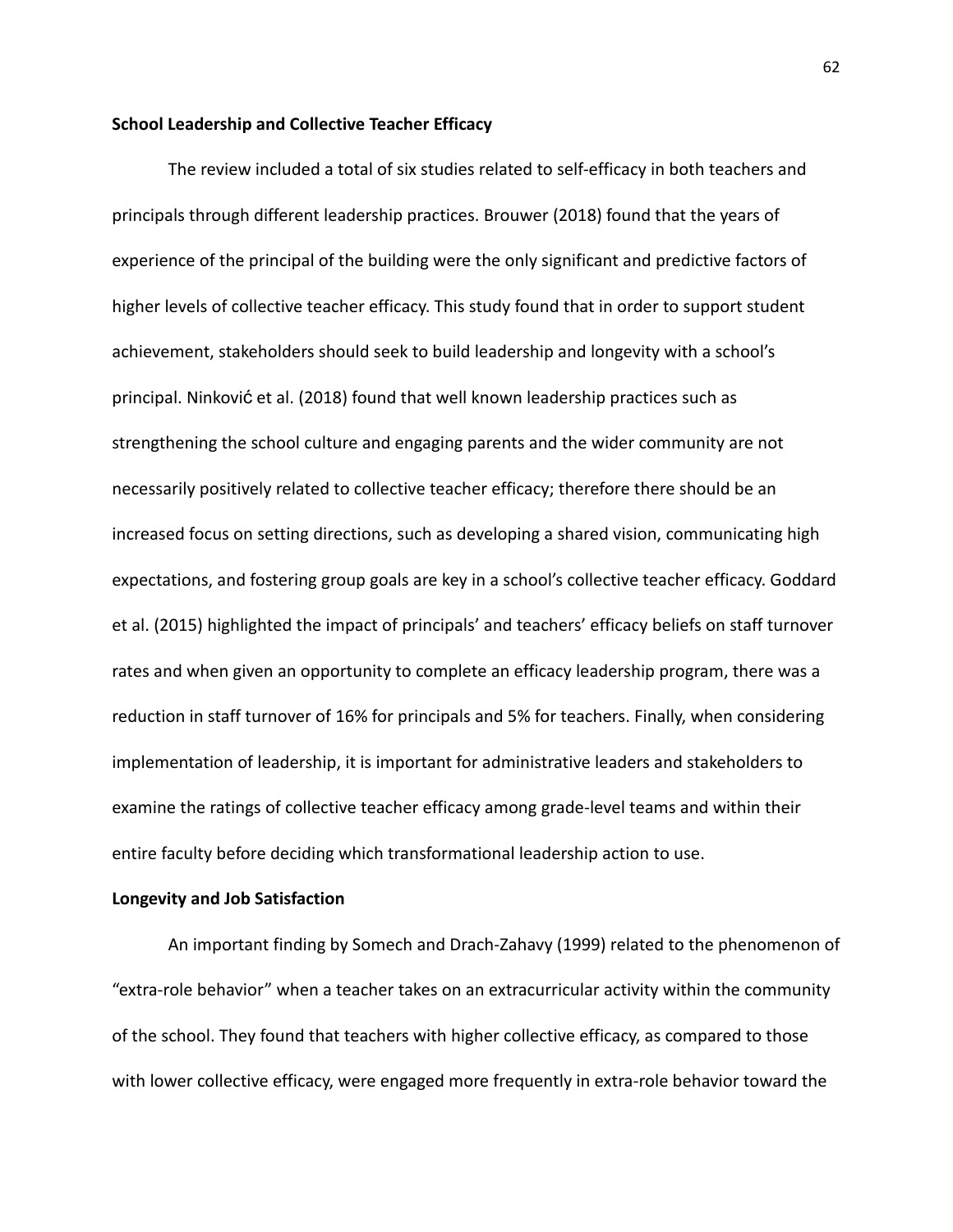school community. The study done by Kasalak and Dagyar (2020) aimed to identify the relationship between teacher self-efficacy and job satisfaction, and to explore how different countries compared to one another. They found that the average effect size of teacher self-efficacy on job satisfaction was 0.26-0.29, which demonstrated a statistically important relationship between the two variables. However, the effect size of teacher self-efficacy in relation to job satisfaction dropped as the years of service increased. The results from the reports from years 2008, 2013, and 2018 showed a decrease in the positive relationship between teacher self-efficacy and job satisfaction between 2008 (r=.36) and 2018 (r=.23). This indicated the opposite results of the researchers' prediction, for there actually was a decrease in job satisfaction over the ten years of the study. According to the researchers, "the fact that teacher self-efficacy is perceived higher at a time when access to information has become easier increases the importance of self-efficacy on job satisfaction" (p. 27). Another important finding from this study was that there wasn't a statistically significant relationship between teacher self-efficacy and job satisfaction when comparing different countries.

### **Self-Efficacy and Student Achievement**

Hunt et al. (2012) discussed the importance of teachers taking responsibility for their delivery on lessons and not placing blame on outside indicators for student achievement. Instead of focusing on blaming the student for lack of motivation and parental involvement, the focus ought to be shifted toward teachers' own perceptions and attitudes. The goal should be aimed toward teacher's examining how effectively their role in the classroom changes as they improve their own skills in the classroom. Another outcome from the research by Engin (2020) revealed lower teacher motivation and self-efficacy in teachers with the least amount of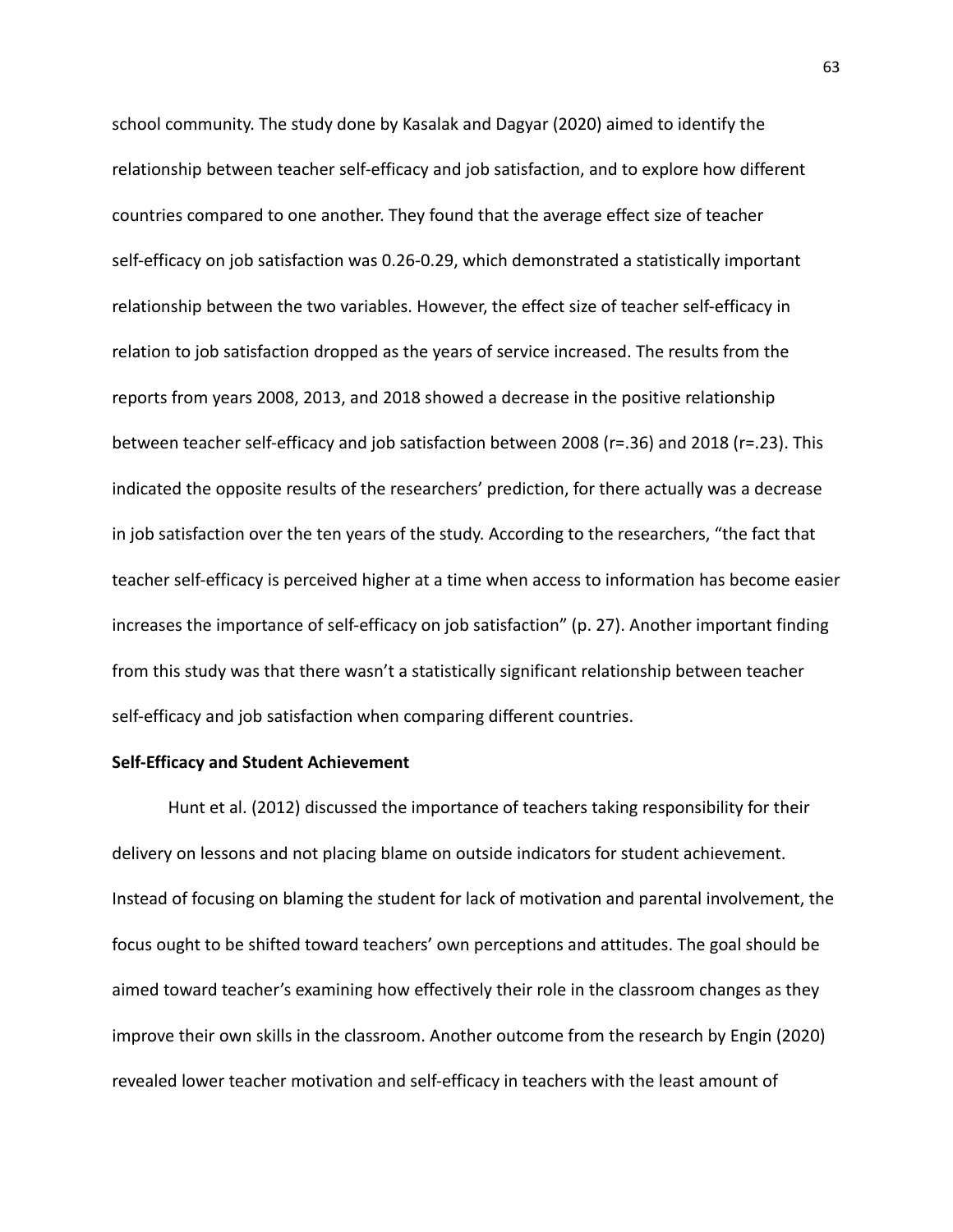experience. In other words, teachers who had zero to five years of experience were less motivated than teachers with six-10, 11-15, and 16 or more years of experience.

### **Collaboration Methods through Team-Teaching and Micro-Teaching**

In the study by Liebel et al. (2016), the results found that 65% of students participating remembered more after a lecture that was team-taught versus a lecture that was traditionally taught, which left only nine percent in the first year who disagreed. These results suggested that students comprehend the content much better when the team teaching approach is utilized. Schmulian and Coetzee (2019) also demonstrated the effectiveness of the team-teaching model. The results of their study showed the majority of students (79%) indicated that they preferred to be taught using the teaming model in future classes, and a smaller percentage of students (54%) prefer to be taught using a traditionally taught model. The results of the research completed by Göçer (2016) determined nine of the 16 teachers in the study explicitly stated that self-confidence was a direct result of the implementation of the micro-teaching strategy. As a new teacher, it is imperative that I acknowledge and hone my teaching competencies by using various methods. In analyzing this research, and how they explained the significant effect of micro-teaching, it compels me to continue to reach out to leadership for continuous feedback and ways I can hone my craft of teaching in the classroom.

### **Professional Application**

Based on the overall results, school leaders and stakeholders in the United States as well as even globally should consider the effects of collective teacher efficacy when making decisions in collaborative learning models, leadership strategies, and teacher longevity. With the various studies on self-efficacy and school leadership, an emphasis placed on the principals' longevity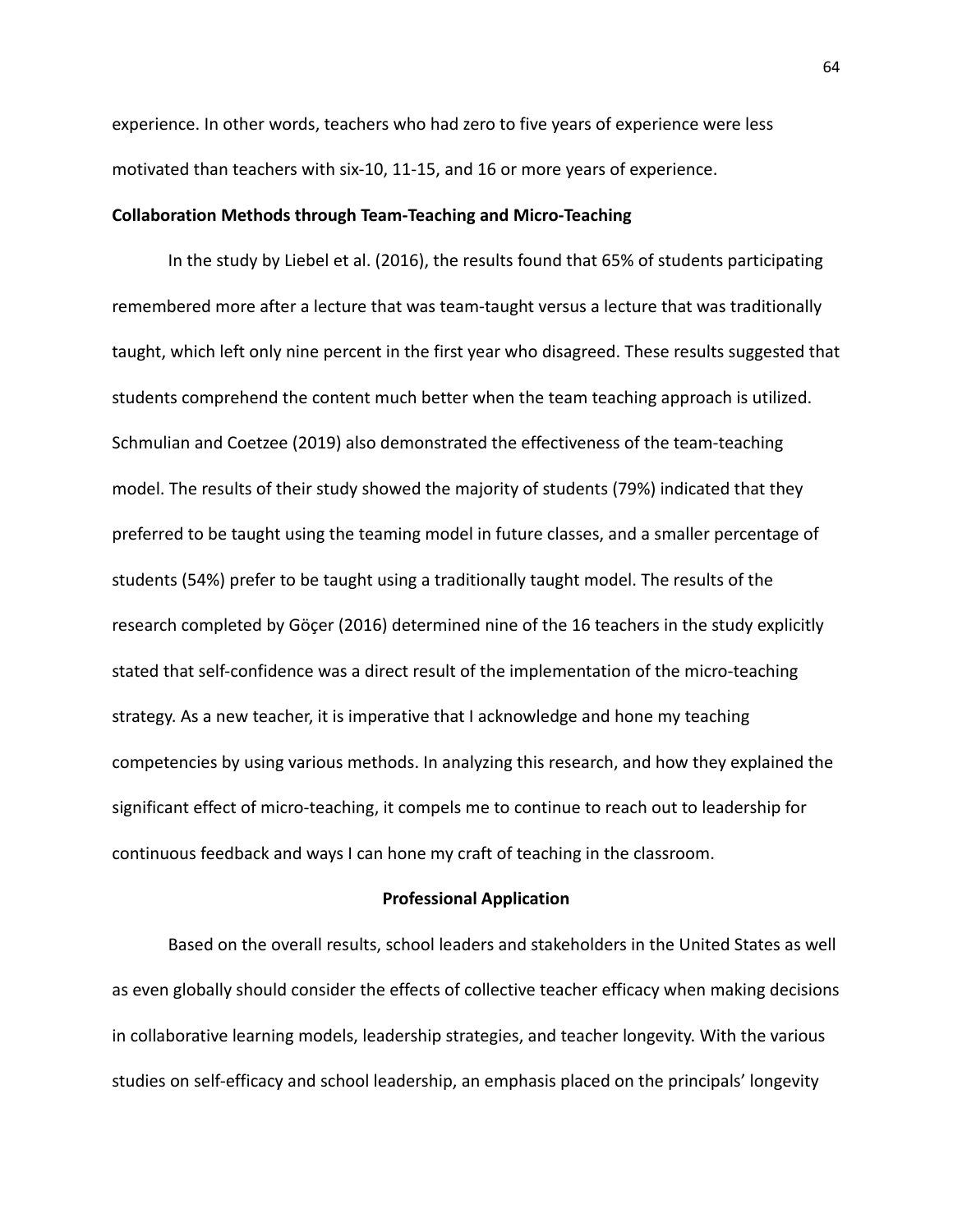should be prioritized. There should be an increased focus on leadership setting directions, such as developing a shared vision, communicating high expectations regularly, and fostering group goals, which are shown to be essential in a school's collective teacher efficacy. Also, as school leaders become increasingly aware of the levels of collective efficacy within their own school, it will allow them to hone in on which type of leadership style would be best suited for their respective school communities.

For schools in Minnesota, the research has shown the effectiveness of implementing various collaborative methods of teaching such as the team-teaching and micro-teaching models. The results from this review demonstrated the overall effectiveness of the team-teaching model, resulting in the majority of students indicating that they'd like to be taught using the teaming model versus using the equal status model. Along with student satisfaction, there is a beneficial consequence for collaboration among teachers with various years of experience. In particular, for new teachers, the teaming model allows them the opportunity to engage with teachers with more experience, which creates an environment where they can learn from a more experienced teacher. A benefit in the other collaboration method, micro-teaching, may allow new teachers to increase their level self-confidence as they receive feedback from the micro-teaching strategy.

For teachers in the P-12 classroom, there needs to be an opportunity to engage in extra-role behavior by allowing the teachers freedom to take on leadership roles within their own schools in order to increase their level of self-efficacy. Teachers also need to self-monitor and take accountability of their own teaching effectiveness in order to increase levels of efficacy and student achievement. In this way, it would allow them to focus on honing specific teaching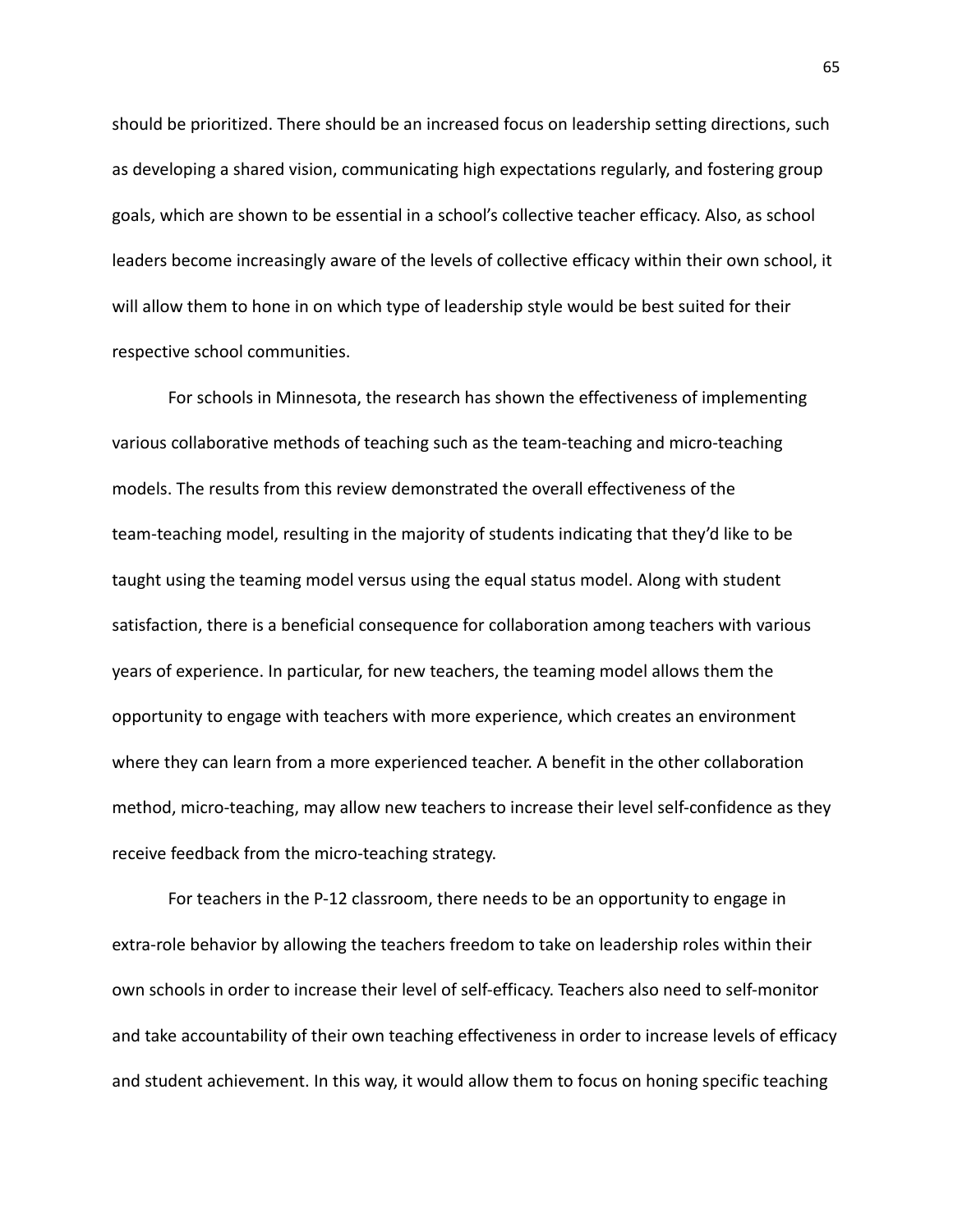skills rather than placing blame on external factors such as low student motivation and parental involvement.

# **Limitations of the Research**

One possible limitation of the research done here includes findings that collected only data from the self-reporting of teachers and leaders, which may have affected the outcomes of the research. Another limitation of this study when analyzing teaching teams is the consideration of different working realities of teachers and how they may impact the results of a team-teaching approach. Another important limitation in most of these studies were the participants. Most participants were self-selected, therefore, the sample simply may not be representative of the actual population of teachers. An example of this was with the research done by Engin (2020), where the sampling was only received from teachers who chose to participate, and most of them (870 out of 1,486) had sixteen or more years of experience. These teachers with most experience may have higher levels of ease when working collaboratively than others. For instance, teachers that may be more satisfied with a collaborative approach or method of collaboration may be more likely to engage in a research study. Also, there was a pool of research that was limited such as research done for teaching teams and micro-teaching in the middle and high schools setting. As I researched this topic, there were only five studies done with secondary teachers that fit the criteria of the research, (Hunt et al., 2012; Kasalak & Dagyar, 2020; Krammer et al., 2018; Ninković et al., 2018; Vernon-Dotson & Floyd, 2012). I expected to see more research on secondary schools, whether it was practices to promote teacher self-efficacy in relation to student achievement or teacher-job satisfaction. I found there was a majority of elementary-level studies done on self-efficacy and leadership, job satisfaction,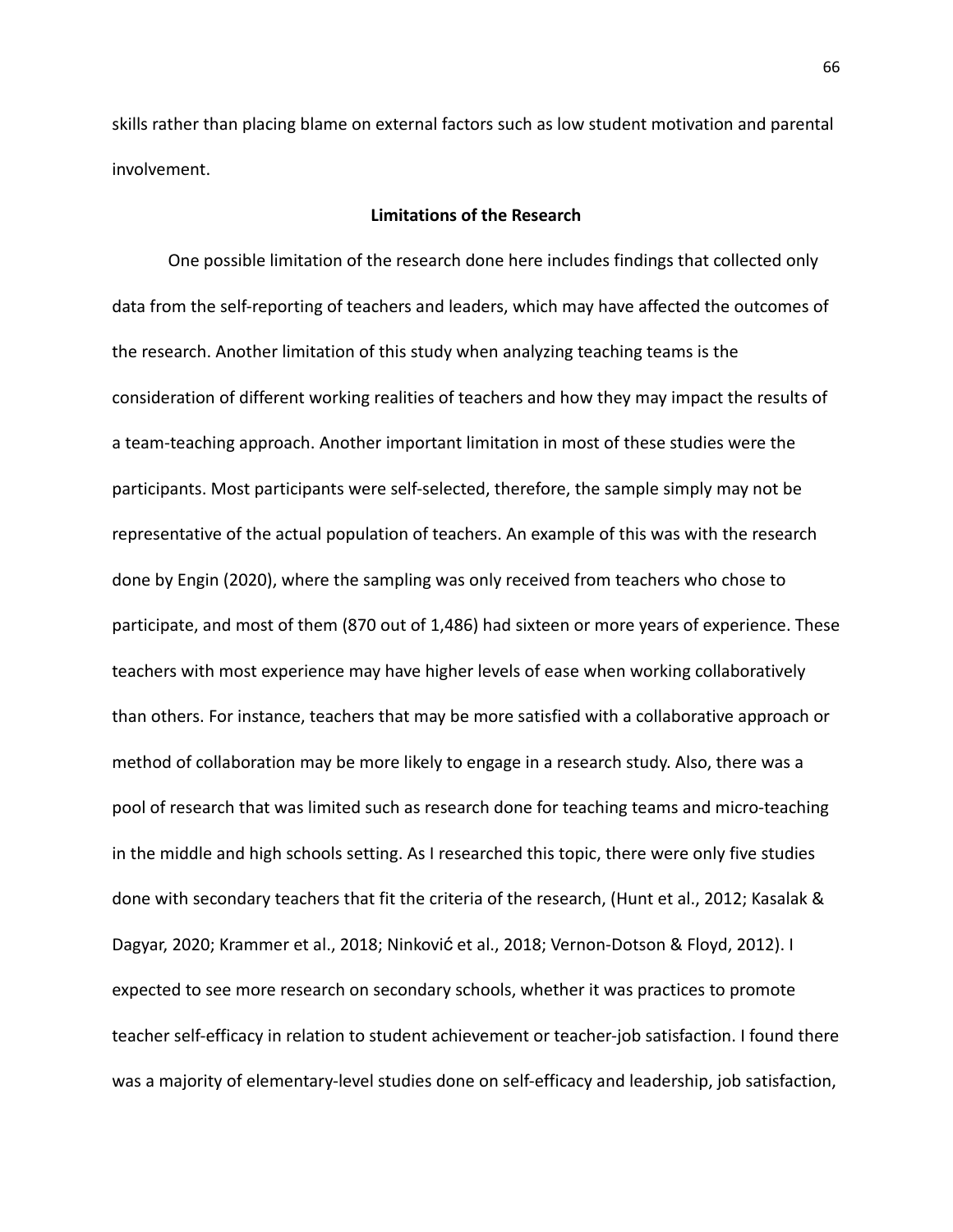and student achievement. There was also a distinct focus on university-level research studies in examining self-efficacy as a result of teaching teams, (Garran et al., 2015; Higgins & Litzenberg, 2015; Kunnari et al., 2018; Liebel et al., 2016; Schmulian & Coetzee, 2019). According to Higgins & Litzenberg (2015), "a team teaching approach can be seen as an investment in the future of educators in the department and in future students" (p. 110). This may indicate that a team-teaching approach is a potential innovative collaborative approach to consider in a school's organizational strategy.

#### **Implications for Future Research**

Given what I've gathered in the research in the areas of collective teacher efficacy, I've found there is little research on the effectiveness of teaching teams in a secondary school setting in enhancing collective teacher efficacy. Along with that, there is little research on the effectiveness of teaching teams on student achievement. I've also noticed that there is a possibility of future research in the limitations a school leader or administrator may face when considering their school faculty's level of self-efficacy and job satisfaction. There were many new questions that came up during the research that I'd like to continue to examine, such as 1) Why there would be such low levels of motivation for inexperienced teachers? 2) Could this low level of motivation among inexperienced teachers be caused by having few extra roles in their school community, thus not allowing them the increased satisfaction and motivation given when engaging in extra-role behavior? 3) Why was there no difference between data on teacher self-efficacy and job satisfaction when comparing other countries, especially when there are such drastic differences from individualistic and collectivist cultural structures? 4) Given that the longevity of principals in the school impacts collective teacher efficacy so greatly, what are the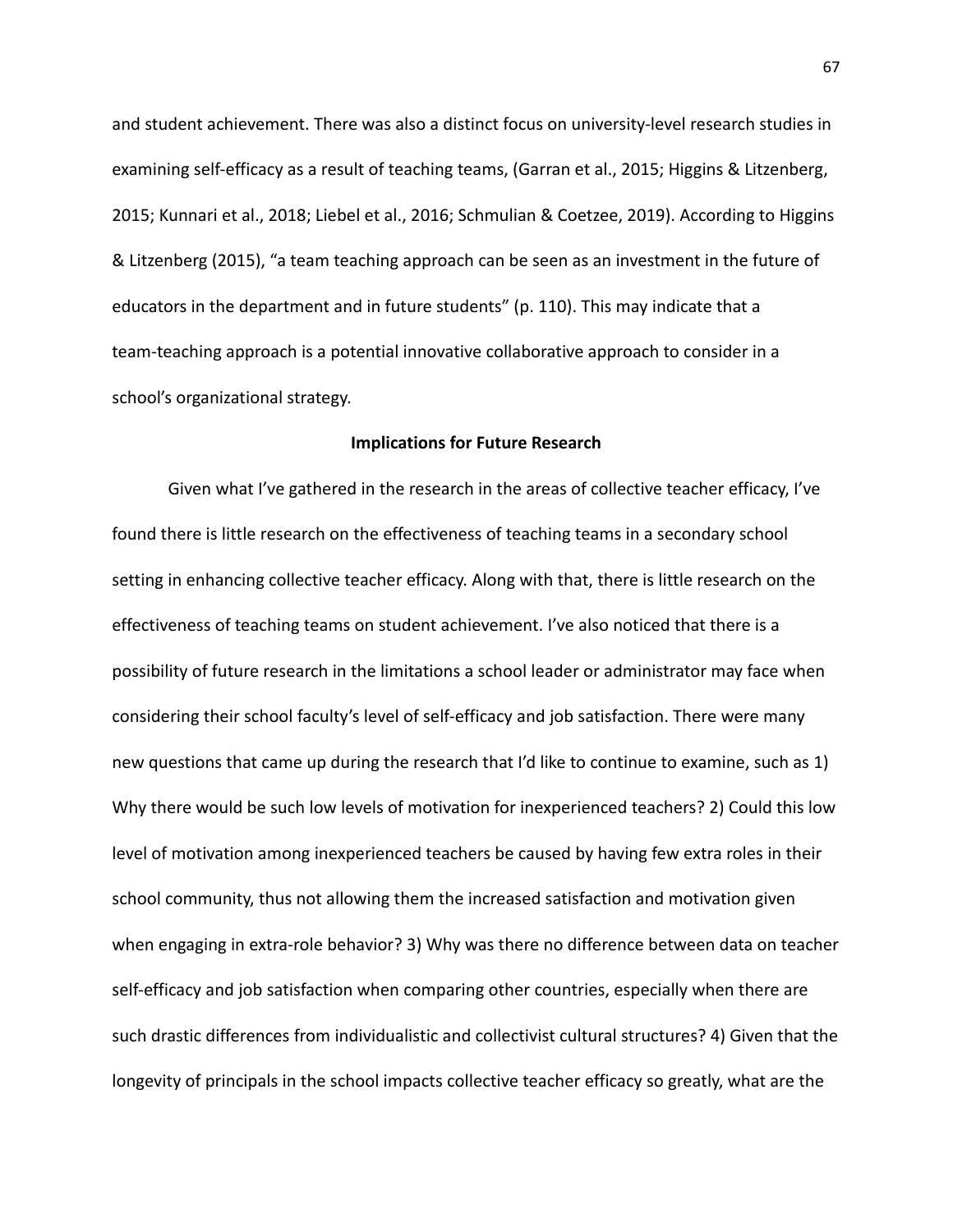biggest reasons for principal turnover? 5) What can principals do to enhance their overall job satisfaction, and in turn, have longevity in their school that enhances the well-being of their entire staff?

## **Conclusion**

This review sought to investigate the ways in which school leaders may best focus on creating an environment conducive to increased levels of self-efficacy among teachers given the research on collective teacher efficacy. It also sought to identify ways to innovate this environment through different collaborative methods in order to positively impact student learning. Overall, stakeholders may be better equipped to serve their school communities when principals are given an opportunity to establish longevity in their respective buildings. The results from Brouwer (2018) showed that "longevity of the principal in the building contributes to teachers' collective belief that they can positively impact student achievement" (p. 134). A recommendation for stakeholders is to seek to build leadership and longevity with a school's principal. Principals must increase their focus on developing a shared vision, communicating high expectations, and fostering group goals. Based on the findings from Ninković et al. (2018), it was clear that the setting directions' component was the most positive predictor of increased collective teacher efficacy. Leaders could work to increase their collective teacher efficacy by communicating group goals effectively, having high expectations of their faculty, and creating shared goals and vision. Teachers should be allowed more opportunities to engage in extra-role behavior toward the school community. According to the research by Somech and Drach-Zahavy (1999), teachers with higher collective efficacy, compared with those with lower collective efficacy, engaged more frequently in extra-role behavior towards the team. Leaders may wish to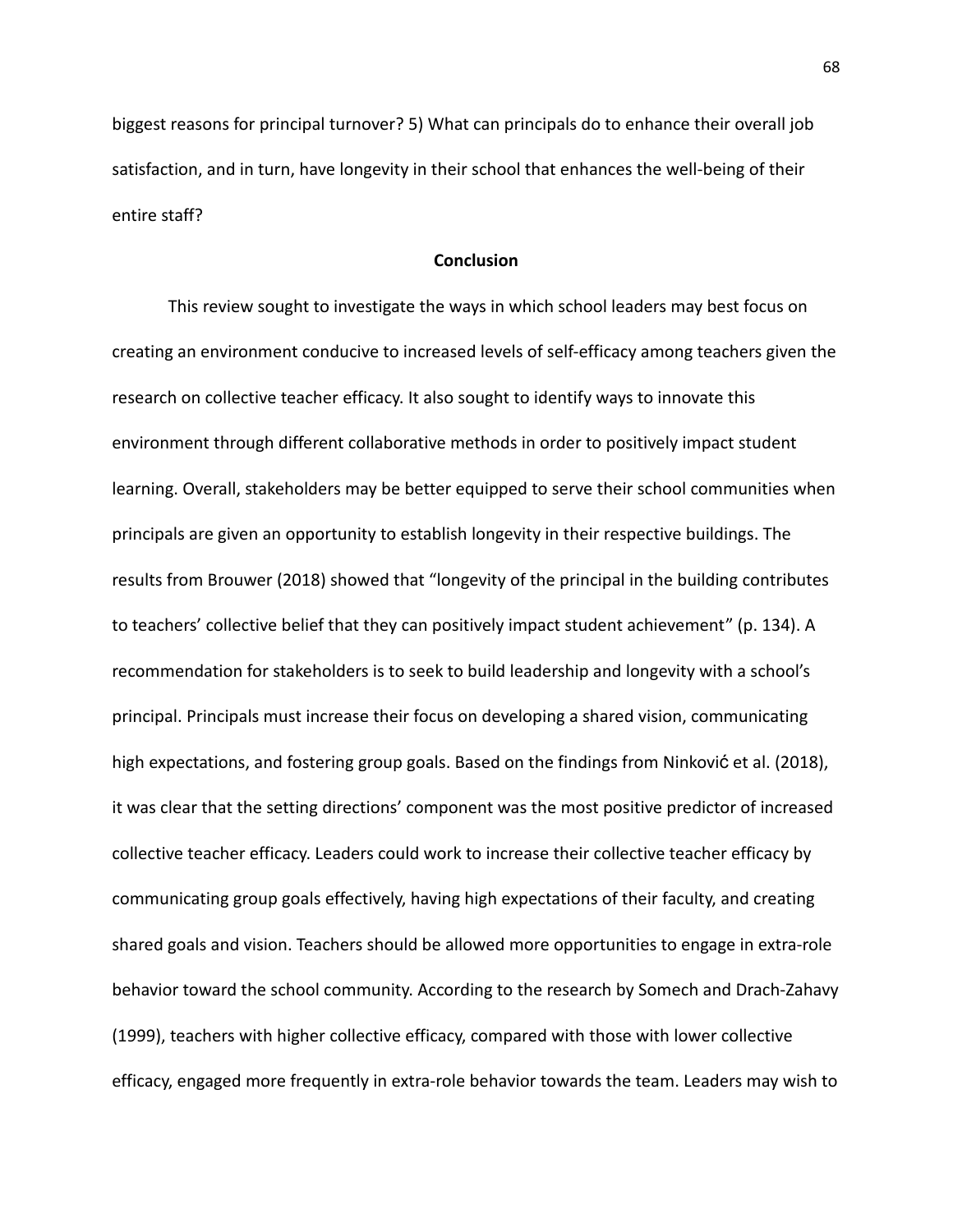focus on creating an environment where there are plenty of opportunities for teachers to take on leadership roles. Finally, the collaborative method of team-teaching should be considered in promoting collective teacher efficacy. As the research has shown, team-teaching proves to be an effective way to engage students. According to Higgins and Litzenberg (2015), "a team teaching approach can be seen as an investment in the future of educators in the department and in future students" (p. 110). Based on this review, stakeholders need to consider a team-teaching model when budget planning and enhancing school's organizational makeup. In all, though research on collective teacher efficacy with an emphasis on school leadership and team-teaching in secondary school settings is still in the preliminary stages, the current research provides promising results. Future researchers may help schools in Minnesota and the United States make more thoughtful and informed decisions when considering whether these collaborative methods may be impactful toward their faculties and students. These methods may work to give school leaders such as principals and administrators tools to equip them with leading their staff toward a more unified school community.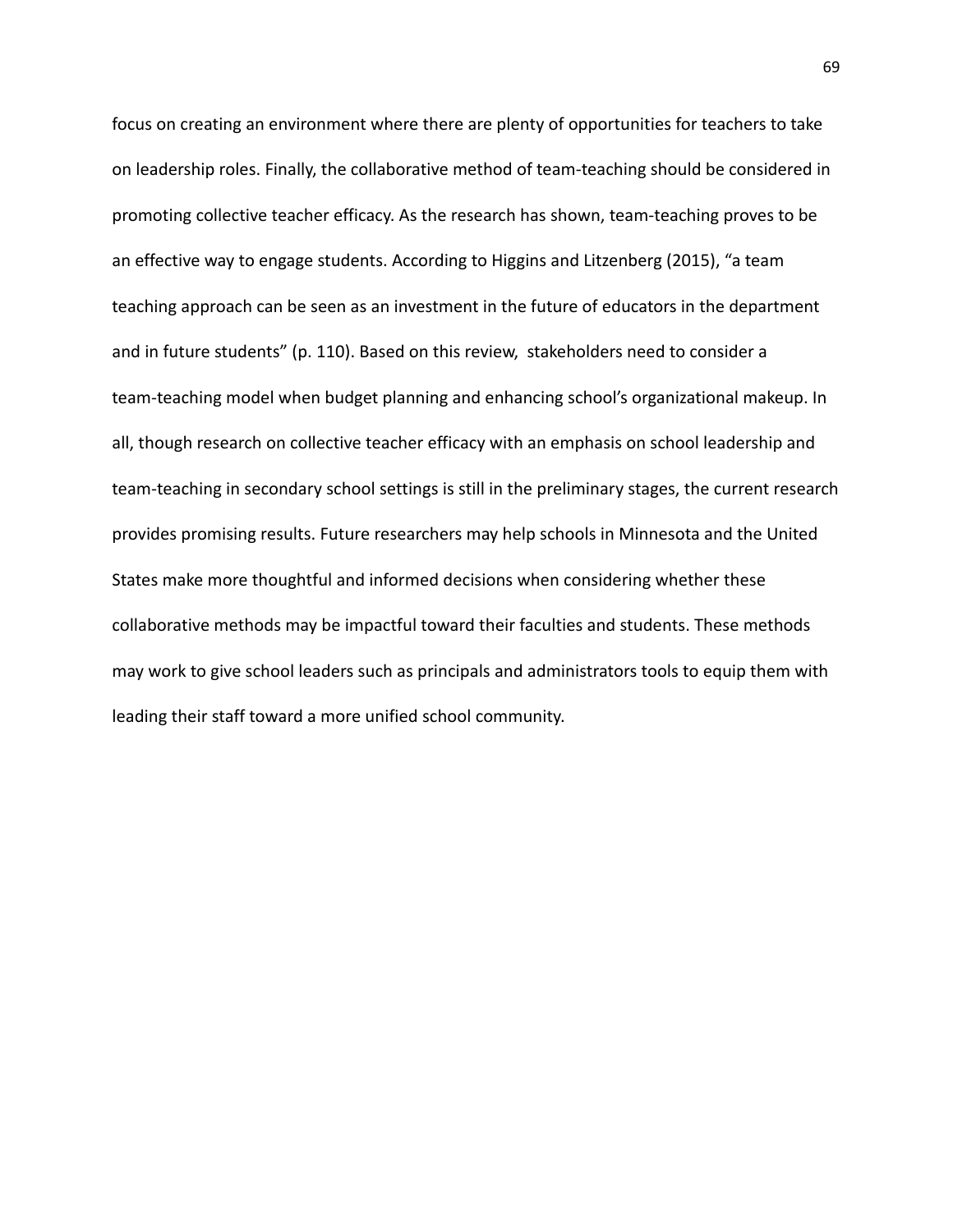#### **References**

- Brouwer, J. L. (2018). *Relationship between self-efficacy perceptions of the principal and collective teacher efficacy perceptions in four midwestern states.* [PhD (Doctor of Philosophy) thesis, University of Iowa, 2018].<http://doi.org/10.17077/etd.brmro9z0>
- DiCarlo, C., Meaux, A., LaBiche, E. (2020). Exploring mindfulness for perceived teacher stress and classroom climate. *Early Childhood Education Journal, 48,* 485-496. https://doi.org/10.1007/s10643-019-01015-6
- Donohoo, J. (2018). Collective teacher efficacy research: Productive patterns of behaviour and other positive consequences. *Journal of Educational Change, 19*(3), 323-345. <http://dx.doi.org/10.1007/s10833-018-9319-2>
- Engin, G. (2020). An examination of primary students' academic achievements and motivation in terms of parents' attitudes, teacher motivation, teacher self-efficacy and leadership approach. *International Journal of Progressive Education, 16*(1), 257-276. http://doi.org/10.29329/ijpe.2020.228.18

Garran, A.M., Aymer, S., Rosenthal Gelman, C., & Miller, J. (2015). Team-teaching anti-oppression with diverse faculty: Challenges and opportunities. *Social Work*

*Education, 34*(7), 799-814.<https://doi.org/10.1080/02615479.2015.1062086>

Göçer, A. (2016). Assessment of the opinions and practices of student teachers on micro-teaching as a teaching strategy. *Acta Didactica Napocensia, 9*(2), 33-46.

Goddard, R., Jacob, R., Kim, M., Miller, R., & Goddard, Y. (2015). Exploring the causal impact of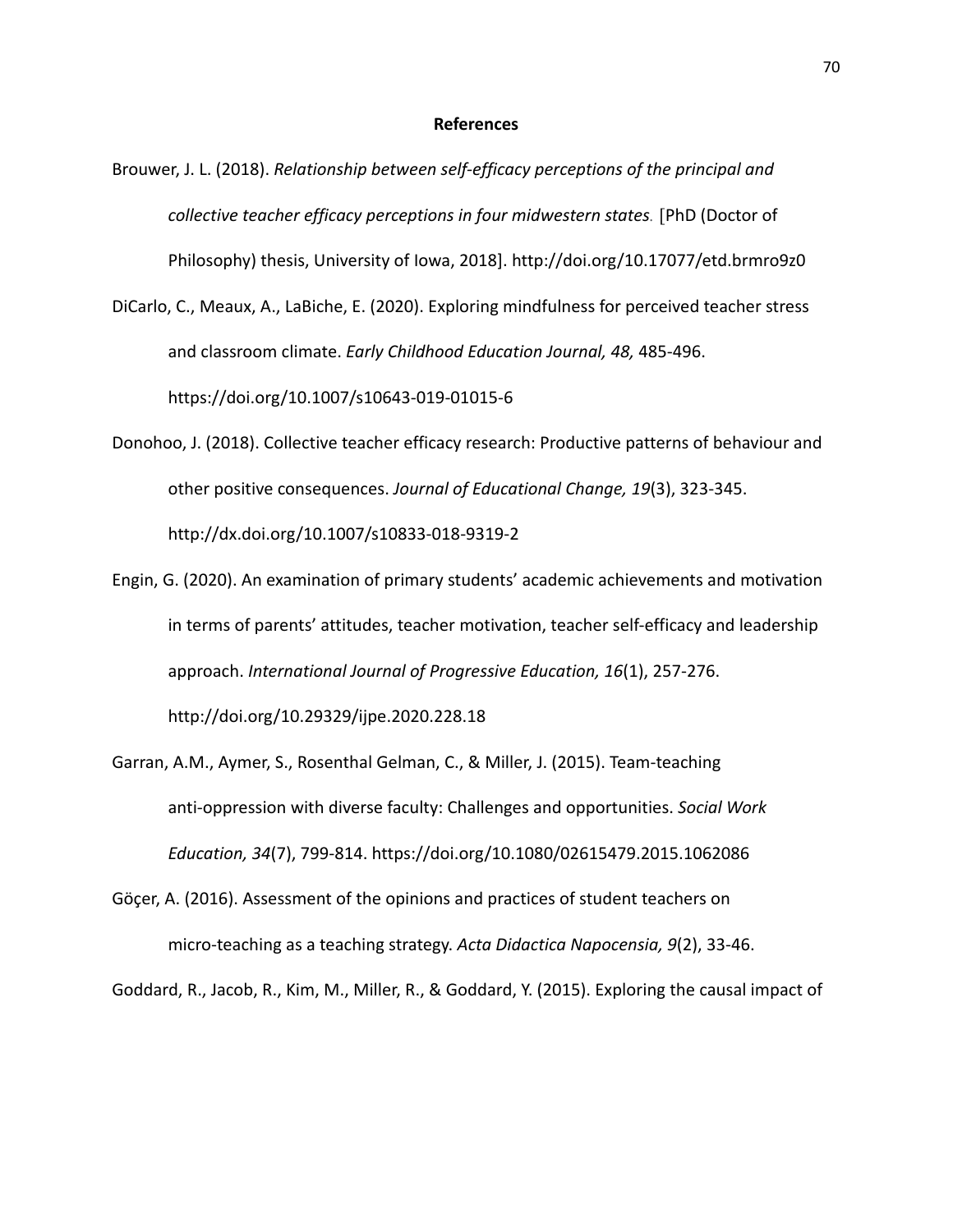the McREL Balanced Leadership program on leadership, principal efficacy, instructional climate, educator turnover, and student achievement. *Educational Evaluation and Policy Analysis, 37*(3), 314-332.

- Hajovsky, D., Chesnut, S., & Jensen, K. (2020). The role of teachers' self-efficacy beliefs in the development of teacher-student relationships. *Journal of School Psychology, 82*, 141-158. https://doi.org/10.1016/j.jsp.2020.09.001
- Higgins, L., & Litzenberg, K. (2015). Transferring experience through team teaching: The chance of a lifetime. *College Teaching, 63*, 105-111.

https://doi.org/10.1080/87567555.2015.1017795

- Hunt, C. A., Stern, K., Harris, E., Krumm, B., & Yellin, D. (2012). *Case study of teacher beliefs about student achievement in a suburban middle school.* Oklahoma State University.
- Karabatak, S., & Alanoglu, M. (2019). The mediator effect of stress on teachers' self-efficacy beliefs and job satisfaction. *International Journal of Contemporary Educational Research (IJCER), 6*(2), 230-242. DOI:https://doi.org/10.33200/ijcer.558094
- Kasalak, G., & Dagyar, M. (2020). The relationship between teacher self-efficacy and teacher job satisfaction: A meta-analysis of the Teaching and Learning International Survey (TALIS). *Educational Sciences: Theory & Practice. 20*(3), 16-33.

http://doi:10.12738/jestp.2020.3.002

- Kilic, A. (2010). Learner-centered micro teaching in teacher education. *International Journal of Instruction, 3*(1), 78-100.
- Krammer, M., Rossmann, P., Gastager, A., Paleczek, L., Gasteiger-Klicpera, B., & Rossmann, P. (2018). Collective self-efficacy expectations in co-teaching teams - what are the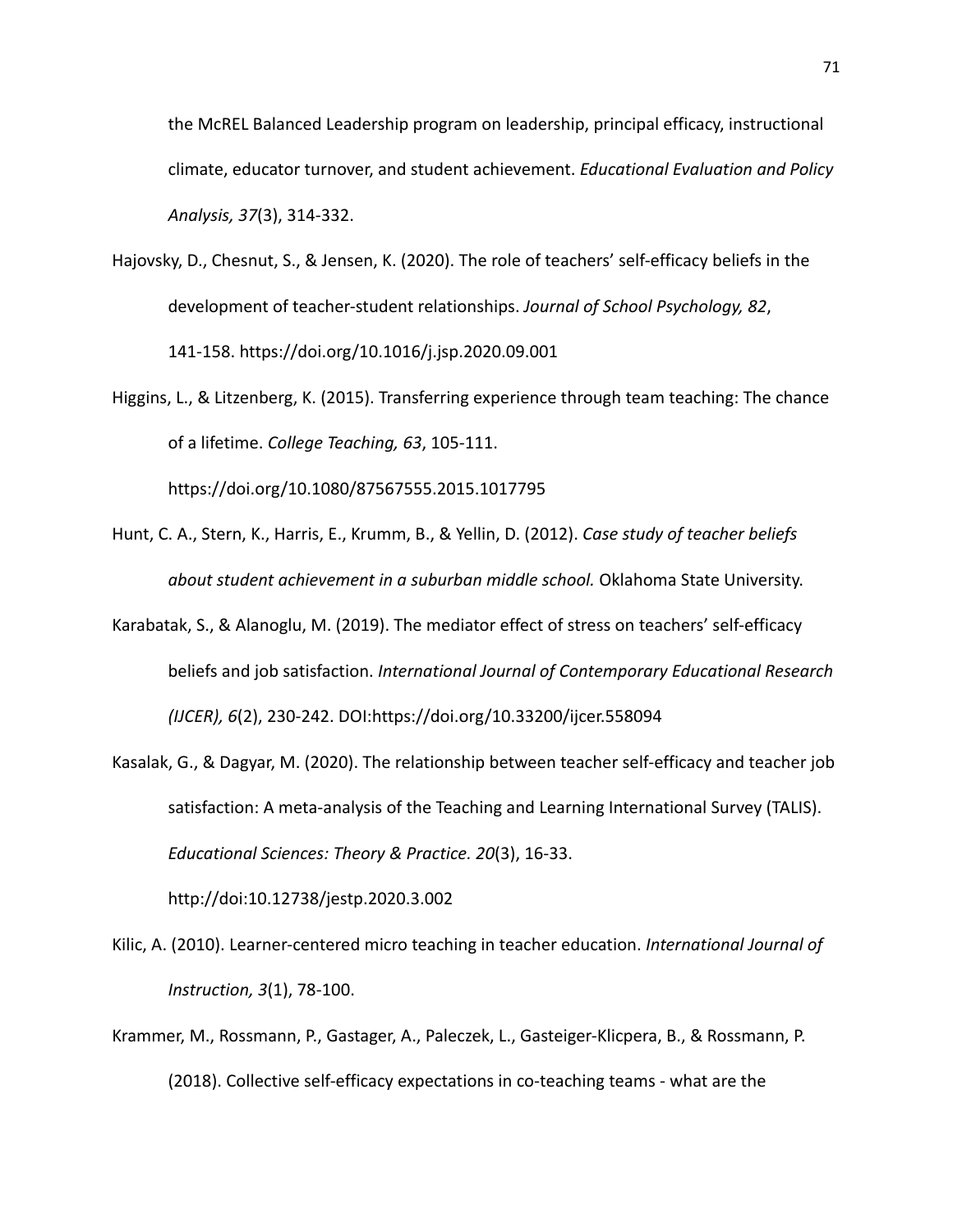influencing factors? *Educational Studies, 44*(1), 99-114.

http://doi:10.1080/03055698.2017.1347489

Krammer, M., Rossmann, P., Gastager, A., & Gasteiger-Klicpera, B. (2018). Ways of composing teaching teams and their impact on teachers' perceptions about collaboration. *European Journal of Teacher Education, 41*(4), 463-478.

http://doi:10.1080/02619768.2018.1462331

- Kunnari, I., Ilomaki, L., & Toom, A. (2018). Successful teacher teams in change: The role of collective efficacy and resilience. *International Journal of Teaching and Learning in Higher Education, 30*(1), 111-126.
- Liebel, G., Burden, H., & Heldal, R. (2017). For free: Continuity and change by team teaching. *Teaching in Higher Education, 22*(1), 72-77.

https://doi.org/10.1080/13562517.2016.1221811

- Love, A., Findley, J., Ruble, L., & McGrew, J. (2020). Teacher self-efficacy for teaching students with autism spectrum disorder: Associations with stress, teacher engagement, and student IEP outcomes following COMPASS consultation. *Focus on Autism and Other Developmental Disabilities, 35*(1), 47-54. https://doi.org/10.1177/1088357619836767
- Mosoge, M. J., Challens, B. H., & Xaba, M. I. (2018). Perceived collective teacher efficacy in low performing schools. *South African Journal of Education, 38*(2), 1-9.

http://doi:10.15700/saje.v38n2a1153

Ngui, G. K., & Lay, Y. F. (2020). The effect of emotional intelligence, self-efficacy, subjective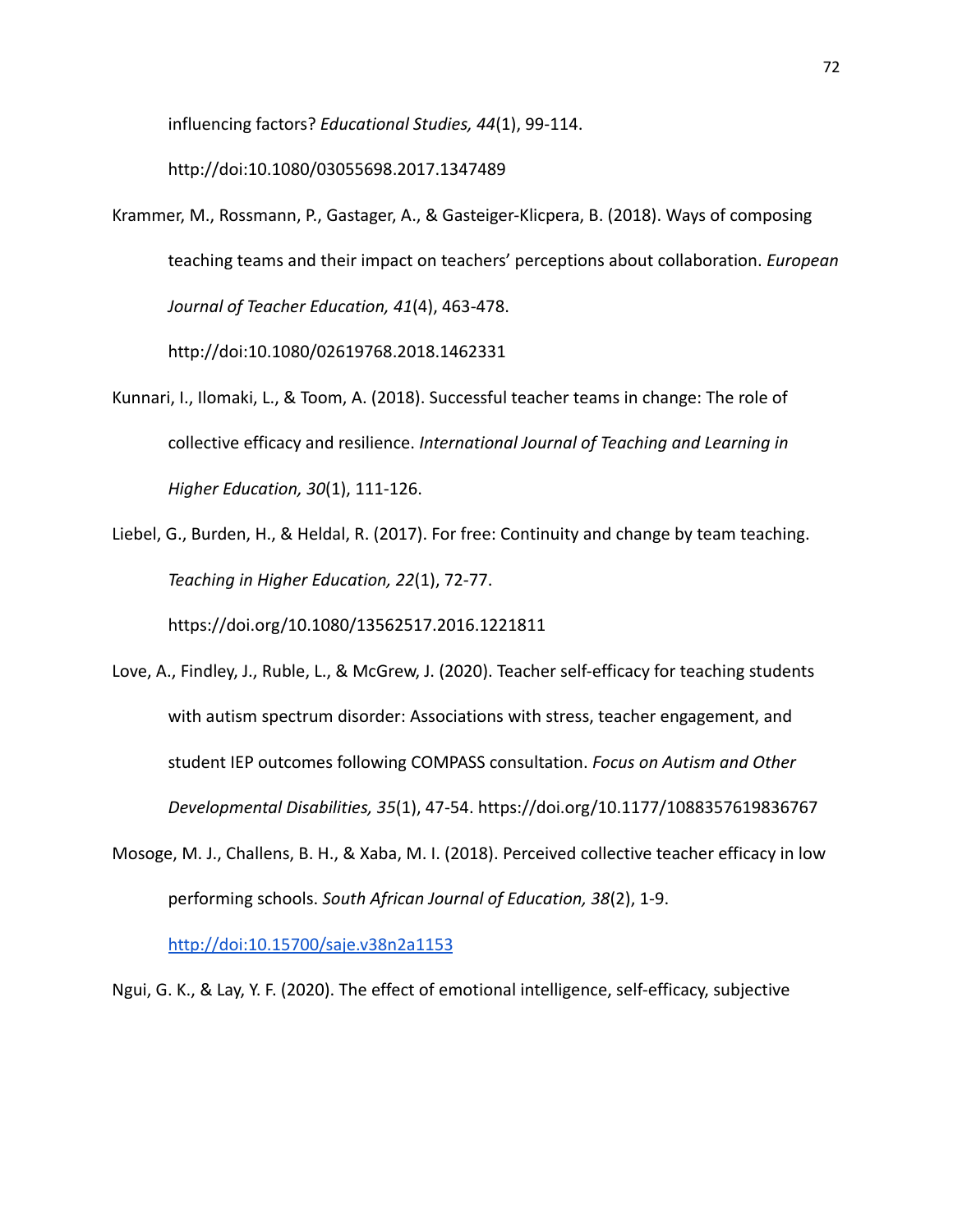well-being and resilience on student teachers' perceived practicum stress: A Malaysian case study. *European Journal of Educational Research*, *9*(1), 277-291.

https://doi.org/10.12973/eu-jer.9.1.277

Ninković, S. R., & Knežević Florić, O. Č. (2018). Transformational school leadership and teacher self-efficacy as predictors of perceived collective teacher efficacy. *Educational Management Administration & Leadership, 46*(1), 49-64.

http://dx.doi.org10.1177/1741143216665842

- Parker, L. (1994). Working together: Perceived self- and collective- efficacy at the workplace. *Journal of Applied Social Psychology, 24*(1), 43-59. https://doi.org/10.1111/j-1559-1816.1994.tb00552.x
- Pope-Ruark, R., Motley, P., & Maner, W. (2019). Creative innovation takes a (team-teaching) family. *Teaching & Learning Inquiry, 7*(1), 120-135.
- Poulin, P., Mackenzie, C., Soloway, G., & Karayolas, E. (2008). Mindfulness training as an evidence-based approach to reducing stress and promoting well-being among human service professionals. *International Journal of Health Promotion & Education, 46*(2), 72-80.
- Prelli, G. (2016). How school leaders might promote higher levels of collective teacher efficacy at the level of school and team. *English Language Teaching, 9*(3), 174-180. http://dx.doi.org/10.5539/elt.v9n3p174
- Schmulian, A., & Coetzee, S. (2019). To team or not to team: An exploration of undergraduate students' perspectives of two teachers simultaneously in class. *Innovative Higher Education, 44,* 317-328. https://doi.org/10.1007/s10755-019-9466-2